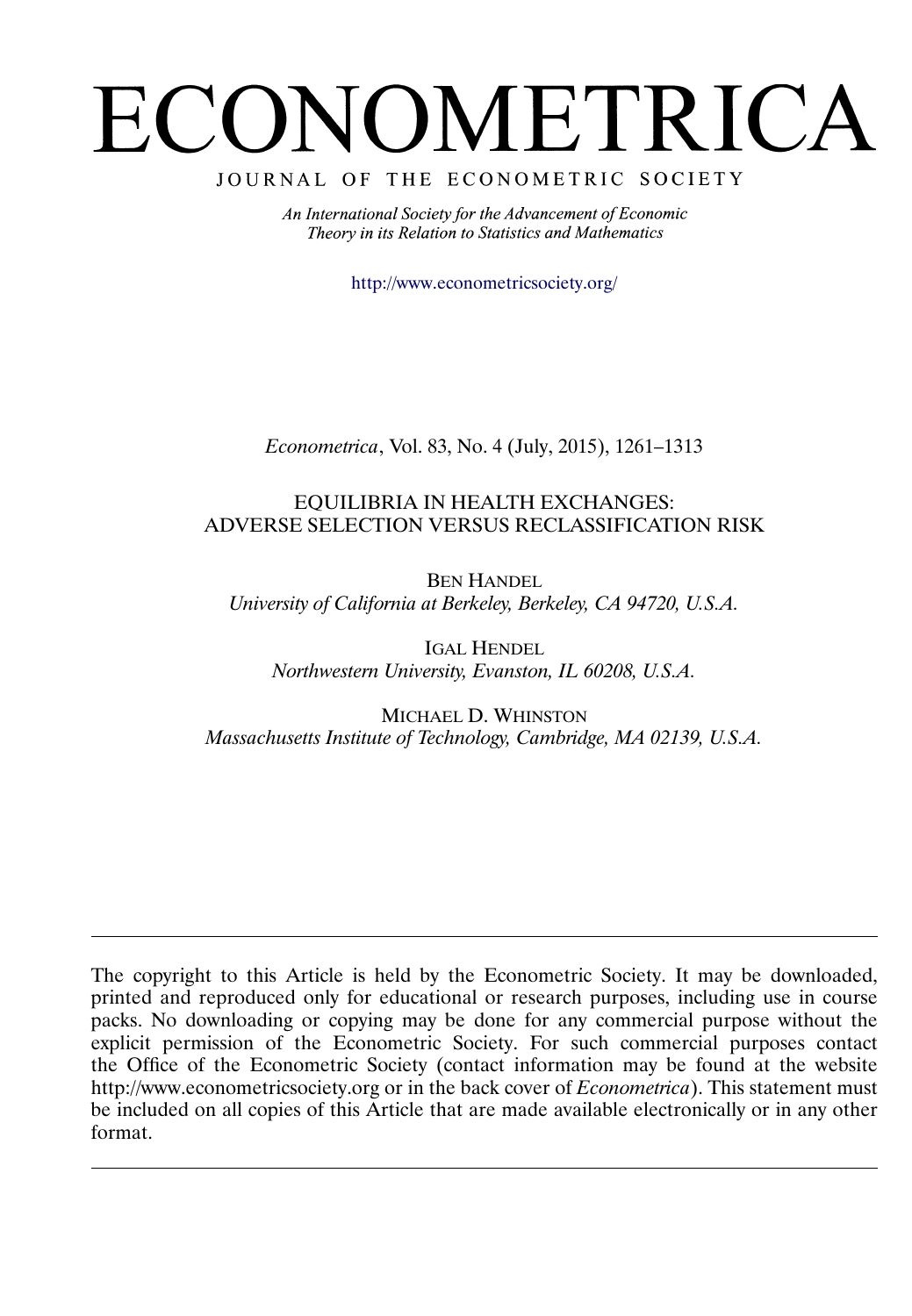# <span id="page-1-0"></span>EQUILIBRIA IN HEALTH EXCHANGES: ADVERSE SELECTION VERSUS RECLASSIFICATION RISK

## BY BEN HANDEL, IGAL HENDEL, AND MICHAEL D. WHINSTON<sup>1</sup>

This paper studies regulated health insurance markets known as exchanges, motivated by the increasingly important role they play in both public and private insurance provision. We develop a framework that combines data on health outcomes and insurance plan choices for a population of insured individuals with a model of a competitive insurance exchange to predict outcomes under different exchange designs. We apply this framework to examine the effects of regulations that govern insurers' ability to use health status information in pricing. We investigate the welfare implications of these regulations with an emphasis on two potential sources of inefficiency: (i) adverse selection and (ii) premium reclassification risk. We find substantial adverse selection leading to full unraveling of our simulated exchange, even when age can be priced. While the welfare cost of adverse selection is substantial when health status cannot be priced, that of reclassification risk is five times larger when insurers can price based on some health status information. We investigate several extensions including (i) contract design regulation, (ii) self-insurance through saving and borrowing, and (iii) insurer risk adjustment transfers.

KEYWORDS: Insurance exchanges, adverse selection, reclassification risk.

# 1. INTRODUCTION

HEALTH INSURANCE MARKETS ALMOST EVERYWHERE ARE subject to a variety of regulations designed to encourage the efficient provision of insurance. One such approach is known as "managed competition" (see, e.g., [Enthoven](#page-52-0) [\(1993\)](#page-52-0) or [Enthoven, Garber, and Singer](#page-52-0) [\(2001\)](#page-52-0)). Under managed competition, a regulator sets up an insurance market called an *exchange* in which insurers compete to attract consumers, subject to a set of regulations on insurance contract characteristics and pricing. There are many important examples of managed competition in practice. A leading case is the state-by-state insurance exchanges set up under the Affordable Care Act (ACA) in the United States that were required to begin offering insurance in 2014 (see, e.g., [Kaiser Family Foundation](#page-52-0) [\(2010\)](#page-52-0)). Other examples include the national insurance exchanges set up in the Netherlands, starting in 2006, and Switzerland, starting in 1996 (see van de Ven and Schut [\(2008\)](#page-53-0) and Leu, Rutten, Brouwer, Matter, and Rutschi [\(2009\)](#page-52-0)). In addition, large employers in the United States have been increasingly outsourcing their insurance provision responsibilities to private health exchanges that resemble these publicly regulated exchanges (see, e.g., [Pauly and Harring](#page-53-0)[ton](#page-53-0) [\(2013\)](#page-53-0)).

1We thank five referees, the co-editor, Gautam Gowrisankaran, Bruno Jullien, Kei Kawai, Pierre-Thomas Leger, Neale Mahoney, and numerous conference and seminar participants for their comments. All authors are grateful for support from NSF Grant SES-1259770, and Whinston also thanks prior support from NSF and the Toulouse Network for Information Technology. We thank Jorge Lemus, Fernando Luco, and Nils Wernerfelt for outstanding research assistance.

© 2015 [The Econometric Society](http://www.econometricsociety.org/) DOI: [10.3982/ECTA12480](http://dx.doi.org/10.3982/ECTA12480)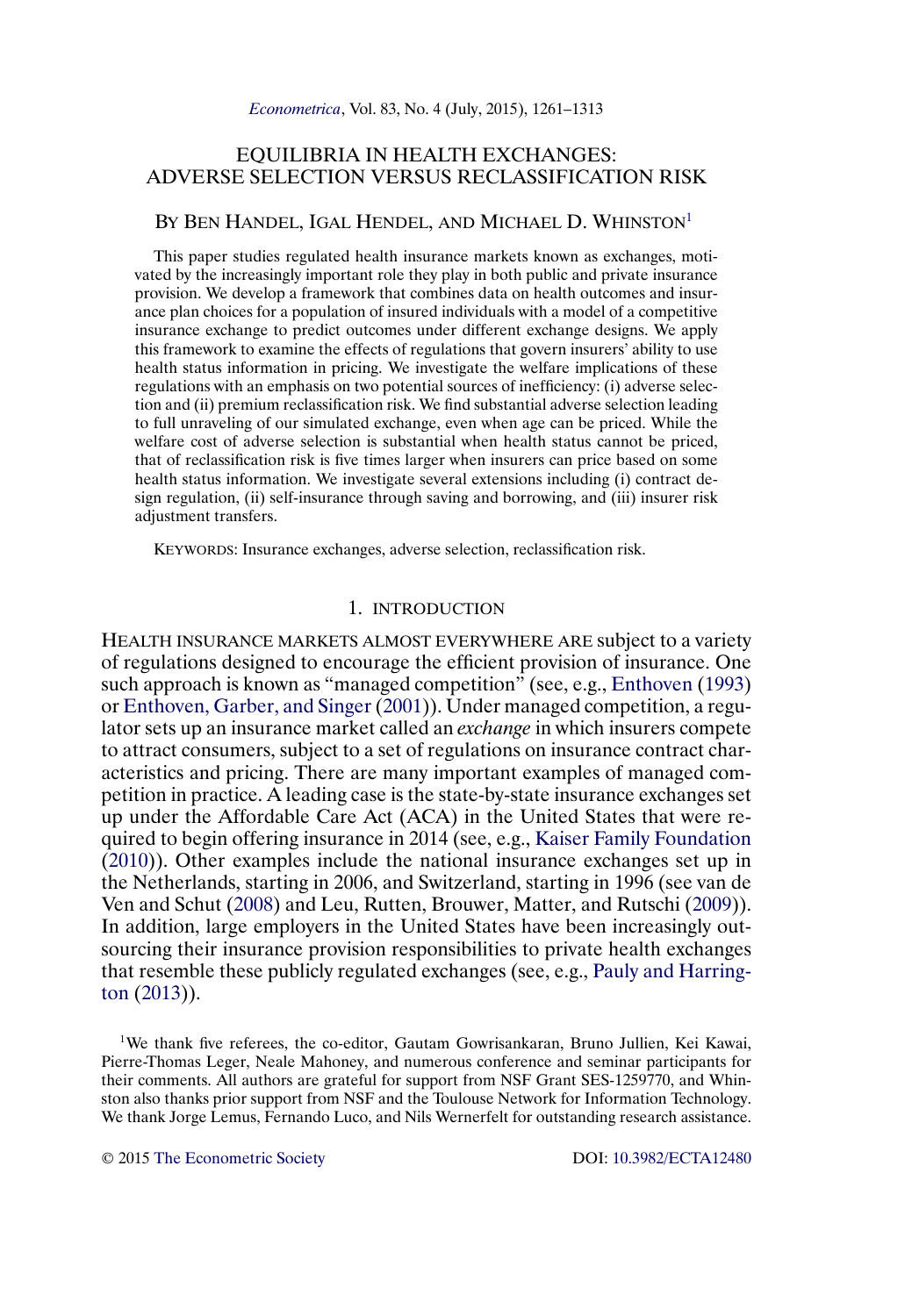<span id="page-2-0"></span>This paper sets up and empirically investigates a model of insurer competition in a regulated marketplace, motivated by these exchanges. We develop a framework that combines data on health outcomes and insurance plan choices for a population of individuals with a model of a competitive insurance exchange to predict outcomes under different exchange designs. The challenges in conducting this analysis are both theoretical and empirical. From the theoretical perspective, the analysis of competitive markets under asymmetric information, specifically insurance markets, is delicate. Equilibria are difficult to characterize and are often fraught with nonexistence. On the empirical side, any prediction of exchange outcomes must naturally depend on the extent of information asymmetries, that is, on the distributions of risks and risk preferences, and the information that insurers can act on relative to that in the hands of insurees. Thus, a key empirical challenge is identifying these distributions.

As the main application of our framework, we analyze one of the core issues faced by exchange regulators: the extent to which they should allow insurers to vary their prices based on individual-level characteristics, and especially health status (i.e., "pre-existing conditions"). For example, under the ACA, insurers in each state exchange are allowed to vary prices for the same policy based only on age, geographic location, and whether the individual is a smoker. Prohibitions on pricing an individual's health status can directly impact two distinct determinants of consumer welfare: adverse selection and reclassification risk.2 Adverse selection is present when there is individual-specific information that cannot be priced, and sicker individuals tend to select greater coverage.3 Reclassification risk, on the other hand, arises when changes in health status lead to changes in premiums. Restrictions on the extent to which premiums can be based on health status are likely to increase the extent of adverse selection, but reduce the reclassification risk that insured individuals face. For example, when pricing based on health status is completely prohibited, reclassification risk is eliminated but adverse selection is likely to be present.<sup>4</sup> At the other extreme, were unrestricted pricing based on health status allowed, adverse selection would be completely eliminated when consumers and firms possess the same information. We would then expect efficient insurance provision conditional on the set of allowed contracts, although at a very high price for sick consumers.5 Thus, in determining the degree to which pricing of health sta-

2Each of these phenomena is often cited as a key reason why market regulation is so prevalent in this sector in the first place.

<sup>3</sup>See Akerlof [\(1970\)](#page-51-0) and [Rothschild and Stiglitz](#page-53-0) [\(1976\)](#page-53-0) for seminal theoretical work.

<sup>4</sup>Insurer risk adjustment is one policy that regulators typically consider to reduce the extent of adverse selection in an exchange, conditional on a given set of price regulations. We consider insurer risk adjustment, and its implications for equilibrium outcomes and welfare, in Section [6.](#page-34-0)

 $<sup>5</sup>$ This abstracts away from liquidity concerns that could be present in reality, especially for low</sup> income populations.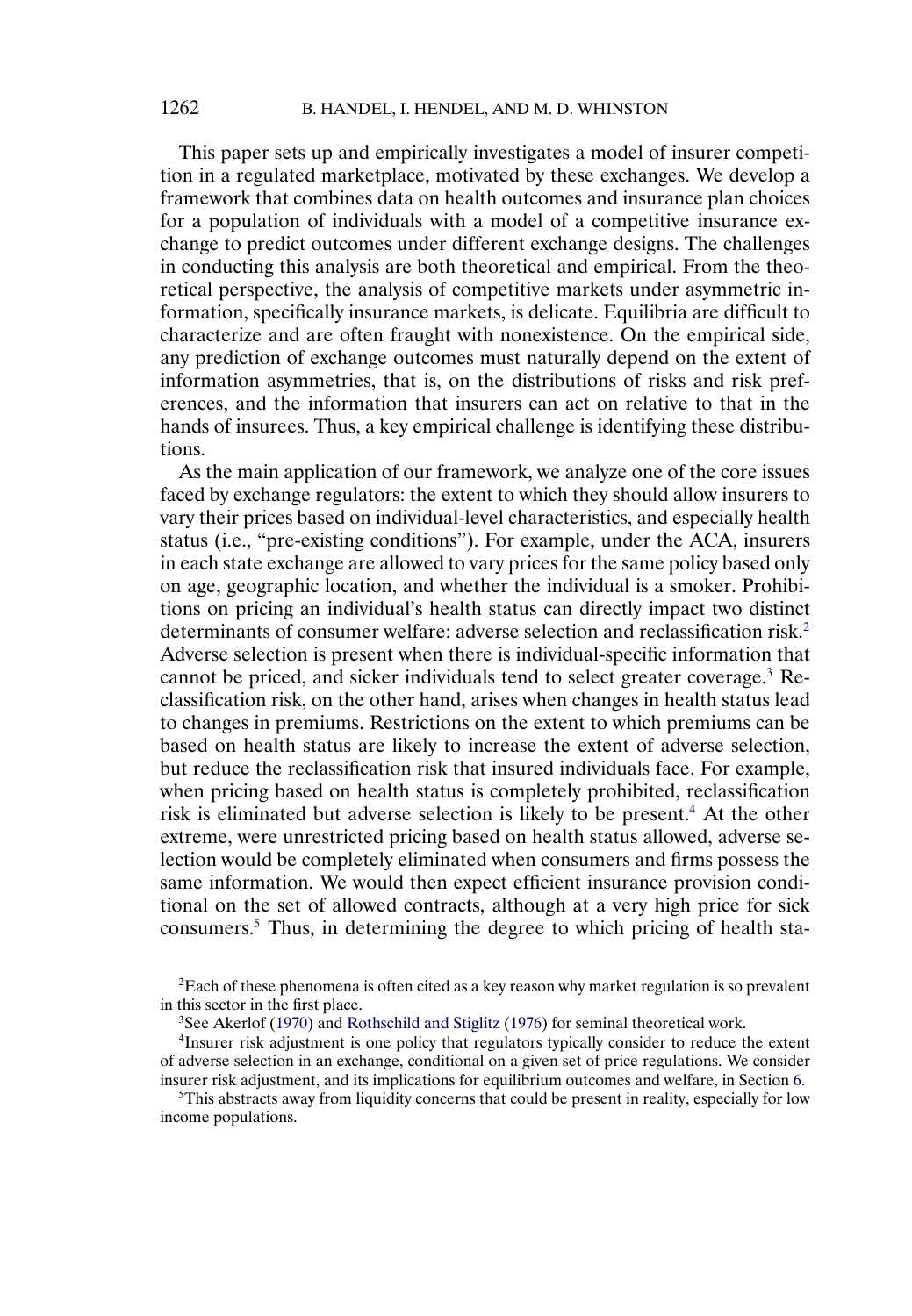<span id="page-3-0"></span>tus should be allowed, a regulator needs to consider the potential trade-off between adverse selection and reclassification risk.<sup>6</sup>

Our approach combines a model of a competitive insurance exchange with an empirical analysis aimed at uncovering the joint distribution of individuals' risks and risk preferences. To this end, we start by developing a stylized model of an insurance exchange that builds on work by [Rothschild and Stiglitz](#page-53-0) [\(1976\)](#page-53-0), [Wilson](#page-53-0) [\(1977\)](#page-53-0), [Miyazaki](#page-53-0) [\(1977\)](#page-53-0), [Riley](#page-53-0) [\(1979\)](#page-53-0), and [Engers and Fernan](#page-52-0)[dez](#page-52-0) [\(1987\)](#page-52-0) who all modeled competitive markets with asymmetric information. Our approach can be viewed as an extension of the model in [Einav, Finkelstein,](#page-52-0) [and Cullen](#page-52-0) [\(2010c\)](#page-52-0) to the case of more than one privately supplied policy, each of which must break even in an equilibrium.<sup>7</sup> In the model, the population is characterized by a joint distribution of risk preferences and health risk, and there is free entry of insurers. We assume that all individuals buy insurance in the marketplace as a result of either a fully enforced individual mandate or participation subsidies. (We relax this assumption in an extension, presented in our Supplemental Material [\(Handel, Hendel, and Whinston](#page-52-0) [\(2015\)](#page-52-0)).) Throughout the analysis, we fix two classes of insurance contracts that each insurer can offer. In our baseline analysis, the more comprehensive contract has 90% actuarial value and mimics the most generous coverage tier under the ACA, while the less comprehensive contract has 60% actuarial value and mimics the least generous coverage tier under the ACA.8 (We also examine other actuarial values in Section [6.](#page-34-0))

To deal with the Nash equilibrium existence problems highlighted by [Rothschild and Stiglitz](#page-53-0) [\(1976\)](#page-53-0), we focus on another concept developed in the theoretical literature: Riley equilibria [\(Riley](#page-53-0) [\(1979\)](#page-53-0)). Under the Riley notion, firms consider the possibility that rivals may react to deviations by introducing new profitable policies so that deviations rendered unprofitable by such reactions are not undertaken. The main roles of our theoretical analysis are (i) to prove the existence and uniqueness of Riley equilibrium in our context and (ii) to develop algorithms to find both the Riley equilibrium and any Nash equilibria, should they exist.

As the second input into our analysis, we empirically estimate the joint distribution of risk preferences and ex ante health status for the employees of a large

6See, for example, [Bhattacharya, Chandra, Chernew, Goldman, Jena, Lakdawalla, Malani,](#page-51-0) [and Phillipson](#page-51-0) [\(2013\)](#page-51-0) or [Capretta and Miller](#page-51-0) [\(2010\)](#page-51-0) for policy-oriented discussions that advocate relaxing the pricing restrictions present in the ACA (subject to some complementary market design changes).

7In contrast, in the [Einav, Finkelstein, and Cullen](#page-52-0) [\(2010c\)](#page-52-0) model, there is only one privately supplied policy that must break even. As we discuss in Section [2,](#page-7-0) this difference can lead to substantially different outcomes.

<sup>8</sup>Actuarial value reflects the proportion of total expenses that an insurance contract would cover if the entire population were enrolled. In addition to the contracts we study, the ACA permits insurers to offer two classes of intermediate contracts with 70% and 80% actuarial value, respectively. In the legislation, 90% is referred to as "platinum," 80% "gold," 70% "silver," and 60% "bronze."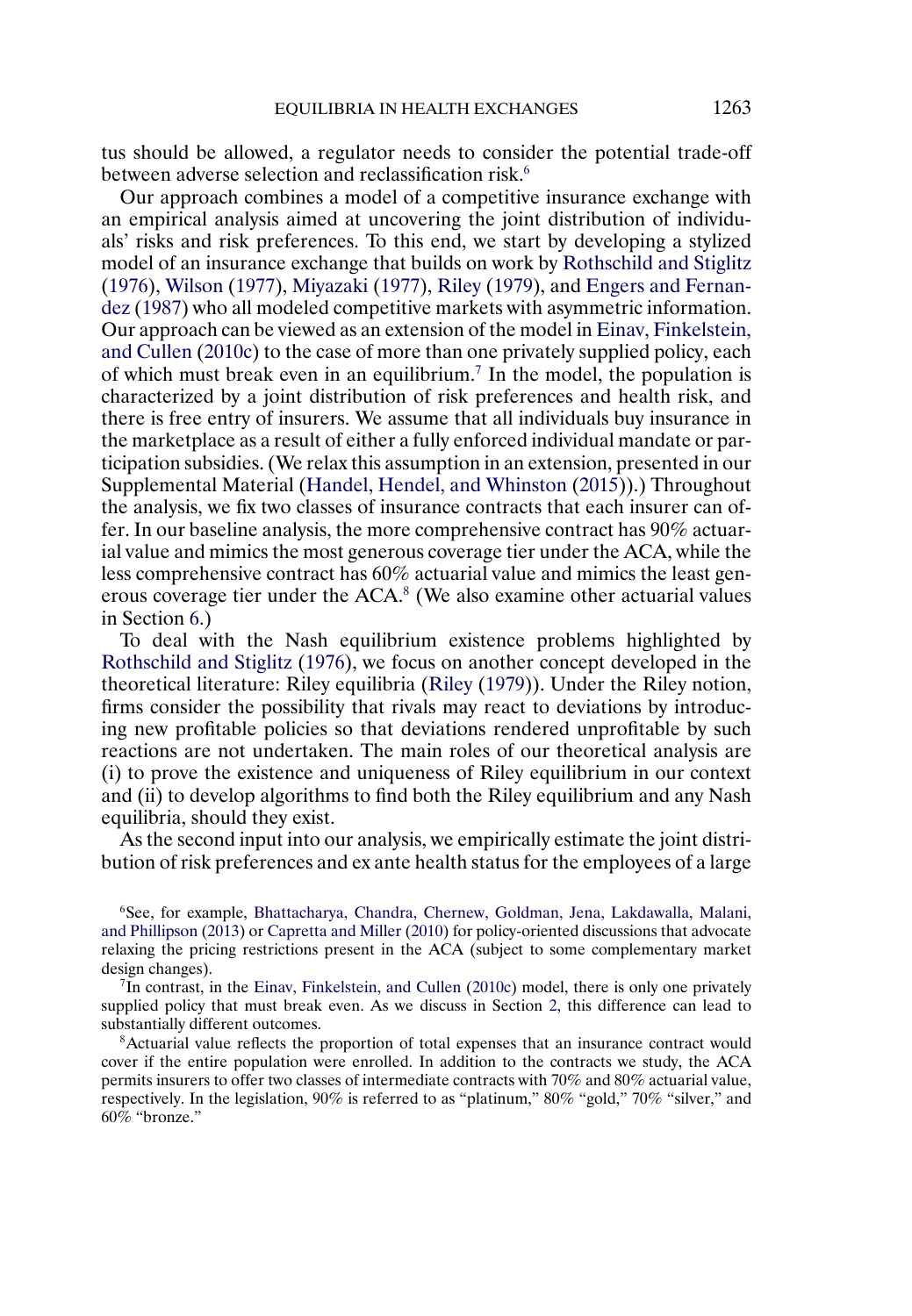<span id="page-4-0"></span>self-insured employer. We estimate these consumer micro-foundations using proprietary data on employee health plan choices and individual-level health claims (including dependents) over a three-year time period. To do so, we develop a structural choice model that generalizes [Handel](#page-52-0) [\(2013\)](#page-52-0), leveraging the unusually detailed information in our data about individuals' health status. To model health risk perceived by employees at the time of plan choice, we use the methodology developed in [Handel](#page-52-0) [\(2013\)](#page-52-0), which characterizes both total cost health risk and plan-specific out-of-pocket expenditure risk. The model incorporates past diagnostic and cost information into individual-level and planspecific expense projections using both (i) sophisticated predictive software developed at Johns Hopkins Medical School and (ii) a detailed model of how different types of medical claims translate into out-of-pocket expenditures in each plan.

We use these estimates, along with our theoretical model of an exchange, to simulate exchange equilibria under different pricing regulations. These regulations range from requiring pure community rating to allowing perfect risk rating (full pricing of health risk). Between these two extremes, we consider, for example, the case in which insurers can price based on health-status quartiles. Because we study a sample of consumers from a large self-insured employer, our analysis is most relevant for a counterfactual private exchange offered by this employer, or other similar large employers. While less externally valid for exchanges with different populations (such as the uninsured qualifying for the ACA exchanges), the depth and scale of the data we use here present an excellent opportunity to illustrate our framework at a general level and, more specifically, to study the interplay between adverse selection and reclassification risk as a function of regulation in such markets.

We use the outputs of this equilibrium market analysis (premiums and consumers' plan choices) to evaluate long-run welfare under the different pricing regulations. Our analysis measures the gain or loss from allowing health-based pricing from the perspective of a 25-year-old consumer, who anticipates participating in many consecutive one-year markets characterized by the static model, taking into account the underlying health transition process. We evaluate lifetime welfare under two different scenarios. On the one hand, we consider fixed income over time, which is a reasonable assumption when borrowing is feasible. Alternatively, to capture potential borrowing frictions, we also evaluate welfare under the observed income profile. One benefit of pricing health conditions is that the population is healthier at younger ages, when their income is lower. Health-based pricing, which results in lower premiums early in life, can therefore be beneficial for steep enough income profiles if borrowing is not possible.

In our baseline scenario with 90% and 60% plans, our results show substantial within-market adverse selection with pure community rating. The Riley equilibrium results in full unraveling, with all consumers purchasing a 60% plan at a premium equal to plan average cost for the entire population. The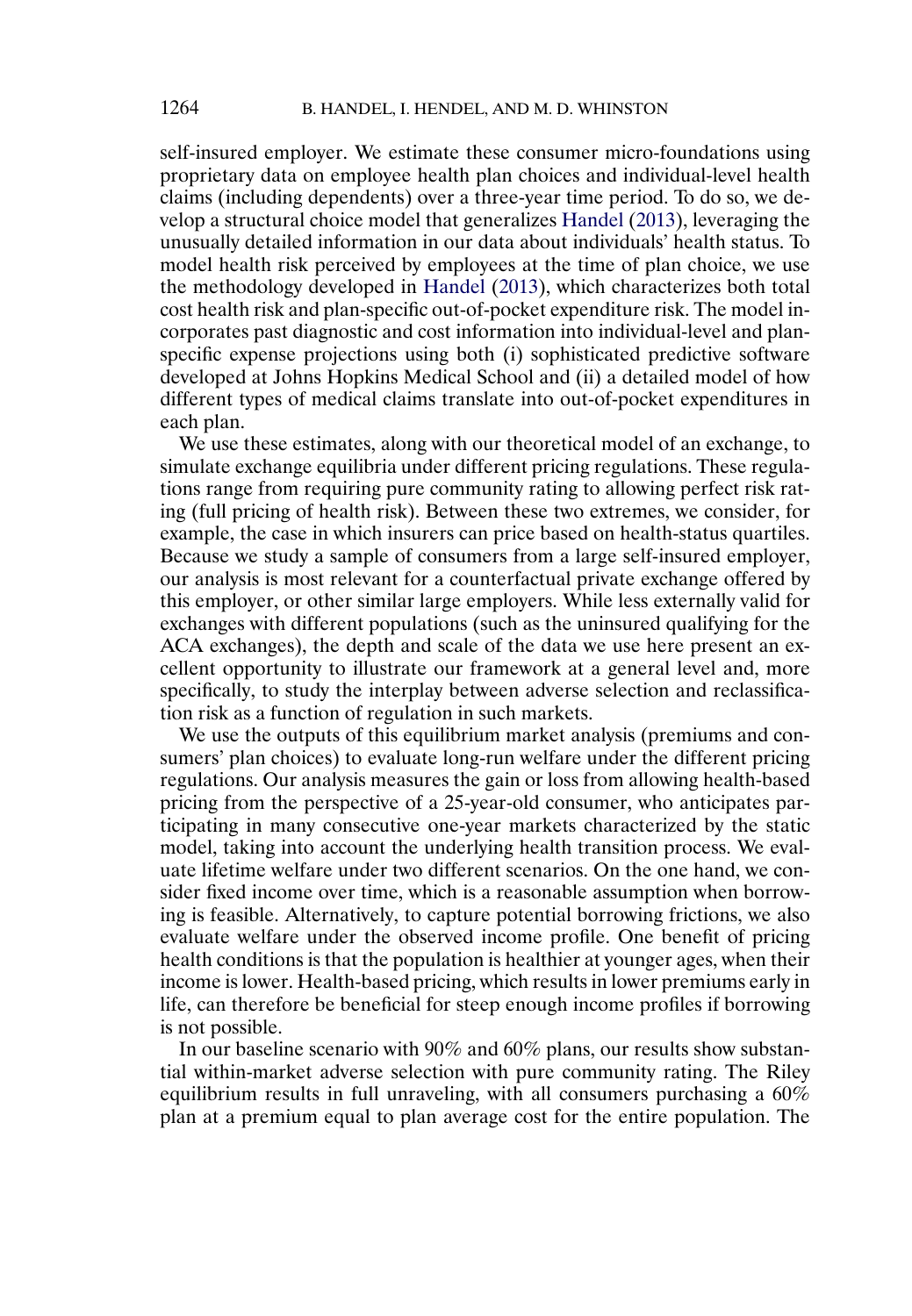<span id="page-5-0"></span>welfare cost of this unraveling is large: a consumer with fixed income over time would be willing to pay \$619 per year to be able to purchase instead the 90% plan at a premium equal to its average cost for the whole population. This amount is roughly 10% of the average medical expenses in the population. Health-based pricing reduces this unraveling: as insurers can price on more and more health-relevant information, the market share of consumers enrolled in the 90% policy increases due to reduced adverse selection.

Although greater ability to price health-status information reduces adverse selection, our long-run welfare results illustrate the extent to which such policies exacerbate reclassification risk. Under the case of fixed income from age 25 to 65, welfare is highest when health-status pricing is banned. For example, from an ex ante perspective, an individual with median risk aversion would be willing to pay \$3,082 each year from age 25 to 65 to be in a market with pure community rating rather than face pricing based on health-status quartiles, even though the latter yields greater within-year coverage. This is approximately five times the \$619 welfare loss that occurs from adverse selection under pure community rating, and roughly half of the average annual medical expenses in the population. Thus, the welfare losses due to reclassification risk, even for fairly limited pricing of health status, can be quantitatively large. Moreover, we show that as the ability to price on health status becomes greater, the welfare loss grows. Finally, when we change the fixed lifetime income assumption and allow for increasing income profiles the losses from reclassification risk are attenuated because health-status-based pricing decreases premiums earlier in life when income is lower and thus smooths consumption over time. (This beneficial effect of health-based pricing is eliminated, however, if age-based pricing is allowed.)

We also examine several extensions that address the robustness of our findings, or illustrate how our framework can be used to address other issues that arise in exchange design. We consider (i) the effects of altering the actuarial value of the low coverage policy, (ii) the implications of allowing age-based pricing, with and without health-based pricing, (iii) the possibilities for selfinsurance through saving and borrowing to ameliorate the losses due to reclassification risk, and (iv) the effect of introducing insurer risk adjustment transfers to mitigate adverse selection (as seen in many insurance exchanges in practice).

This paper builds on related work that studies the welfare consequences of adverse selection in insurance markets by examining it in the setting of a competitive exchange in which more than one type of policy is privately supplied and by adding in a long-term dimension whereby price regulation induces a potential trade-off with reclassification risk. Relevant empirical work that focuses primarily on adverse selection includes [Cutler and Reber](#page-51-0) [\(1998\)](#page-51-0), [Cardon](#page-51-0) [and Hendel](#page-51-0) [\(2001\)](#page-51-0), [Carlin and Town](#page-51-0) [\(2009\)](#page-51-0), [Lustig](#page-52-0) [\(2010\)](#page-52-0), [Einav, Finkelstein,](#page-52-0) [and Cullen](#page-52-0) [\(2010c\)](#page-52-0), [Bundorf, Levin, and Mahoney](#page-51-0) [\(2012\)](#page-51-0), [Handel](#page-52-0) [\(2013\)](#page-52-0),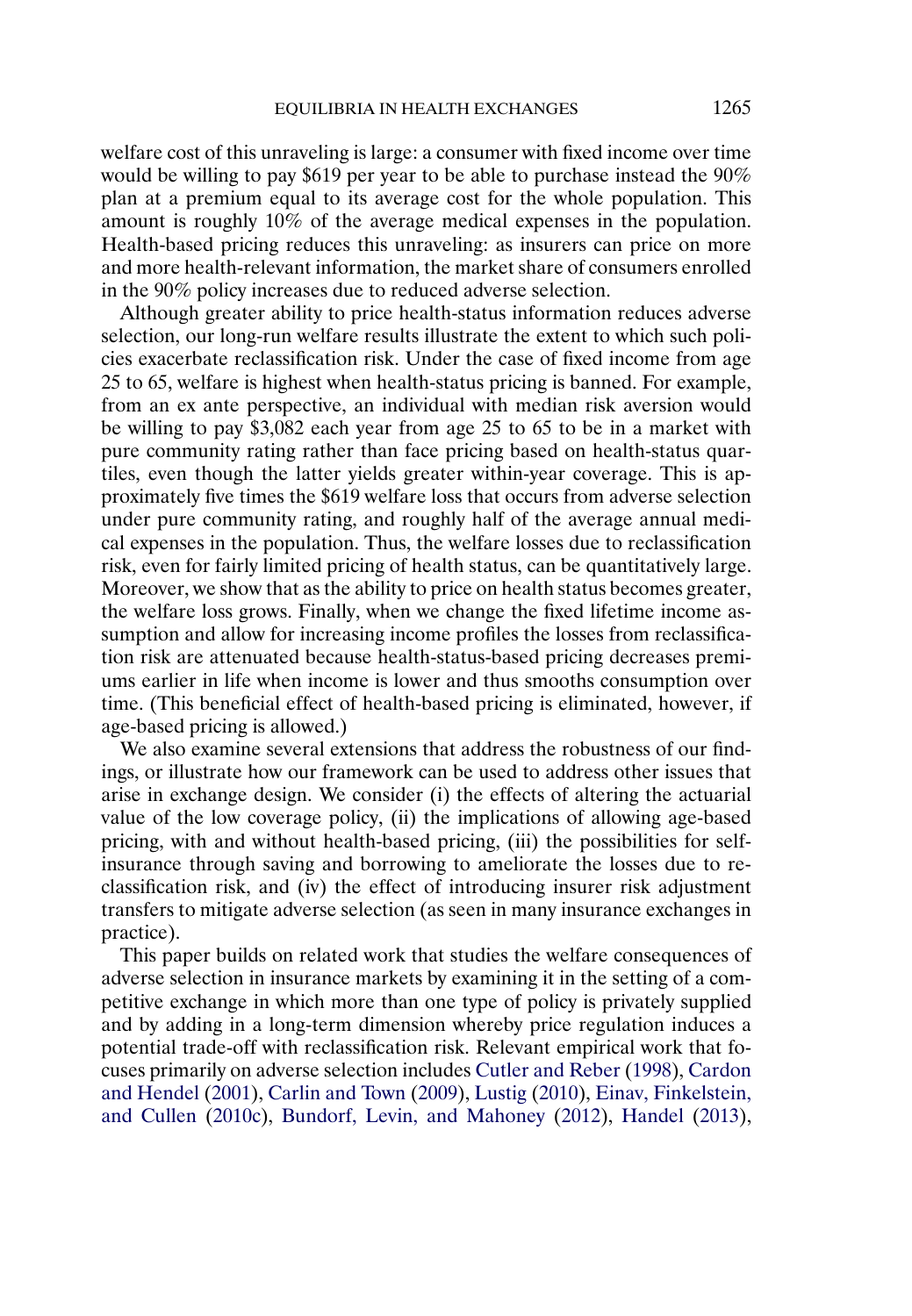<span id="page-6-0"></span>and [Einav, Finkelstein, Ryan, Schrimpf, and Cullen](#page-52-0)  $(2013)$ .<sup>9</sup> Ericson and Starc [\(2013\)](#page-52-0) and [Kolstad and Kowalski](#page-52-0) [\(2012\)](#page-52-0) studied plan selection and regulation in the Massachusetts Connector health insurance exchange. Perhaps the clos-est paper in spirit to ours is [Finkelstein, Poterba, and Rothschild](#page-52-0) [\(2009\)](#page-52-0) which examined the welfare consequences of allowing gender-based pricing of annuities in the United Kingdom.<sup>10</sup> These papers all focus on welfare in the context of a short-run or one-time marketplace.

There is more limited work studying reclassification risk and long-run welfare in insurance markets. [Cochrane](#page-51-0) [\(1995\)](#page-51-0) studied dynamic insurance from a purely theoretical perspective, showing that, in the absence of asymmetric information, first-best insurance can be achieved using single-period contracts that are priced based on a consumer's health status and that insure both current medical expenses and changes in health status, provided that both consumers and firms can commit to making the required payments (perhaps through bonding). [Herring and Pauly](#page-52-0) [\(2006\)](#page-52-0) studied guaranteed renewable premiums and the extent to which they effectively protect consumers from reclassification risk. [Hendel and Lizzeri](#page-52-0) [\(2003\)](#page-52-0) and [Finkelstein, McGarry, and](#page-52-0) [Sufi](#page-52-0) [\(2005\)](#page-52-0) studied dynamic insurance contracts with one-sided commitment, while Koch [\(2011\)](#page-52-0) studied pricing regulations based on age from an efficiency perspective. [Bundorf, Levin, and Mahoney](#page-51-0) [\(2012\)](#page-51-0), while focusing on a static marketplace, also analyzed reclassification risk in an employer setting using a two-year time horizon and subsidy and pricing regulations relevant to their large employer context.<sup>11</sup> [Crocker and Moran](#page-51-0)  $(2003)$  studied the role that job immobility plays in committing employees to employer sponsored insurance contracts and showed that the quantity of employer provided insurance is larger in professions with greater employee commitment/longevity.

The rest of the paper proceeds as follows: In Section [2,](#page-7-0) we present our model of insurance exchanges, characterize Riley and Nash equilibria, and discuss the trade-off between adverse selection and reclassification risk. Section [3](#page-15-0) describes our data and estimation. In Section [4,](#page-25-0) we analyze exchange equilibria

<sup>9</sup>See also [Crocker and Snow](#page-51-0) [\(1986\)](#page-51-0) and [Hoy](#page-52-0) [\(1982\)](#page-52-0) for theoretical analyses of discriminatory pricing in insurance markets. Both papers show the possibility for such pricing to generate Pareto improvements in the two-type Rothschild–Stiglitz model, with the former paper considering an equilibrium environment (focusing on "Wilson" equilibria) and the latter demonstrating an expansion of the second-best Pareto frontier.

 $10$ See also [Shi](#page-53-0) [\(2013\)](#page-53-0) who studied the impact of risk adjustment and premium discrimination in health exchanges, finding that premium discrimination (across age groups) need not increase trade in the absence of risk adjustment transfers.

11We find substantially larger welfare consequences of reclassification risk than [Bundorf,](#page-51-0) [Levin, and Mahoney](#page-51-0) [\(2012\)](#page-51-0). This reflects the different contexts studied and modeling assumptions employed. First, their environment includes a cheap HMO option, which consumers can always switch to, that substantially lessens total expenditures for high risk consumers. Second, their model of risk-rated premiums truncates premiums at 2 times the spending of the population average health risk in each plan (for the HMO, this premium is quite low). Third, they study two sequential utilization years for a young and healthy population.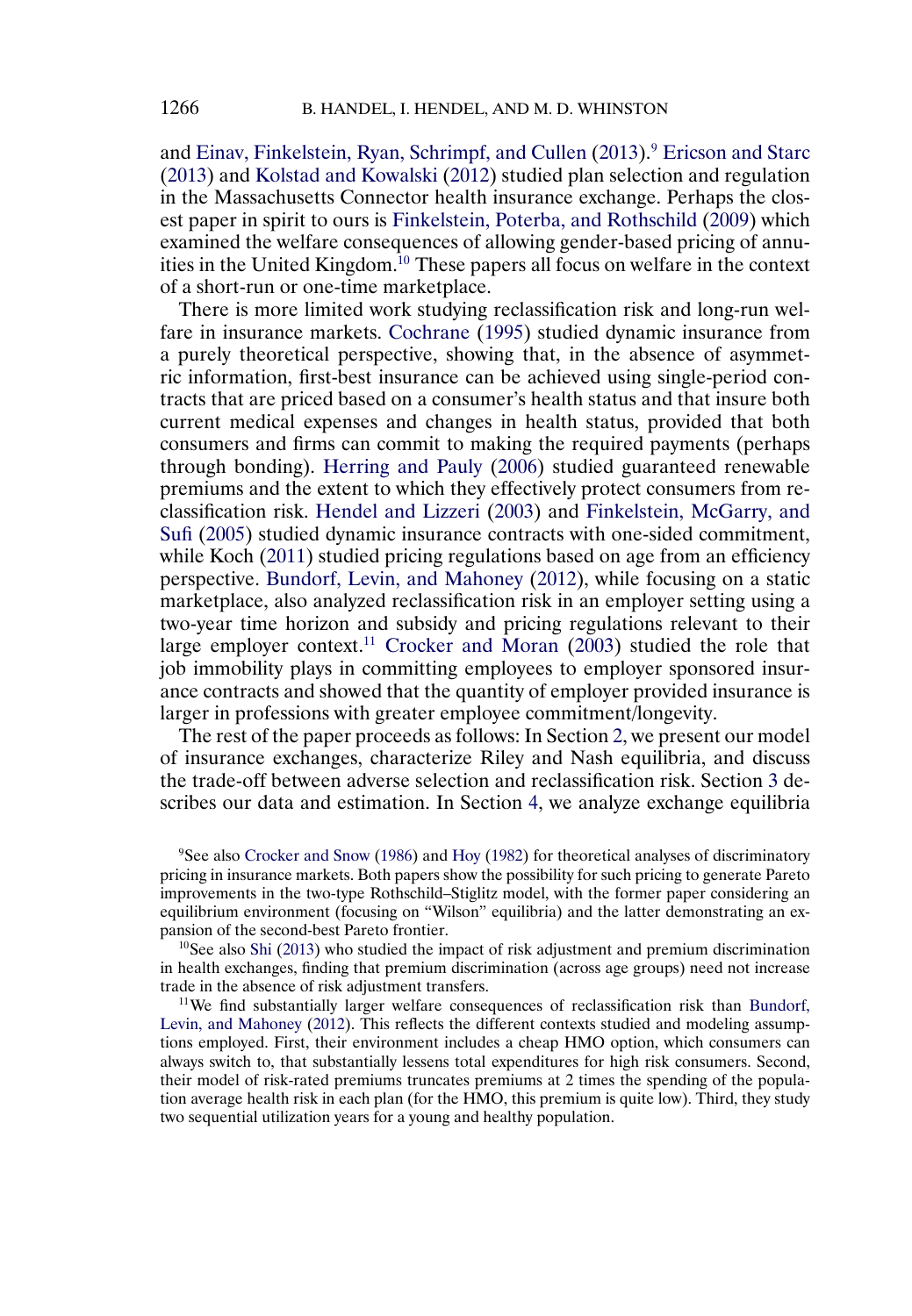<span id="page-7-0"></span>for a range of regulations on health-based pricing using our baseline case of 90% and 60% actuarial value policies. Section [5](#page-31-0) analyzes the long-run welfare properties of these equilibria. Section [6](#page-34-0) discusses a number of extensions including (i) alternative contract configurations, (ii) age-based pricing, (iii) selfinsurance through saving and borrowing, and (iv) insurer risk adjustment. Finally, Section [7](#page-43-0) concludes.

#### 2. MODEL OF HEALTH EXCHANGES

Our model can be viewed as an extension of the model developed in [Einav,](#page-52-0) [Finkelstein, and Cullen](#page-52-0) [\(2010c\)](#page-52-0) (henceforth, EFC) to the case in which competition occurs over more than one policy. (We discuss below the relation to their model.) Our results provide the algorithm for identifying equilibria using our data, which we do in Section [4.](#page-25-0)

Throughout the paper, we focus on a model of health exchanges in which two prescribed policies are traded, designated as H for "high coverage" and L for "low coverage." In our baseline specification in Section [4,](#page-25-0) these policies will cover roughly 90% and 60%, respectively, of an insured individual's costs. Within each exchange, the policies offered by different companies are regarded as perfectly homogeneous by consumers; only their premiums may differ. There is a set of consumers who differ in their likelihood of needing medical procedures and in their preferences (e.g., their risk aversion). We denote by  $\theta \in [\theta, \overline{\theta}] \subseteq \mathbb{R}_+$  a consumer's "type," which we take to be the price difference at which he is indifferent between the H policy and the L policy. That is, if  $P_H$  and  $P_L$  are the premiums (prices) of the two policies, then a consumer whose  $\theta$  is below  $P_H - P_L$  prefers the L policy, a consumer with  $\theta$  above  $P_H - P_L$  prefers the H policy, and one with  $\theta = P_H - P_L$  is indifferent. We denote by *F* the distribution function of *θ*. Throughout our main specification, we assume that there is either an individual mandate or sufficient subsidies so that all individuals purchase one of the two policies. (See our Supplemental Material for an analysis of participation.)

Note that consumers with a given  $\theta$  may have different underlying medical risks and/or preferences, but will make identical choices between policies for any prices. Hence, there is no reason to distinguish among them in the model. Keep in mind, as we define below the costs of insuring type  $\theta$  consumers, that those costs represent the expected costs of insuring all of the—possibly heterogeneous—individuals characterized by a specific  $\theta$ .

This setup involves two restrictions worth emphasizing. First, as in EFC, consumer choices depend only on price differences, not price levels; that is, there are no income effects. In our empirical work, we estimate constant absolute risk aversion preferences, which leads to this property. Second, we restrict attention to the case of an exchange with two policies. We do so because in this case we can derive a simple algorithm for identifying equilibria. With more than two policies, we would likely need to identify equilibria computationally.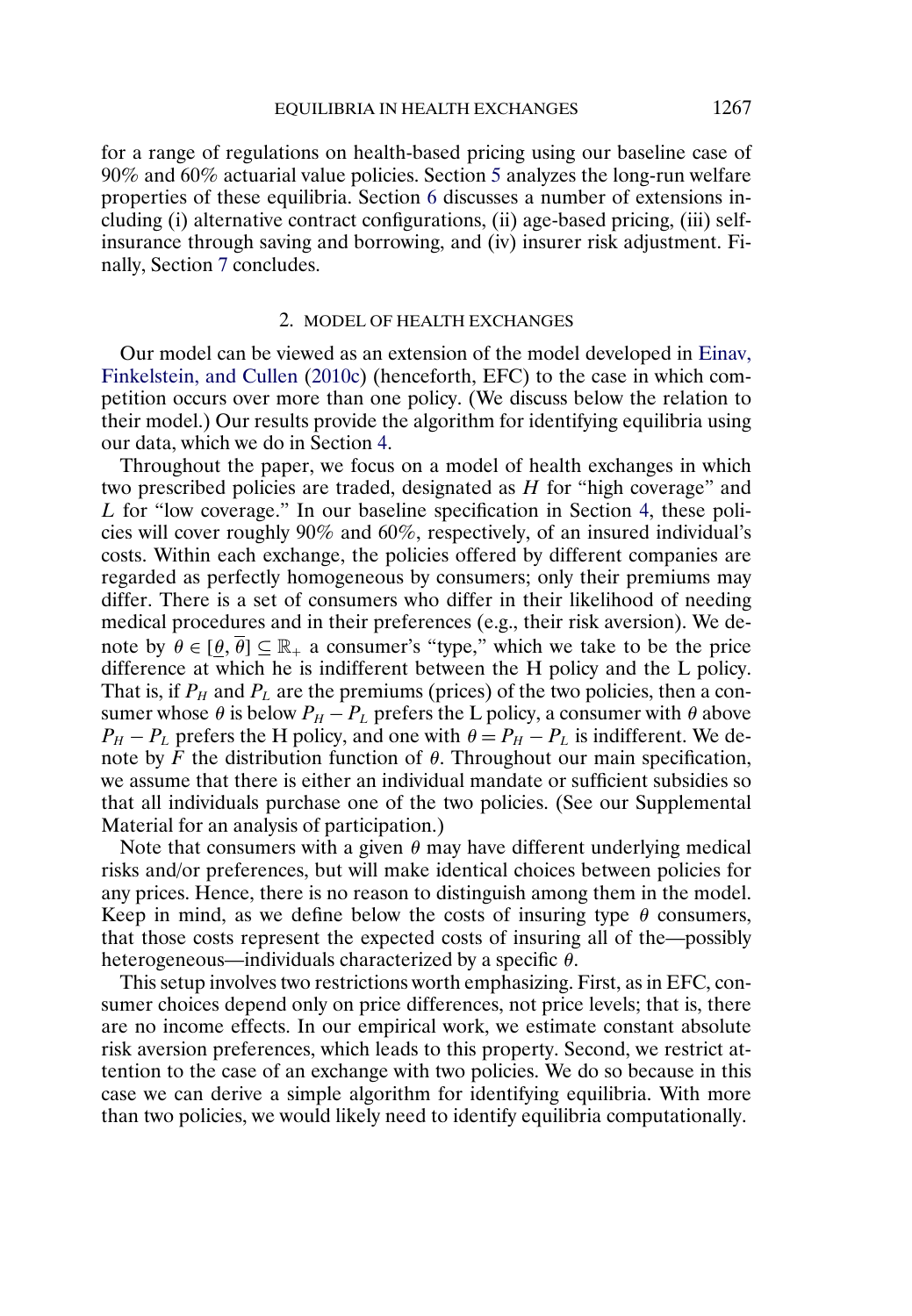We denote the costs of insuring an individual of type  $\theta$  under policy k by  $C_k(\theta)$  for  $k = H, L$  and define  $\Delta P = P_H - P_L$ . Given this, we define the average costs of serving the populations who choose each policy for a given  $\Delta P$  to be

$$
AC_H(\Delta P) \equiv E[C_H(\theta)|\theta \ge \Delta P]
$$

and

$$
AC_L(\Delta P) \equiv E[C_L(\theta)|\theta \le \Delta P].
$$

We also define the difference in average costs between the two policies, conditional on a price difference  $\Delta P \in [\theta, \overline{\theta}]$ , to be

$$
\Delta AC(\Delta P) \equiv AC_H(\Delta P) - AC_L(\Delta P).
$$

Our characterization results hinge on the following assumption (which we verify in Section [4](#page-25-0) holds in our data):

ADVERSE SELECTION PROPERTY:  $AC_H(\cdot)$  and  $AC_L(\cdot)$  are continuous functions that are strictly increasing at all  $\Delta P \in (\theta, \overline{\theta})$ , with  $AC_H(\theta) > AC_L(\theta)$  for all  $\theta$ .

This Adverse Selection Property will hold, for example, if  $C_H(\theta)$  and  $C_L(\theta)$ are continuous increasing functions, with  $C_H(\theta) > C_L(\theta)$  for all  $\theta$ , and if the distribution function F is continuous. In that case, a small increase in  $\Delta P$  shifts the consumers who were the best risks in policy H to being the worst risks in policy L, raising the average costs of both policies. We denote the lowest possible levels of average costs by  $\underline{AC}_H \equiv \overline{AC}_H(\underline{\theta})$  and  $\underline{AC}_L \equiv \overline{AC}_L(\underline{\theta})$ , and the highest ones by  $\overline{AC}_H \equiv AC_H(\overline{\theta})$  and  $\overline{AC}_L \equiv AC_L(\overline{\theta})$ .

We refer to the lowest prices offered for the H and L policies as a *price configuration*. We next define the profits earned by the firms offering those prices. Specifically, for any price configuration  $(P_H, P_L)$ , define

$$
\Pi_H(P_H, P_L) \equiv [P_H - AC_H(\Delta P)][1 - F(\Delta P)]
$$

and

$$
\Pi_L(P_H, P_L) \equiv [P_L - AC_L(\Delta P)]F(\Delta P)
$$

as the aggregate profit from consumers who choose each of the two policies. Let

$$
\Pi(P_H, P_L) \equiv \Pi_H(P_H, P_L) + \Pi_L(P_H, P_L)
$$

be aggregate profit from the entire population.

The set of *break-even price configurations*, which lead each policy to earn zero profits, is  $\mathcal{P} \equiv \{ (P_H, P_L) : \Pi_H(P_H, P_L) = \Pi_L(P_H, P_L) = 0 \}$ . Note that the

<span id="page-8-0"></span>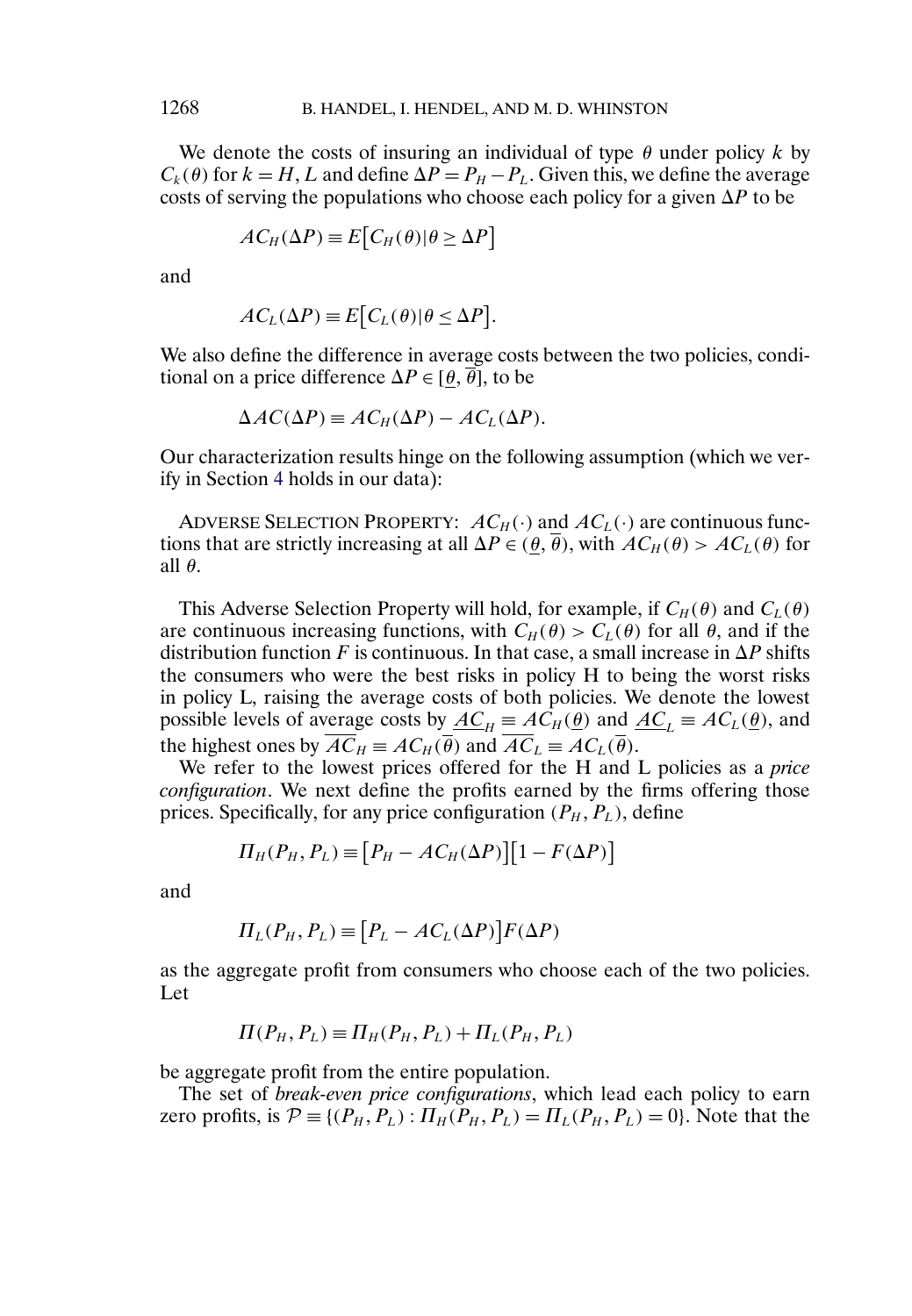<span id="page-9-0"></span>price configuration  $(P_H, P_L) = (\overline{AC}_L + \overline{\theta}, \overline{AC}_L)$ , which results in all consumers purchasing policy L, is a break-even price configuration (i.e., it is in set  $P$ ), as is the "all-in-H" price configuration  $(P_H, P_L) = (AC_H, AC_H - \theta)$ . There may also be "interior" break-even price configurations, at which both policies have a positive market share. We let  $\Delta P^{\text{BE}}$  denote the *lowest break-even*  $\Delta P$  *with positive sales of policy L*, defined formally  $as^{12}$ 

(1) 
$$
\underline{\Delta P}^{\text{BE}} \equiv \min \{ \Delta P : \text{there is a } (P_H, P_L) \in \mathcal{P} \text{ with } \Delta P = P_H - P_L > \underline{\theta} \}.
$$

The price difference  $\Delta P^{\text{BE}}$  will play a significant role in our equilibrium characterizations below.

## 2.1. *Equilibrium Characterization*

The literature on equilibria in insurance markets with adverse selection started with [Rothschild and Stiglitz](#page-53-0) [\(1976\)](#page-53-0). Motivated by the possibility of nonexistence of equilibrium in their model, follow-on work by [Riley](#page-53-0) [\(1979\)](#page-53-0) (see also [Engers and Fernandez](#page-52-0) [\(1987\)](#page-52-0)) and [Wilson](#page-53-0) [\(1977\)](#page-53-0) proposed alternative notions of equilibrium in which existence was assured in the Rothschild– Stiglitz model. These alternative equilibrium notions each incorporated some kind of dynamic reaction to deviations (introduction of additional profitable policies in [Riley](#page-53-0) [\(1979\)](#page-53-0), and dropping of unprofitable policies in [Wilson](#page-53-0) [\(1977\)](#page-53-0)), in contrast to the Nash assumption made by Rothschild and Stiglitz. In addition, follow-on work also allowed for multi-policy firms [\(Miyazaki](#page-53-0) [\(1977\)](#page-53-0), [Riley](#page-53-0) [\(1979\)](#page-53-0)), in contrast to Rothschild and Stiglitz's assumption that each firm offers at most one policy.

Our health exchange model differs from the Rothschild–Stiglitz setting in four basic ways. First, the prescription of two standardized policies limits the set of allowed policies. Second, in our model, consumers face many possible health states. Third, while the Rothschild–Stiglitz model contemplated just two consumer types, we assume there is a continuum of consumer types. Finally, we allow for multi-policy firms.

In our main analysis, we focus on the Riley equilibrium ("RE") notion, which we show always exists and is (generically) unique in our model. We also discuss how these compare to Nash equilibria ("NE"), which need not exist. (In addition, we consider Wilson equilibria in our Supplemental Material.) In what follows, the phrase *equilibrium outcome* refers to the equilibrium price configuration and the shares of the two policies.

We present a formal definition of Riley equilibrium in Appendix [A.](#page-44-0) In words, a price configuration is a RE if there is no profitable deviation that would remain profitable regardless of reactions by rivals that introduce new "safe" policy offers, where a safe policy offer is one that will not lose money regardless of any additional contracts that enter the market after it.

<sup>&</sup>lt;sup>12</sup>The price difference  $\Delta P^{\text{BE}}$  is well-defined provided that  $\Delta AC(\theta) \neq \theta$ .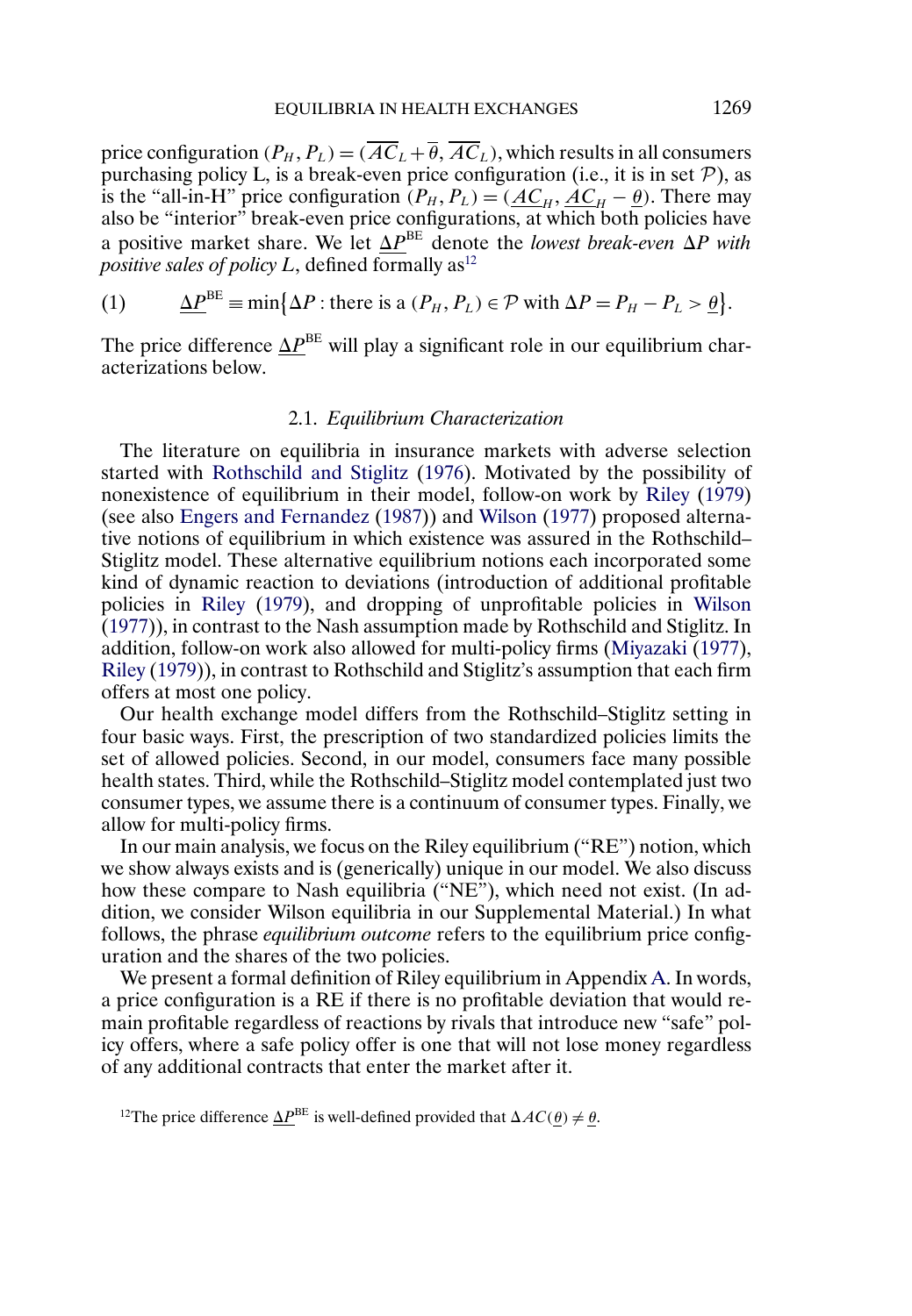<span id="page-10-0"></span>

FIGURE 1.—The figure shows  $\Delta P^{\text{BE}}$ , the lowest price difference in any break-even price configuration that has positive sales of the policy L. It also shows a situation in which all consumers purchasing policy H is not an equilibrium outcome, because  $\Delta AC(\theta) > \theta$ . The unique Riley equilibrium outcome has price difference  $\Delta P^* = \Delta P^{\text{BE}}$ .

Our result for RE is as follows:

PROPOSITION 1: *A Riley equilibrium always exists and results in a unique outcome whenever*  $\Delta AC(\theta) \neq \theta$ .

(i) If  $\Delta AC(\theta) < \theta$ , then it involves all consumers purchasing policy H at price  $P_H^* = \underline{AC}_H.$ 

(ii) *If*  $\Delta AC(\underline{\theta}) > \underline{\theta}$ , *then it involves the break-even price configuration*  $(P_H^*, P_L^*)$ *with price difference*  $\overline{\Delta}P^* = \Delta P^{\text{BE}}$ , *the lowest break-even*  $\Delta P$  *with positive sales of policy L*.

We prove Proposition 1 in Appendix [A.](#page-44-0) Here we discuss the result, contrast RE with Nash equilibria, and discuss the relation of our result to EFC and [Hendren](#page-52-0) [\(2013\)](#page-52-0).

Figure 1 illustrates the result. The figure shows a situation in which  $\Delta AC(\theta) > \theta$  and there are multiple price differences at which both policies break even (including price differences at which all consumers buy policy H, and price differences at which all consumers buy policy L). In this case, our result tells us that the unique RE involves positive sales of policy L and price difference  $\Delta P^{\text{BE}}$ . In contrast, if instead we had  $\Delta AC(\theta) < \theta$ , then all consumers purchasing policy H would have been the unique RE outcome. Finally, if instead  $\Delta AC(\theta) > \theta$  for all  $\theta$ , then  $\Delta P^{\text{BE}} = \overline{\theta}$  and all consumers purchase policy L.

To understand the result, consider first when there is an all-in-H RE. (Readers not interested in the details of why the RE take the form described in Proposition 1 can skip this and the next two paragraphs.) In Appendix [A,](#page-44-0) we first show that any RE must involve both policies breaking even. Given this fact, suppose, first, that  $\Delta AC(\theta) > \theta$ , so that the consumer with the lowest willingness to pay for extra coverage is willing to pay less than the difference in the two policies' average costs when (nearly) all consumers buy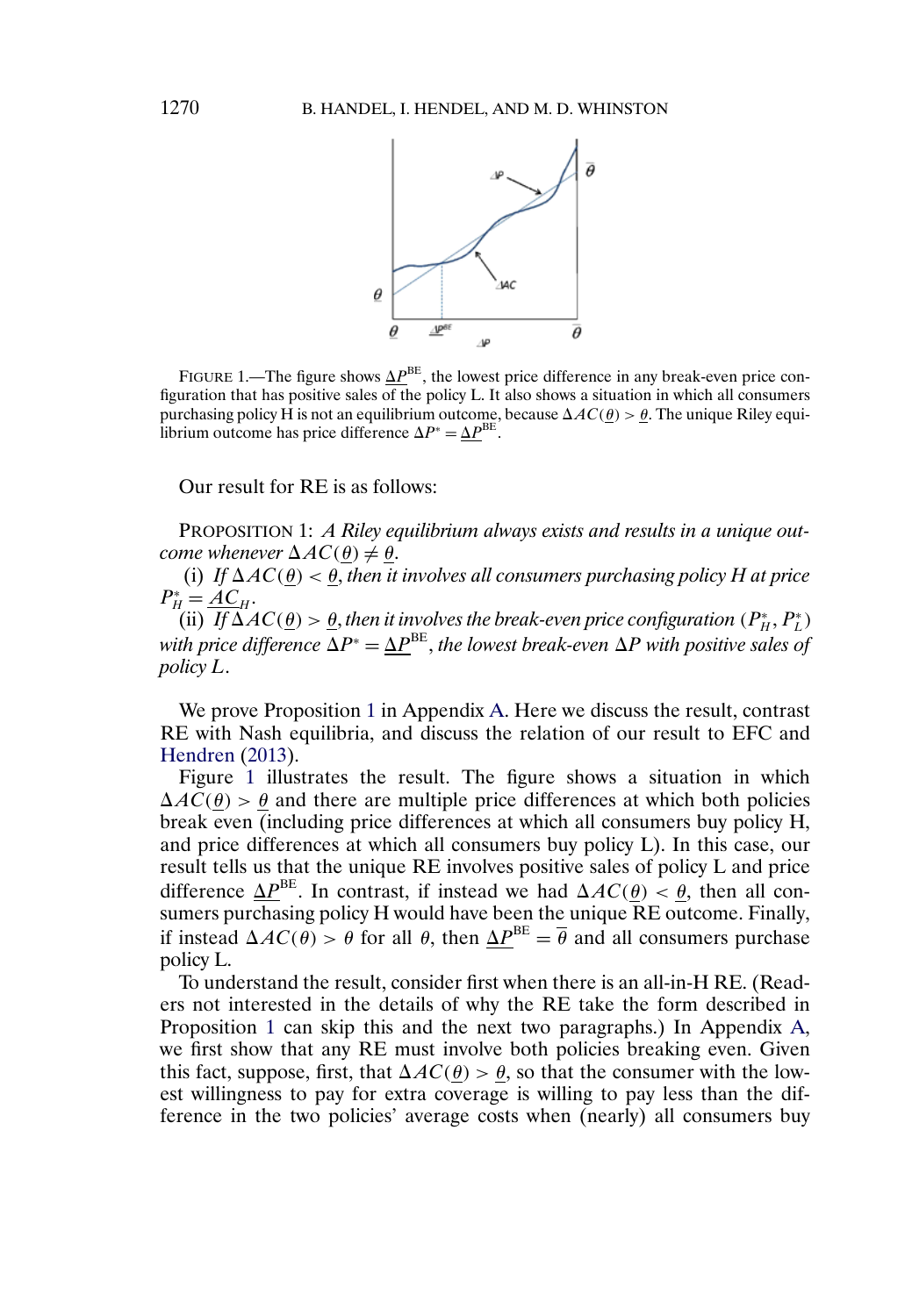<span id="page-11-0"></span>policy H,  $\Delta AC(\underline{\theta}) = \underline{AC}_H - \underline{AC}_L$ . In that case, starting from a situation in which all consumers buy policy H and  $P_H^* = \underline{AC}_H$ , a deviation offering price  $P_L = AC_H - \theta - \epsilon$  for small  $\varepsilon > 0$  would cream-skim the lowest risk con-<br>example into a slime. Let a major shows  $AC$  the suggest as of saming them. sumers into policy L at a price above  $AC<sub>L</sub>$ , the average cost of serving them. Moreover, no safe reaction to that deviation can cause the firm offering it to lose money: any reduction in  $P_H$  can only lower the deviator's average cost, while any undercutting in  $P<sub>L</sub>$  cannot result in losses for the deviator. On the other hand, when  $\Delta AC(\theta) < \theta$ , a deviation from this all-in-H outcome that attempts to cream-skim must lose money, since then the deviation price satisfies  $P_L \leq \underline{AC}_H - \underline{\theta} < \underline{AC}_L$ , the lowest possible average cost for policy L. Thus, in that case, all-in-H is a RE.

Now consider break-even price configurations with  $\Delta P \in (\underline{\Delta P}^{\text{BE}}, \overline{\theta}]$  (and hence positive sales of policy L). Starting from such a configuration, a deviation to  $\widehat{P}_H = AC_H(\underline{\Delta P}^{BE})$  earns strictly positive profits (it results in a price difference lower than  $\Delta P^{\text{BE}}$ , attracting a positive share of consumers to policy H at an average cost below  $AC_H(\underline{\Delta P}^{BE})$  $AC_H(\underline{\Delta P}^{BE})$ ). Moreover, we show in Appendix A that the worst possible safe reaction to this deviation would involve a reduction in  $P_L$  to  $\widehat{AC}_L(\Delta P^{\text{BE}})$  (a reaction that leads to zero profits for the reactor), which makes the deviator earn zero, rather than incur losses. Thus, no such price configuration can be a RE.

Finally, consider the price configuration  $P^* = (AC_H(\Delta P^{\text{BE}}), AC_L(\Delta P^{\text{BE}}))$ that results in price difference  $\Delta P^{\text{BE}}$ . When  $\Delta AC(\theta) < \theta$ , this is not a RE. To see this, observe that a deviation offering price  $\widehat{P}_H = AC_L(\Delta P^{\text{BE}}) + \theta$  attracts all consumers to policy H at a price above the cost of serving them, since

$$
\widehat{P}_H = AC_L(\underline{\Delta P}^{BE}) + \underline{\theta} \ge \underline{AC}_L + \underline{\theta} > \underline{AC}_H,
$$

where the last inequality holds because  $\Delta AC(\theta) = AC_H - AC_L < \theta$ . Moreover, we show in Appendix [A](#page-44-0) that the worst possible safe reaction to this deviation is an offer of policy L at a price that breaks even given  $P_H$ ; that is, a  $\underline{P}_L = AC_L(\widehat{P}_H - \underline{P}_L)$ . Since we have  $\Delta AC(\Delta P) < \Delta P$  for all  $\Delta P \in [\underline{\theta}, \underline{\Delta P}^{BE})$ when  $\Delta AC(\theta) < \theta$ , this implies that  $\hat{P}_H > AC_H(\hat{P}_H - P_L)$ , so the reaction cannot make the deviator incur losses. On the other hand, when  $\Delta AC(\theta) > \theta$ , the worst safe reaction makes the deviator lose money for any deviation that offers a lower  $P_H$  (and we show that only such deviations need be considered), so  $P^*$ is a RE.

Note that any Nash equilibrium (NE) must be a RE since the set of deviations that are considered profitable under NE contains the set of Riley profitable deviations. Thus, Proposition [1](#page-10-0) also describes NE, should they exist. However, while RE always exists in our model, NE need not. When  $\Delta AC(\theta) < \theta$ , the all-in-H RE outcome is also a NE (in fact, the unique one) since, as noted above, no cream-skimming deviation is then profitable. However, when  $\Delta AC(\theta) > \theta$ , the RE—which has positive sales of policy L—need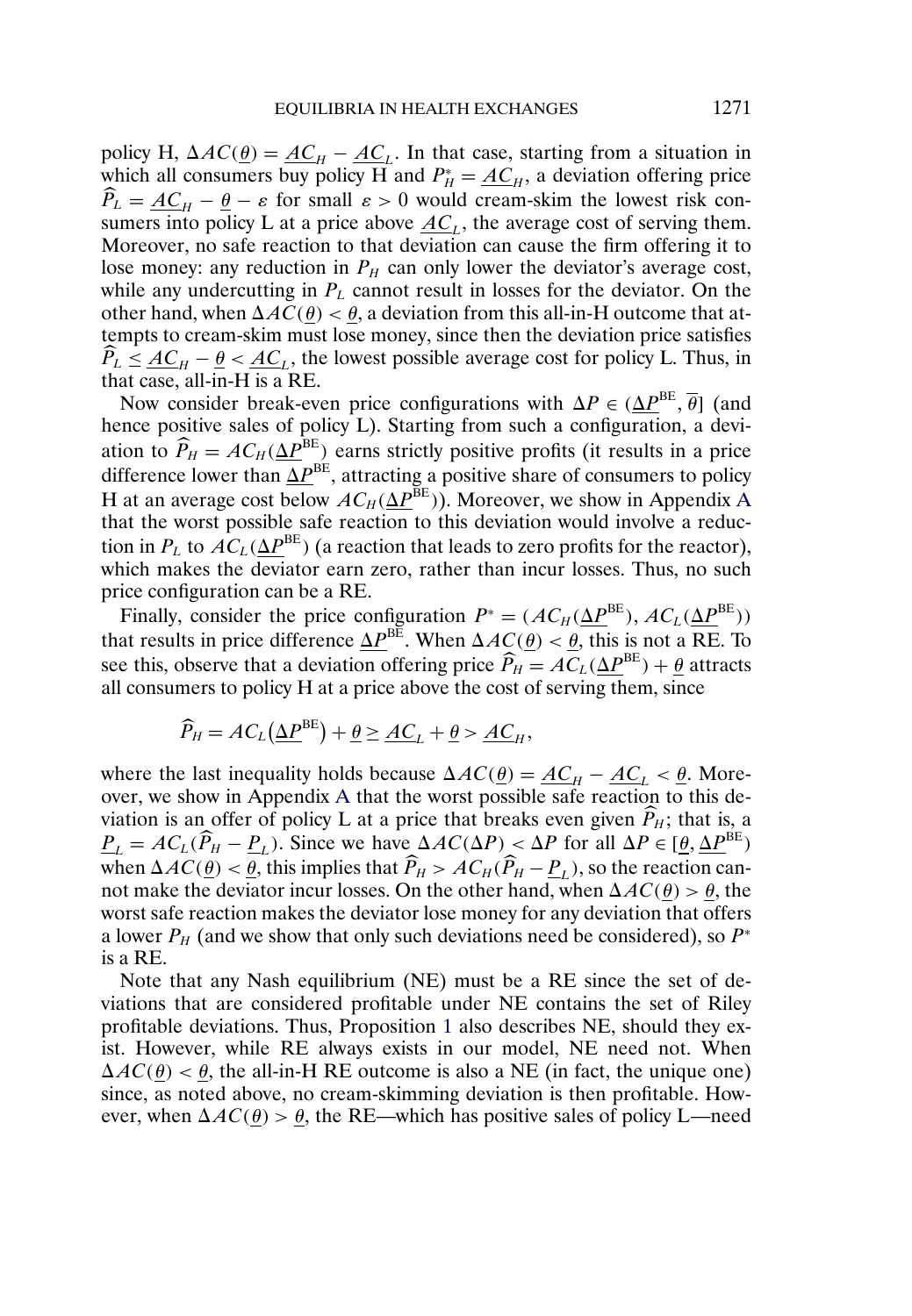<span id="page-12-0"></span>not be a NE. In particular, we show in Appendix [A](#page-44-0) that it will be a NE if and only if there is no profitable entry opportunity that slightly undercuts  $P_L^*$  and undercuts  $P_{H}^*$ , that is, if  $\max_{\widehat{P}_H \leq P_H^*} \Pi(\widehat{P}_H, P_L^*) = 0$ . In our empirical work, NE often fail to exist.13

Our characterization differs in several respects from that in EFC. EFC considers a model in which there is only one privately supplied policy over which competition occurs. This yields a Nash equilibrium at the lowest price  $P$  at which  $P = AC$ , where AC is the average cost of those consumers who purchase the policy.14 Their model can apply when there is only one possible type of insurance coverage, or when a higher coverage level is achieved through purchase of a privately supplied add-on to a government-provided policy (such as Medigap coverage). In the latter case,  $P$  is the price of the add-on policy, while  $\overline{AC}$  is the average cost of those consumers who purchase the extra coverage.15 EFC's equilibrium always exists, and always involves a positive share of consumers purchasing insurance provided that all consumers are strictly risk averse and have a strictly positive probability of a loss (in the sense that their preferences are bounded away from risk neutrality, and their probability of a loss is bounded away from zero).

In contrast, in our model, competition occurs over two policies, and equilibrium when both policies are purchased involves both breaking even, yielding the lowest  $\Delta P$  at which  $\Delta P = \Delta AC$ , where  $\Delta AC$  is the difference in the average costs of the two plans, given the consumers who purchase each plan. In contrast to EFC, in this setting a NE may fail to exist, a fact that is driven by the possibility of cream skimming by low coverage plans, a possibility which is absent in their model.16 Moreover, while RE always exist, they may involve full unraveling, with all consumers purchasing the lowest coverage plan, even when all consumers are strictly risk averse and have a positive probability of a loss. Intuitively, unraveling is more likely here than in the EFC model because the price of policy L reflects the lower costs of the consumers who choose it, leading even the consumers with the highest willingness to pay for higher coverage to pool with better risks in policy  $L^{17}$ 

<sup>13</sup>We also discuss, in Appendix [A,](#page-44-0) Nash equilibria when firms can offer only a single policy, as in [Rothschild and Stiglitz](#page-53-0) [\(1976\)](#page-53-0). In our empirical work, these always coincide with the RE.

<sup>14</sup>While EFC do not prove that the lowest break-even price with positive insurance sales is the unique Nash equilibrium, the argument is straightforward (see Mas-Colell, Whinston, and Green [\(1995,](#page-53-0) pp. 443–444) for a similar argument).

<sup>15</sup>The EFC model can also be used to derive equilibria when consumers must opt out of government-provided insurance if they purchase a higher coverage private plan. (In that case, AC would be the cost of the private plan for consumers who opt out.) However, in this scenario, EFC's welfare analysis would not apply, as there would be externalities on the government's bud-

<sup>16</sup>Note that profitable cream-skimming deviations that reduce  $P<sub>L</sub>$  involve *increases* in  $\Delta P$ , while in the EFC model only reductions in  $P$  can attract consumers.

<sup>17</sup>Specifically, in the case of an add-on policy (so policy H is then the combined add-on and government policies), the EFC equilibrium condition is  $\Delta P = AC_H(\Delta P) - \widehat{AC}_L(\Delta P)$ , where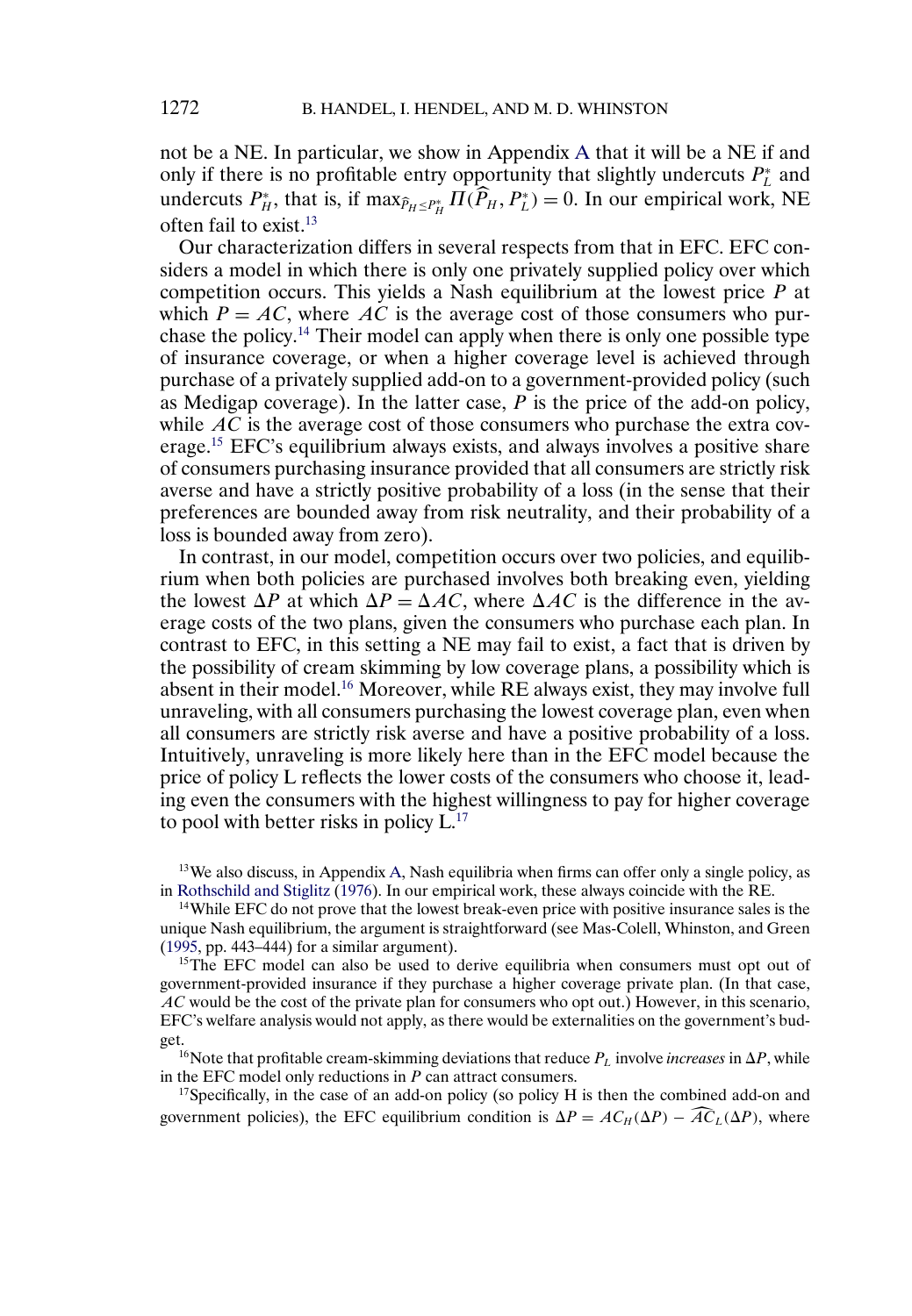<span id="page-13-0"></span>Our results are also related to [Hendren](#page-52-0) [\(2013\)](#page-52-0). Hendren derived a sufficient condition for unsubsidized insurance provision to be impossible in a model with two states ("loss" and "no loss") and asymmetric information about the probability of a loss by characterizing when the endowment is the only incentive-feasible allocation. As he noted, his condition cannot hold when all consumers are strictly risk averse and have a strictly positive probability of a loss (bounded away from zero). Consistent with this result, in our model, when the low coverage involves no insurance, some consumers must purchase high coverage in the RE.18 However, our results also show that when the lowest coverage policy in an exchange provides some coverage, the market can fully unravel even when all consumers are strictly risk averse and have a strictly positive probability of a loss.

## 2.2. *Adverse Selection versus Reclassification Risk*

In the main application of our framework, we examine the trade-off between adverse selection and reclassification risk that arises with health-based pricing. In that empirical application, we study the welfare effects of health-based pricing over an individual's lifetime. Here, to illustrate the main forces at work, we discuss this trade-off in a simpler static context.<sup>19</sup>

Consider a single-period setting, in which a consumer's medical expenses are  $\widetilde{m} = \phi \widetilde{\epsilon}_b + (1 - \phi) \widetilde{\epsilon}_a$ , where  $\widetilde{\epsilon}_b$  and  $\widetilde{\epsilon}_a$  are both independently drawn<br>from some distribution H and  $\phi \in [0, 1]$ . The realization of  $\epsilon_1$  occurs before from some distribution H, and  $\phi \in [0, 1]$ . The realization of  $\varepsilon_b$  occurs before contracting, while that of  $\varepsilon_a$  occurs after. With pure community rating, health status—the realization of  $\varepsilon_b$ —cannot be priced, while with health-based pricing it can. The parameter  $\phi$  captures how much information about health status is known at the time of contracting. (As we will see in the next section, in our data this ranges between 0.18 and 0.29, depending on the age cohort.) With community rating, there is an adverse selection problem, as consumers know their  $\varepsilon_b$  realization. In contrast, under perfect health-based pricing, a consumer faces insurance prices that perfectly reflect the realization of  $\varepsilon_b$ . Consumers are therefore able to perfectly insure the risk in  $\varepsilon_a$ , but end up bearing all of the risk in  $\varepsilon_b$ . For example, if the market with community rating fully unravels

 $\widehat{AC}_L(\Delta P)$  is the average cost of policy L for the population who chooses policy H given  $\Delta P$ . In contrast, our (interior) equilibrium condition is  $\Delta P = AC_H(\Delta P) - AC_L(\Delta P)$ . Since adverse selection implies that  $\widehat{AC}_L(\Delta P) > AC_L(\Delta P)$ , when  $\Delta AC(\theta) > \theta$  the lowest  $\Delta P$  satisfying our equilibrium condition is above the lowest satisfying the EFC condition, implying more unraveling in our setting of two privately provided policies. In fact, [Weyl and Veiga](#page-53-0) [\(2014\)](#page-53-0) showed that the equilibrium in the EFC data using our condition involves complete unraveling.

 $18$ To see this, observe that in that case the average cost of policy L is always zero, so  $\Delta AC(\Delta P) = AC_H(\Delta P)$ . Thus, since  $\overline{\theta} > C_H(\overline{\theta}) = AC_H(\overline{\theta})$  when type  $\overline{\theta}$  is strictly risk averse and has a positive probability of a loss, we then have  $\Delta AC(\overline{\theta}) < \overline{\theta}$ , which implies that the RE has some consumers purchasing policy H.

<sup>&</sup>lt;sup>19</sup>The lifetime calculation we do later can be viewed as a sequence of static markets.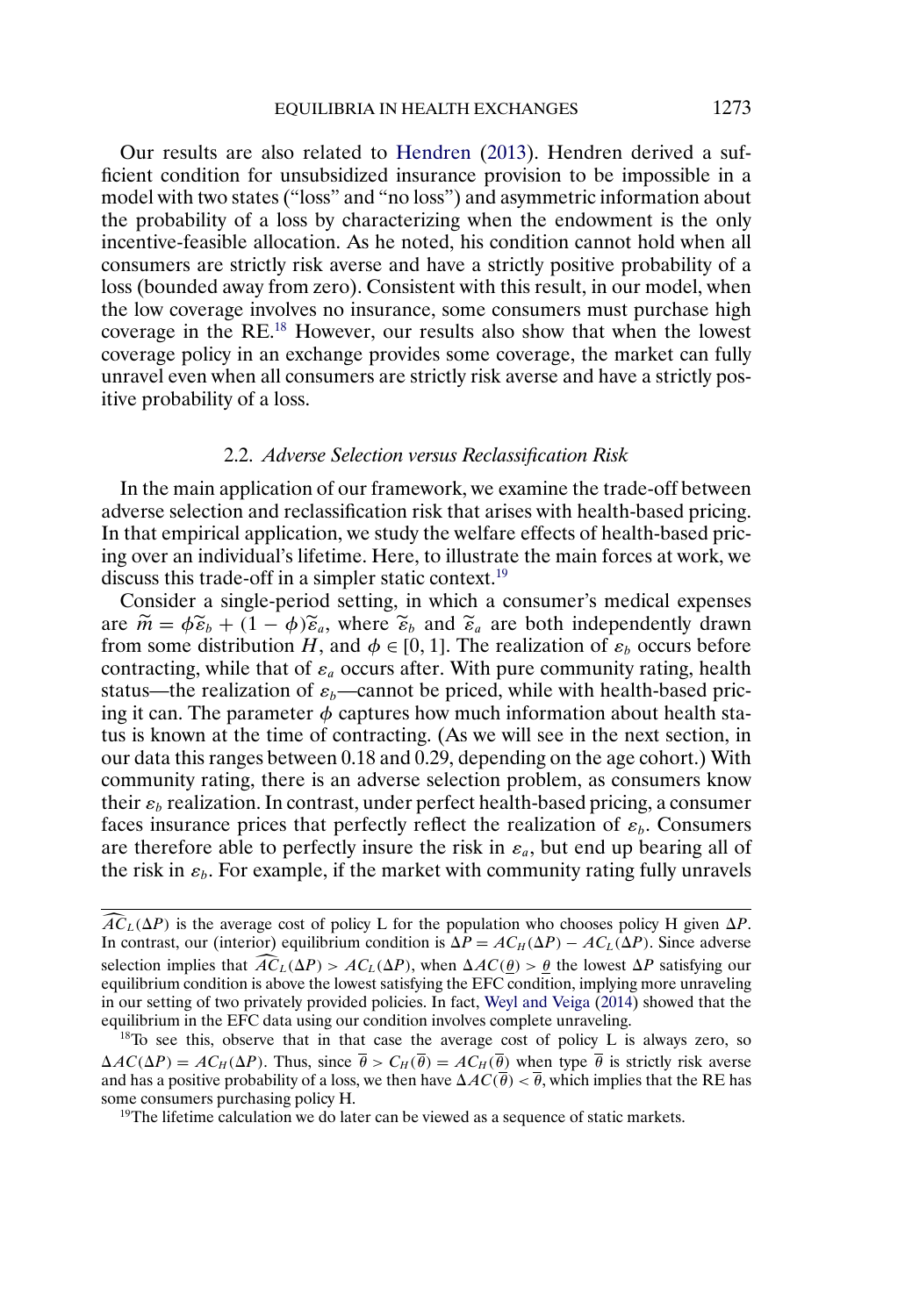<span id="page-14-0"></span>

FIGURE 2.—Adverse selection versus reclassification risk,  $R = 10,000$ . X curve: market share of low coverage plan with pure community rating; dashed curve: certainty equivalent with pure community rating; solid curve: certainty equivalent with perfect health-based pricing.

so that all consumers end up with insurance covering share  $s_L$  of their medical expenses, then, roughly speaking, they pay for share  $(1 - s_L)$  of their medical expenses with community rating and share  $\phi$  with perfect health-based pric $in_{\mathbb{Z}}^2$ <sub>20</sub>

Figure 2 shows the results of a simulation in which the distribution of medical expenses  $H$  is log-normal, truncated at \$200,000. Its parameters are set so that the mean of total medical expenditures is \$6,000 and the ratio of the variance of total medical expenses to this mean is  $R = 10,000$ . The constant absolute risk aversion (CARA) coefficient is  $\gamma = 0.00005$ . The policies in each panel are simple linear contracts, with the high coverage plan in each panel covering 90% and the low coverage plan covering share  $s_L$ , which takes values of 0, 0.2, 0.4, and 0.6 in the four panels.<sup>21</sup> Each panel plots three curves. The horizontal axis measures the share  $\phi$  of medical risk that is realized before contracting.

<sup>20</sup>This is only a rough statement, because  $\tilde{\epsilon}_a$  and  $\tilde{\epsilon}_b$  are drawn independently, which reduces<br>trisk under community rating relative to that in health-based pricing the risk under community rating relative to that in health-based pricing.

<sup>21</sup>Our aim here is to illustrate the main forces at work in a simple setting. Note that these policies involve the possibility of consumers having much more extreme out-of-pocket expenses than the actual policies we explore later (which have caps on an individual's total out-of-pocket spending), and the risk aversion coefficient is lower than what we estimate. Our analysis later also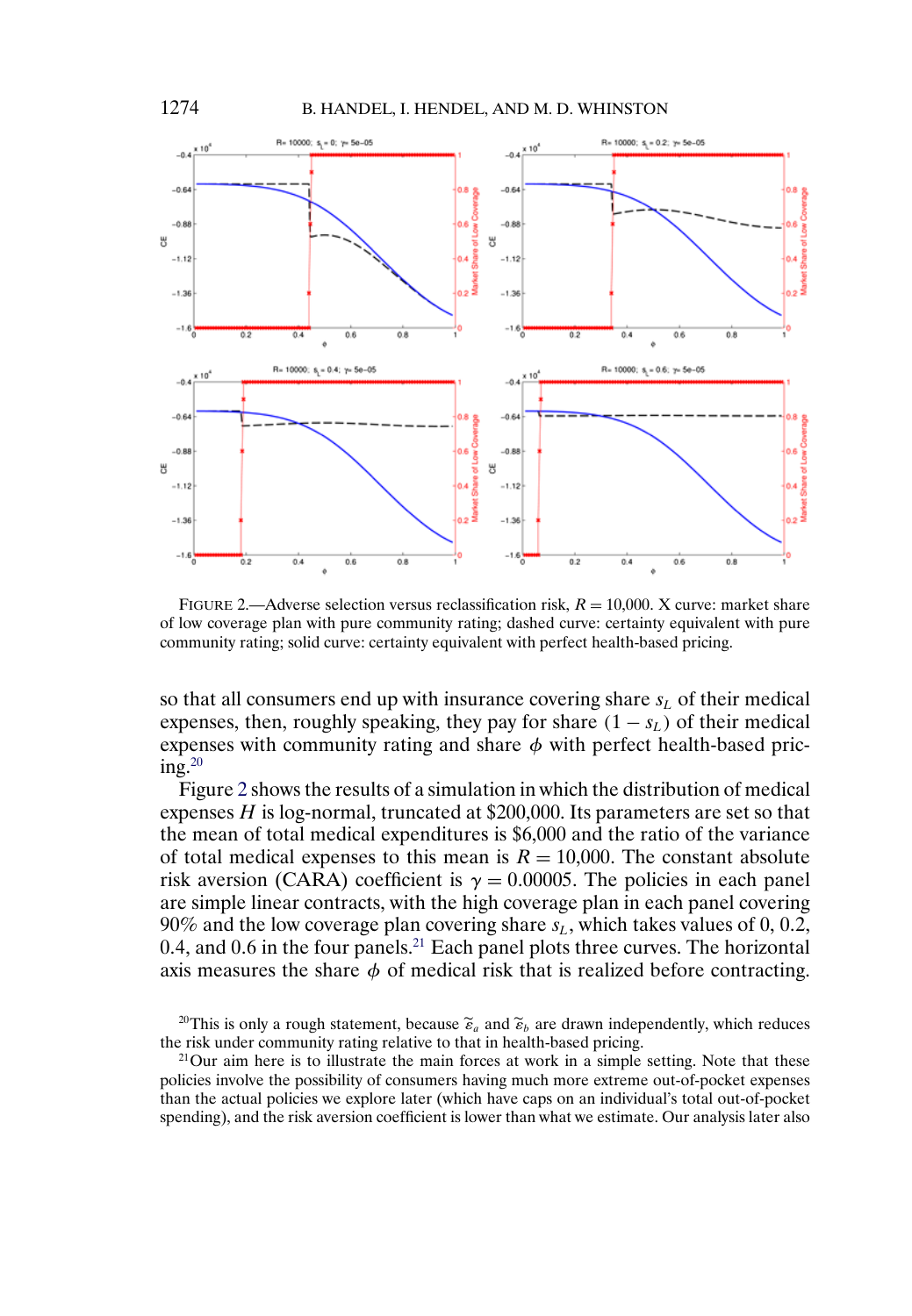<span id="page-15-0"></span>For each  $\phi$ , the curve marked with X's shows the market share of the low coverage plan in the RE with pure community rating, the dashed curve shows a consumer's (ex ante, before any medical realizations) certainty equivalent under pure community rating, and the gradually declining solid curve shows the certainty equivalent arising with perfect health-based pricing.

Comparing the four panels in Figure [2,](#page-14-0) we see that the greater is  $s_L$  (the coverage in the low coverage policy), the more unraveling there is—specifically, for larger  $s_L$  the market unravels to all consumers in the low coverage plan at lower levels of  $\phi$ <sup>22</sup>. This reflects the fact that cream skimming is easier when the low coverage plan does not expose consumers to too much more risk. In each panel, the welfare of community rating and perfect health-based pricing is the same when  $\phi = 0$  (there is then neither adverse selection nor reclassification risk). When  $s_L = 0$ , welfare in these two regimes is also the same when  $\phi = 1$ : in that case, the market fully unravels to zero coverage with community rating (consumers know exactly their medical expenses when contracting) and there is nothing left to insure once health status  $\varepsilon_b$  is priced with perfect health-based pricing. Between these two extremes for  $\phi$ , when  $s_L = 0$  health-based pricing is better at high  $\phi$  at which the market nearly fully unravels with community rating, but worse at low  $\phi$  where all consumers get high coverage. A similar pattern emerges at higher levels of  $s<sub>L</sub>$  except that full unraveling (which happens with pure community rating at  $\phi = 1$ ) is now much more attractive than no coverage (which happens with health-based pricing when  $\phi = 1$ ). Whether there is a range over which health-based pricing is better than community rating then depends on the level of  $\phi$  at which the market unravels.<sup>23</sup> Our empirical work, which we now turn to, explicitly quantifies  $\phi$ , R, and the other key parameters described here and uses these inputs to study the trade-off between adverse selection and reclassification risk induced by different pricing and contract regulations.

## 3. DATA AND ESTIMATION

# 3.1. *Data*

Our analysis uses detailed administrative data on the health insurance choices and medical utilization of employees (and their dependents) at a large U.S.-based firm over the period 2004 to 2009. These proprietary panel data include the health insurance options available in each year, employee plan

allows for a nondegenerate distribution of risk aversion levels, risk aversion that is correlated with health status, and partial pricing of health status.

<sup>&</sup>lt;sup>22</sup>Although it cannot be detected in the figures, when  $s_L = 0$ , there are some consumers in the high coverage 90 policy at all  $\phi$  < 1.

 $^{23}$ In Appendix D of the Supplemental Material, we show a similar figure for a case with greater medical risk ( $R = 30,000$ ). Unraveling happens at higher  $\phi$  in that case, reflecting consumers' greater reluctance to choose a low coverage plan.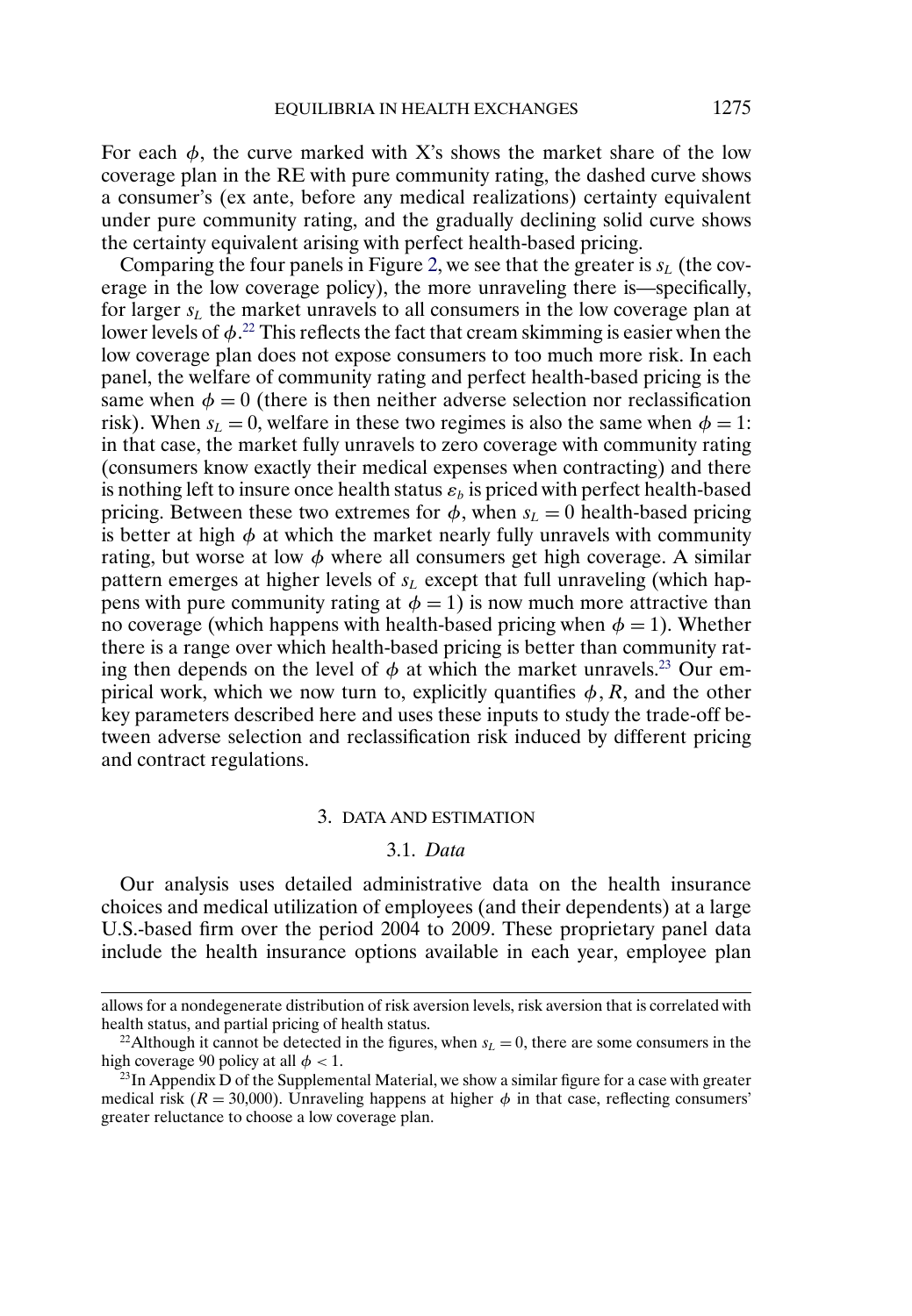# <span id="page-16-0"></span>1276 B. HANDEL, I. HENDEL, AND M. D. WHINSTON

choices, and detailed, claim-level employee (and dependent) medical expenditure and utilization information. We describe the data at a high level in this section; for a more in-depth description of different dimensions, see [Handel](#page-52-0) [\(2013\)](#page-52-0).

The first column of Table I describes the demographic profile of the 11,253 employees who work at the firm for some period of time within 2004–2009 (the firm employs approximately 9,000 at one time). These employees cover 9,710 dependents, implying a total of 20,963 covered lives. Forty-six point seven percent of the employees are male and the mean employee age is 40.1 (median

| Sample Demographics                                                                                                    |                                            |                                            |                                                     |
|------------------------------------------------------------------------------------------------------------------------|--------------------------------------------|--------------------------------------------|-----------------------------------------------------|
|                                                                                                                        | All Employees                              | PPO Ever                                   | Final Sample                                        |
| $N$ —Employee Only<br>N-All Family Members                                                                             | 11,253<br>20,963                           | 5,667<br>10,713                            | 2,023<br>4,544                                      |
| Mean Employee Age (Median)                                                                                             | 40.1<br>(37)                               | 40.0<br>(37)                               | 42.3<br>(44)                                        |
| Gender (Male %)                                                                                                        | 46.7%                                      | 46.3%                                      | 46.7%                                               |
| Income                                                                                                                 |                                            |                                            |                                                     |
| Tier $1 (-\$41K)$<br>Tier 2 (\$41K-\$72K)<br>Tier 3 (\$72K-\$124K)<br>Tier 4 (\$124K-\$176K)<br>Tier $5$ ( $> $176K$ ) | 33.9%<br>39.5%<br>17.9%<br>5.2%<br>$3.5\%$ | 31.9%<br>39.7%<br>18.6%<br>5.4%<br>$4.4\%$ | $19.0\%$<br>$40.5\%$<br>$25.0\%$<br>7.8%<br>$7.7\%$ |
| <b>Family Size</b><br>1                                                                                                | 58.0%                                      | 56.1%                                      | 41.3%                                               |
| $\frac{2}{3}$                                                                                                          | 16.9%                                      | 18.8%                                      | 22.3%                                               |
|                                                                                                                        | 11.0%                                      | 11.0%                                      | 14.1%                                               |
| $4+$                                                                                                                   | 14.1%                                      | 14.1%                                      | 22.3%                                               |
| <b>Staff Grouping</b><br>Manager (%)<br>White-Collar $(\%)$<br>Blue-Collar $(\%)$                                      | $23.2\%$<br>47.9%<br>28.9%                 | $25.1\%$<br>47.5%<br>27.3%                 | $37.5\%$<br>41.3%<br>21.1%                          |
| <b>Additional Demographics</b><br>Quantitative Manager<br>Job Tenure Mean Years (Median)                               | 12.8%<br>7.2<br>(4)                        | $13.3\%$<br>7.1<br>(3)                     | $20.7\%$<br>10.1<br>(6)                             |

TABLE I SUMMARY DEMOGRAPHIC STATISTICS<sup>a</sup>

aThis table presents summary demographic statistics for the population we study. The first column describes demographics for the entire sample whether or not they ever enroll in insurance with the firm. The second column summarizes these variables for the sample of individuals who ever enroll in a PPO option, the choices we focus on in the empirical analysis. The third column describes our final estimation sample, which includes those employees who (i) enroll in the PPO option at the firm in  $t_{-1}$  and (ii) remain enrolled in one of the three new PPO options at the firm through at least  $t_1$ .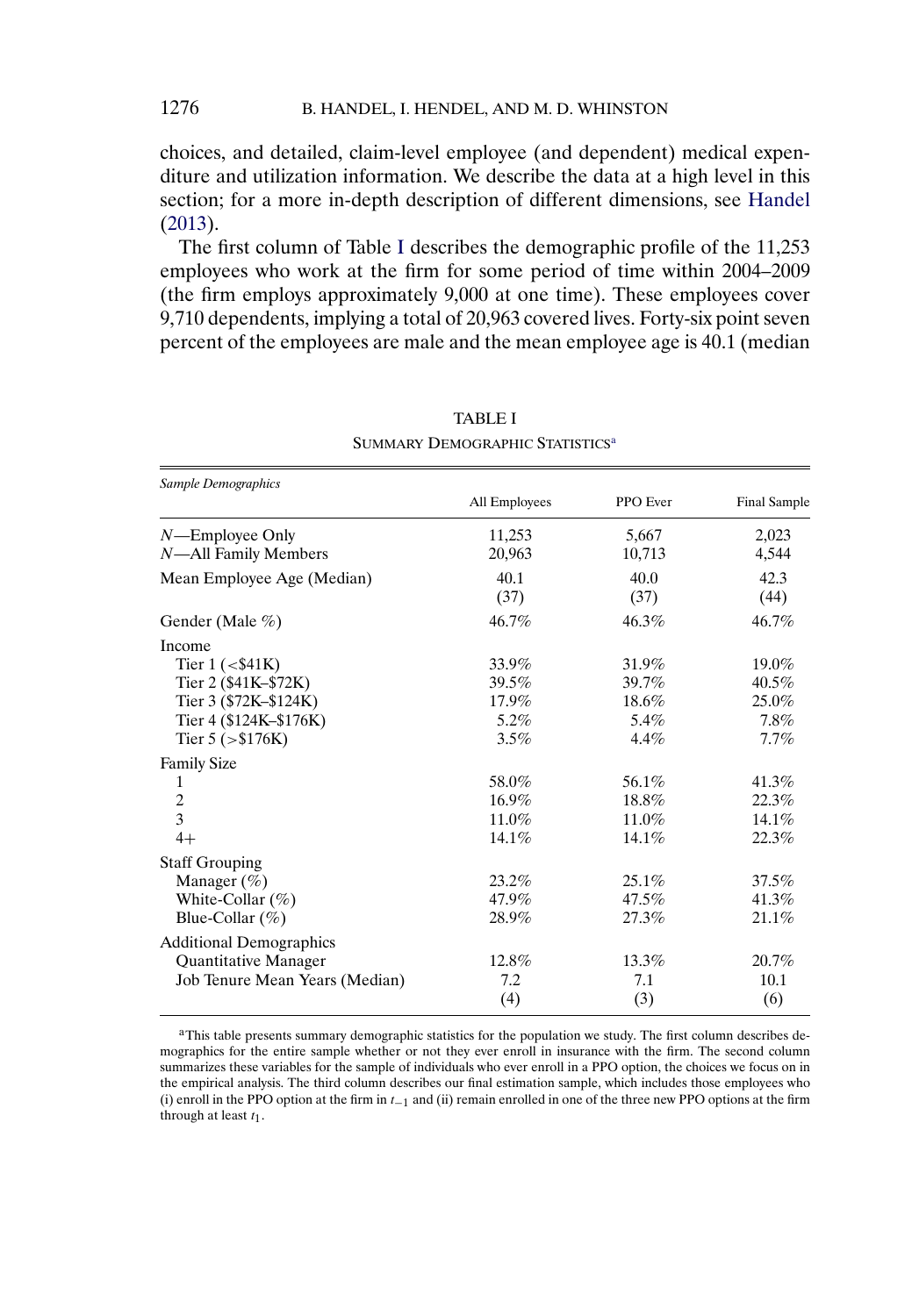<span id="page-17-0"></span>of 37). The table also presents statistics on income, family composition, and employment characteristics.

Our analysis focuses on a three-year period in the data beginning with a year we denote  $t_0$ . For  $t_0$ , which is in the middle of the sample period, the firm substantially changed the menu of health plans that it offered to employees. At the time of this change, the firm forced all employees to leave their prior plan and actively re-enroll in one of five options from the new menu, with no default option. These five options were composed of three PPOs and two HMOs. Our analysis focuses on choice among the three PPO options, which approximately 60% of health plan enrollees chose. We focus on this subset of the overall option set because (i) we have detailed claims data for PPO enrollees but not for HMO enrollees and (ii) the PPO options share the same doctors/cover the same treatments, eliminating a dimension of heterogeneity that would have to be identified separately from risk preferences. Analysis in [Handel](#page-52-0) [\(2013\)](#page-52-0) reveals, reassuringly, that while there is substitution across options within the set of PPO options, and across the set of HMO options, there is little substitution between these two subsets of plans, implying there is little loss of internal validity when considering choice between just the set of PPO options.

Within the nest of PPO options, consumers chose between three nonlinear insurance contracts that differed on financial dimensions only. We denote the plans by their individual-level deductibles:  $\text{PPO}_{250}$ ,  $\text{PPO}_{500}$ , and  $\text{PPO}_{1200}$ . Post-deductible, the plans have coinsurance rates ranging from 10% to 20%, and out-of-pocket maximums at the family level. In terms of actuarial equivalence value (the proportion of expenditures covered for a representative population), PPO<sub>250</sub> is approximately a 90% actuarial equivalence value plan (for our sample) while  $PPO_{1200}$  is approximately a 73% actuarial equivalence value plan (PPO<sub>500</sub> is about halfway between PPO<sub>250</sub> and PPO<sub>1200</sub>). Over the threeyear period that we study,  $t_0$  to  $t_2$ , there is substantial variation in the premiums for these plans as well as for different income levels and family structure; this variation is helpful for identifying risk preferences separately from consumer inertia. See Figure 2 in [Handel](#page-52-0) [\(2013\)](#page-52-0) for specific detail on the within-sample premium variation, which primarily reflects (i) variation in the average costs of the pool enrolling in each plan, (ii) number of dependents covered, (iii) employee income, and (iv) the firm's rule for subsidizing coverage.

We restrict the final sample used in choice model estimation to those individuals/families that (i) enroll in a PPO option at the firm and (ii) are present in all years from  $t_{-1}$ , the year before the menu change, through at least  $t_1$ . The reasons for the first restriction are discussed above. The second restriction, to more permanent employees, is made to leverage the panel nature of the data, especially the temporal variation in premiums and health risk, to more precisely identify risk preferences. The second column in Table [I](#page-16-0) presents the summary statistics for the families that choose one of the PPO options, while the third column presents the summary statistics for the final estimation sample, incorporating the additional restriction of being present from  $t_{-1}$  to at least  $t_1$ .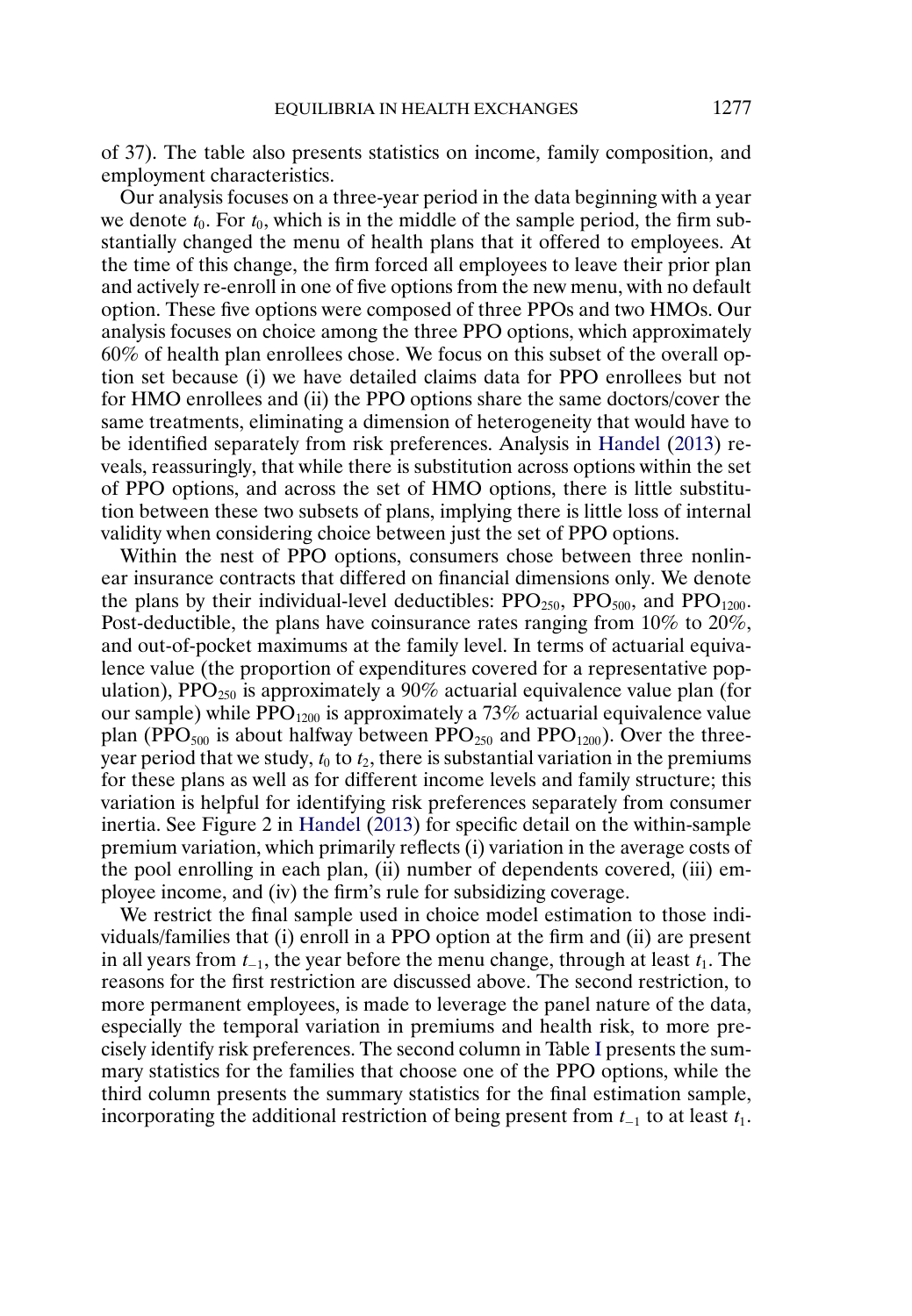<span id="page-18-0"></span>Comparing the second column to the first column reveals little selection on demographic dimensions into the PPO options, while comparing the third column to the others reveals some selection based on family size and age into the final sample, as expected given the restriction to longer tenure.

## 3.2. *Health Status and Cost Model*

We use detailed medical and demographic information together with the "ACG" software developed at Johns Hopkins Medical School to create individual-level measures of predicted expected medical expenses for the upcoming year at each point in time.<sup>24</sup> We denote these ex ante predictions of the next year's expected medical expenditures by  $\lambda$  and compute these measures for each individual in the sample (including dependents as well as employees). We refer to  $\lambda_{it}$  as individual i's "health status" at time t. Figure D.1 in Appendix D of the Supplemental Material presents the distribution of  $\lambda$  for individuals in the data, as predicted for year  $t_1$ , for any individuals in the data (including dependents) present at both  $t_0$  and  $t_1$ . The average predicted yearly expenditures for an individual are \$4,878, and as is typical in the health care literature, the distribution is skewed with a large right tail. See Table [III](#page-25-0) later in this section and Table D.I in Appendix D of the Supplemental Material for additional detailed information on the distribution of health spending for our primary sample of interest.

The health status variable  $\lambda$  measures expected total health expenses. However, to evaluate the expected utility for consumers from different coverage options, we need to estimate an ex ante distribution of out-of-pocket expenses for each family *j* choosing a given health plan  $k$  (not just their mean out-ofpocket expense). We utilize the cost model developed in [Handel](#page-52-0) [\(2013\)](#page-52-0) to estimate these distributions, denoted  $H_k(X_{jt}|\lambda_{jt}, \mathbf{Z}_{jt})$ . Here,  $\lambda_{jt}$  is the vector of  $\lambda_{it}$  for all *i* in family *j*,  $\mathbf{Z}_{it}$  are family demographics, and  $X_{it}$  are out-of-pocket medical expenditure realizations for family  $j$  in plan  $k$  at time  $t$ .

The cost model is described in our Supplemental Material; here we provide a broad overview. The model has the following primary components:

1. For each individual and time period, we compute expected expenditure,  $\lambda_{it}$ , for four medical categories: (i) hospital/inpatient, (ii) physician office visits, (iii) mental health, and (iv) pharmacy.

2. We next group individuals into cells based on  $\lambda_{it}$ . For each expenditure type and risk cell, we estimate an expenditure distribution for the upcoming year based on ex post cost realizations. Then we combine the marginal distri-

<sup>&</sup>lt;sup>24</sup>The program, known as the Johns Hopkins ACG (Adjusted Clinical Groups) Case-Mix System, is one of the most widely used and respected risk adjustment and predictive modeling packages in the health care sector. It was specifically designed to use diagnostic claims data to predict future medical expenditures.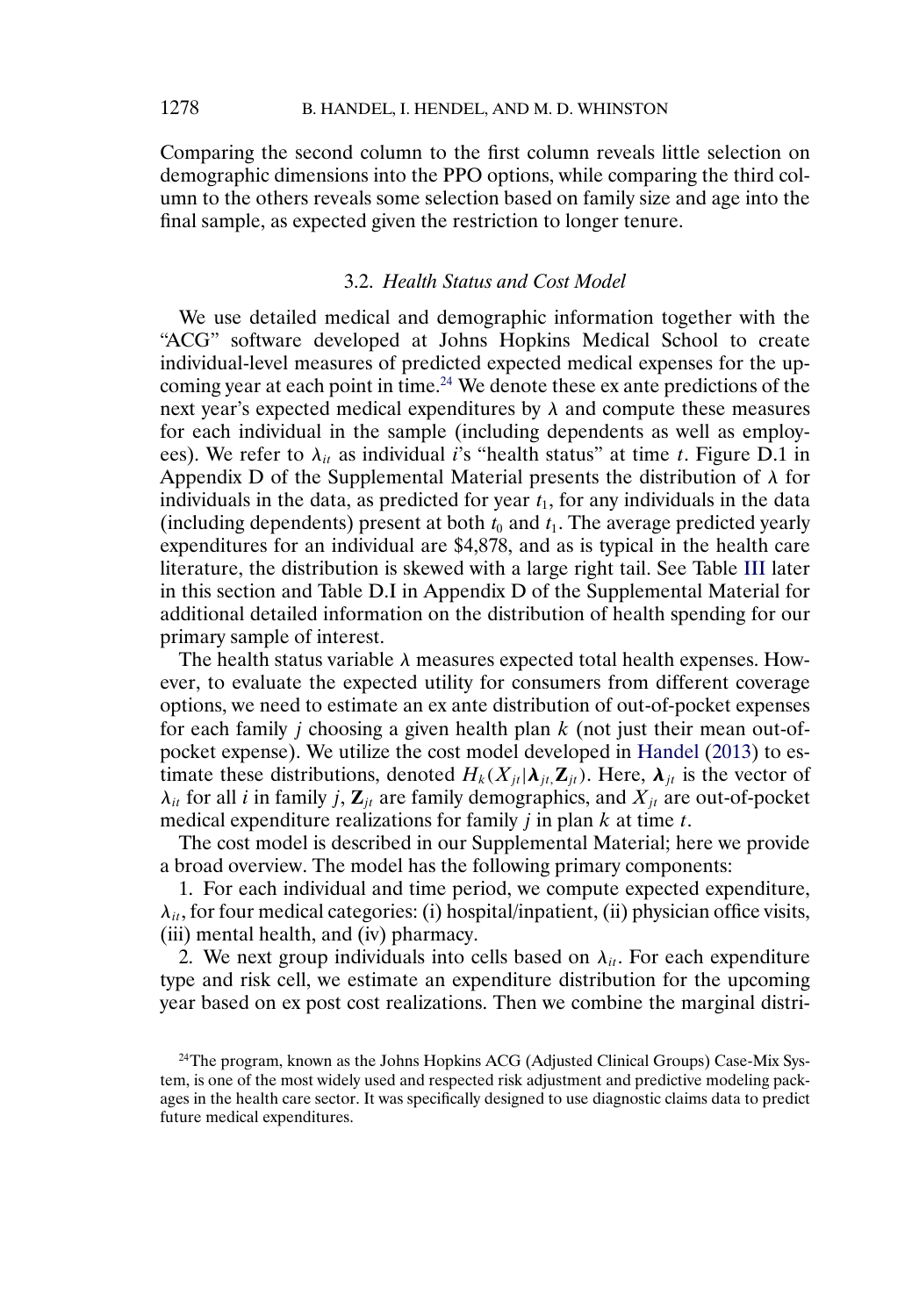<span id="page-19-0"></span>butions across expenditure categories into joint distributions using empirical correlations and copula methods.

3. Finally, for each plan  $k$ , we construct the detailed mappings from the vector of category-specific medical expenditures to plan out-of-pocket costs.

The output from this process,  $H_k(X_{it}|\lambda_{it}, \mathbf{Z}_{it})$ , represents the distribution of out-of-pocket expenses associated with plan  $k$  used to compute expected utility in the choice model (and counterfactuals).

The cost model assumes both that there is no individual-level private information and no moral hazard (total expenditures do not vary with  $k$ ). While both of these phenomena have the potential to be important in health care markets, and are studied extensively in other research, we believe that these assumptions do not materially impact our estimates. Because our cost model combines detailed individual-level prior medical utilization data with sophisticated medical diagnostic software, there is less room for private information (and selection based on that information) than in prior work that uses coarser information to measure health risk.<sup>25</sup> To support these assumptions, we run a "correlation test" in the spirit of [Chiappori and Salanie](#page-51-0) [\(2000\)](#page-51-0) that investigates whether the choice of higher coverage predicts higher ex post total spending (due to either moral hazard or selection on private information). The test reveals that choice of more comprehensive coverage does not predict higher ex post expenditures, controlling for other observable information used in our choice model.26

## 3.3. *Risk Preferences: Choice Model*

We estimate risk preferences with a panel discrete choice model where choices are made by each household  $i$  at time  $t$ , conditional on their household-

<sup>25</sup>Pregnancies, genetic predispositions, and noncoded disease severity are possible examples of private information that could still exist. [Cardon and Hendel](#page-51-0) [\(2001\)](#page-51-0) found no evidence of selection based on private information with coarser data, while [Carlin and Town](#page-51-0) [\(2009\)](#page-51-0) used claims data that are similarly detailed to ours and also argued that significant residual selection is unlikely.

<sup>&</sup>lt;sup>26</sup>We perform this analysis for the set of families in our estimation sample for the year  $t_0$ , when all of these families make an active plan choice. We estimate a robust standard-error OLS specification with total family spending during  $t_0$  as the dependent variable, and indicator variables for choice of PPO<sub>250</sub> and PPO<sub>500</sub> for  $t_0$  on the right-hand side, which also contains observable information such as ex ante predicted family mean spending, past costs, age, income, and other factors that enter our predictive cost model. The coefficient on PPO<sub>250</sub> is \$839 ( $T = 0.78$ ) and on PPO<sub>500</sub> is –\$531 ( $T = -0.52$ ), implying that family plan choice is not predictive of residual spending at  $t_0$ above and beyond our rich observable measures (though because of the noise inherent to medical spending, a medium-sized effect of private information cannot be ruled out).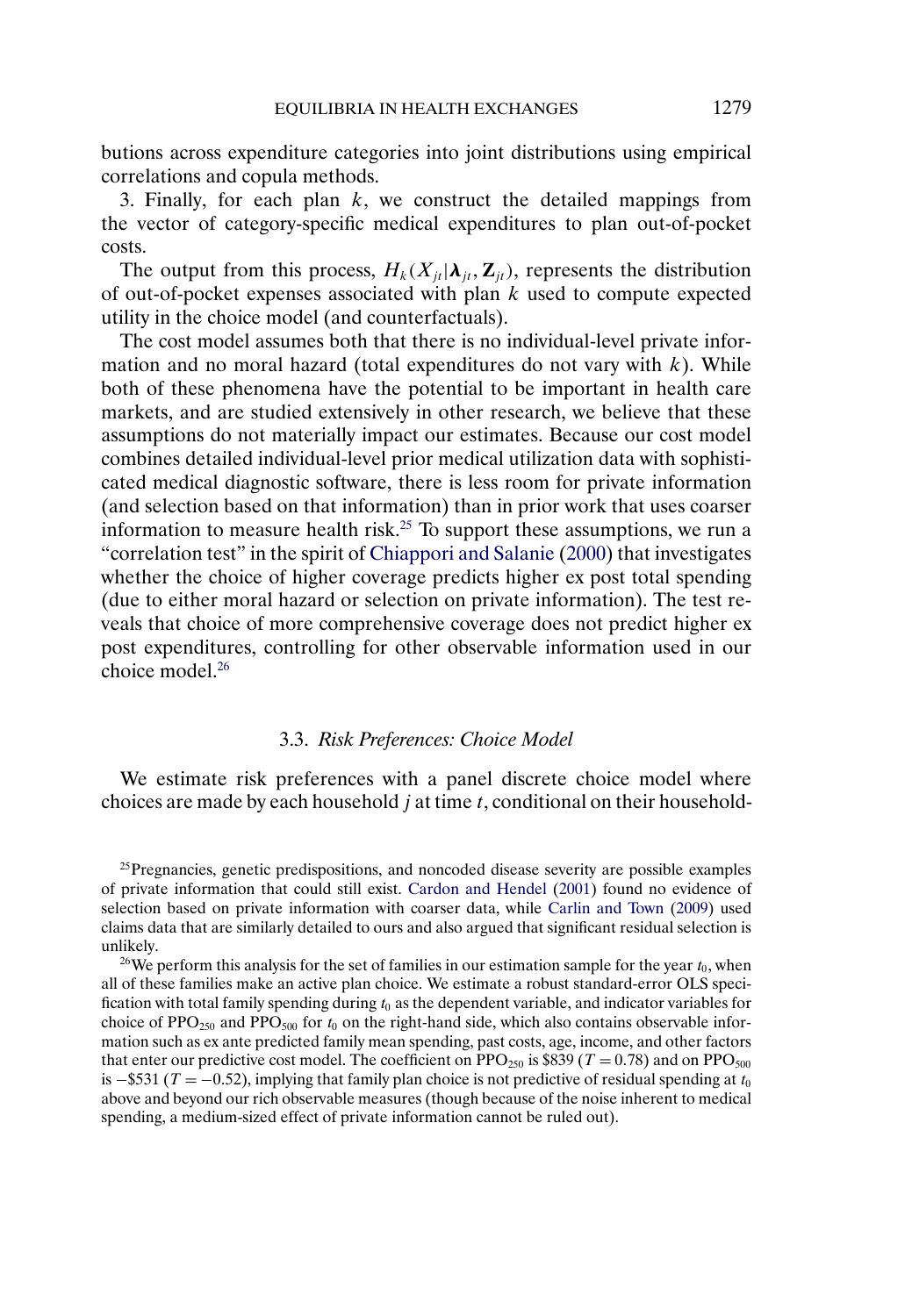plan specific ex ante out-of-pocket cost distributions  $H_k(X_{it}|\lambda_{it}, \mathbf{Z}_{it})$ . Specifically, the utility of plan  $k$  for household  $j$  at time  $t$  is

(2) 
$$
U_{jkt} = \int_0^\infty u_j\big(M_{jkt}(X_{jt},\mathbf{Z}_{jt})\big) dH_k(X_{jt}|\lambda_{jt},\mathbf{Z}_{jt}),
$$

where  $u_i$  is the v-NM or "Bernoulli" expected utility index that measures utility conditional on a given ex post realized state  $X_{it}$  from the expenditure distribution  $H_k$ .  $\mathbf{Z}_{jt}$  are individual-level observables (described shortly) and  $M_{jkt}$  is the effective household consumption, given by

(3) 
$$
M_{jkt} = W_j - P_{jkt} - X_{jt} + \eta \left( \mathbf{Z}_j^B \right) \mathbf{1}_{jk,t-1} + \delta_j \left( A_j \right) \mathbf{1}_{1200} + \alpha HTC_{j,t-1} \mathbf{1}_{250} + \varepsilon_{jkt} \left( A_j \right),
$$

where  $W_i$  denotes household wealth,  $P_{ikt}$  is the premium contribution for plan k at time t, and  $\mathbf{1}_{ik,t-1}$  is an indicator that equals 1 if plan k is the incumbent plan (default option) at choice year t. This variable captures consumer inertia, which may be present for years with a default option (when the consumer may incur cost  $\eta$  to switch).<sup>27</sup>  $\delta_i(A_i)$  is a random coefficient, with distribution estimated conditional on family status  $A_i$  (single or covering dependents), that captures permanent horizontal preferences for  $PPO<sub>1200</sub>$  arising from the Health Savings Account linked to this plan option. Parameter  $\alpha$  captures preferences for very high-expenditure consumers, who almost exclusively choose PPO<sub>250</sub> even when that option is not attractive financially ( $HTC_{i,t-1} = 1$  for the top 10% of the distribution of expected total costs). The utility of each option k for family j at t is also affected by a mean zero idiosyncratic preference shock  $\varepsilon_{ikt}$  known to the decision-maker, with variance  $\sigma_{\varepsilon}$  to be estimated conditional on family status  $A_i$ .

We assume that households have constant absolute risk aversion (CARA) preferences:

$$
(4) \t u_j(M_{jkt})=-\frac{1}{\gamma_j}e^{-\gamma_jM_{jkt}}.
$$

Parameter  $\gamma_j$  is a household-specific CARA risk preference parameter unobserved by the econometrician. We estimate a random-coefficient distribution of  $\gamma_j$  that is assumed to have mean  $\mu_\gamma(\mathbf{Z}_j^A, \lambda_j)$  and be normally distributed with variance  $\sigma_{\gamma}^2$ .<sup>28</sup> Note that observable heterogeneity impacts risk preference estimates through a shift in  $\mu_{\gamma}$ , while the level of unobserved heterogeneity

<span id="page-20-0"></span>

<sup>&</sup>lt;sup>27</sup>η depends on  $\mathbb{Z}_j^B$ , a subset of demographic variables and linked choices. See Table B.I in Appendix B of the Supplemental Material for a list of the variables included in  $\mathbb{Z}_{j}^{B}$  and [Handel](#page-52-0) [\(2013\)](#page-52-0) for a discussion of heterogeneity in inertia.

 $28$ The left tail of this normal distribution is truncated at a value just above 0, as is required in the CARA model. This truncation has a very minimal impact empirically.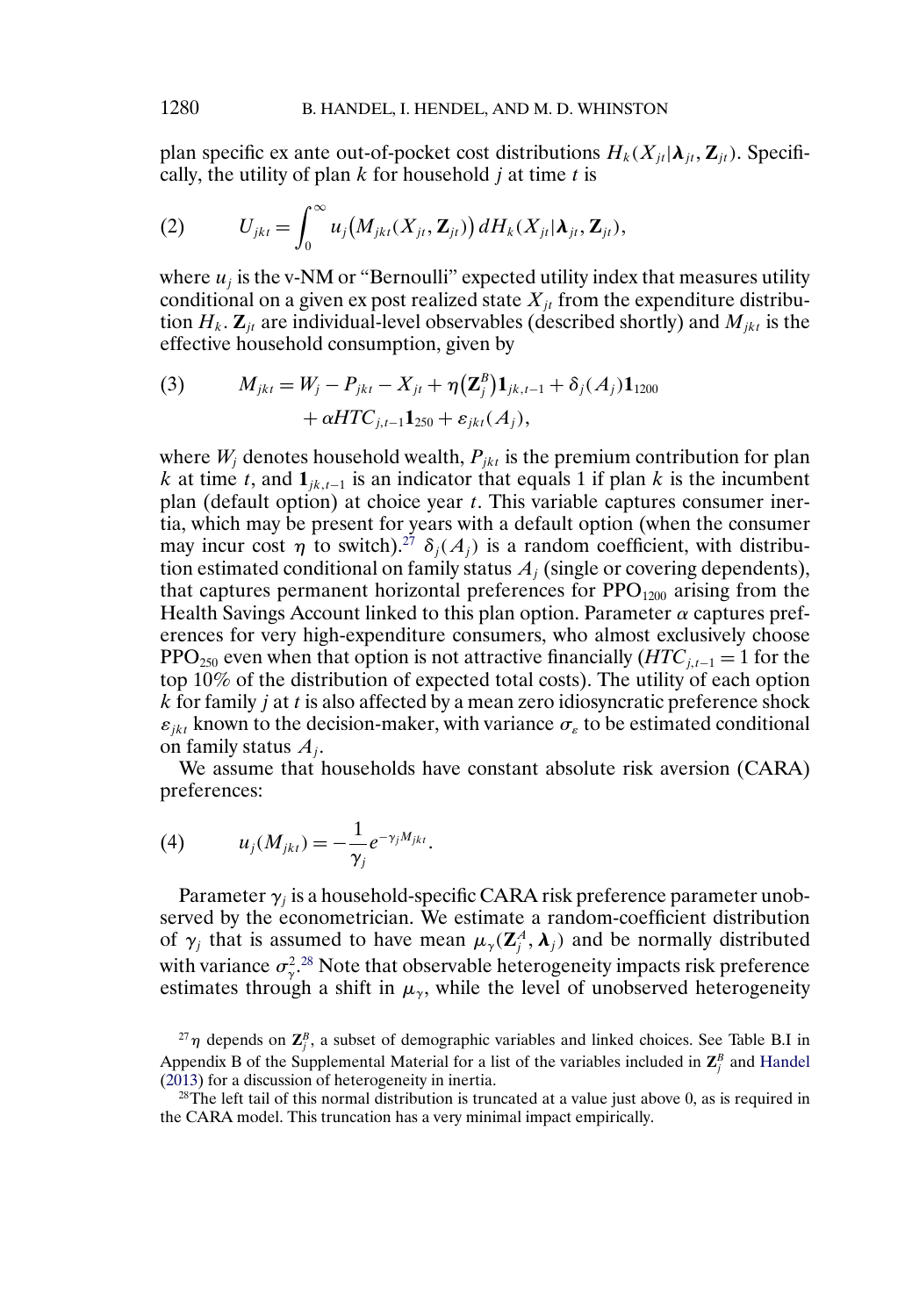<span id="page-21-0"></span>measured by  $\sigma_{\gamma}^2$  is assumed constant for the entire population. We use the following specification for  $\mu_\gamma(\mathbf{Z}_j^A,\boldsymbol{\lambda}_j)$ :

(5) 
$$
\mu_{\gamma}(\mathbf{Z}_{j}^{A}, \boldsymbol{\lambda}_{j}) = \beta_{0} + \beta_{1} \log \left( \sum_{i \in j} \lambda_{i} \right) + \beta_{2} \text{age}_{j} + \beta_{3} \log \left( \sum_{i \in j} \lambda_{i} \right) * \text{age}_{j} + \beta_{4} \mathbb{1}_{mj} + \beta_{5} \mathbb{1}_{mj} \widehat{v}_{mj} + \beta_{6} \mathbb{1}_{nmj} \widehat{v}_{nmj}.
$$

In addition to expected household health expenditures ( $\sum_{i \in j} \lambda_i$ ), risk preferences depend on the maximum household age, denoted age<sub>i</sub>, and the interaction between health risk and age.  $1_{mi}$  is an indicator variable that denotes whether the employee associated with the household is a "manager" (i.e., a high-level employee) at the firm.  $1_{nmi}$  is the complement of  $1_{mi}$ .  $\hat{v}_{mi}$  is a measure of ability, and is computed as the residual to the following regression, run only on the sample of managers in the population:

(6) 
$$
\text{Income}_j = \alpha_0 + \alpha_1 \text{age}_j + \alpha_2 \text{age}_j^2 + \nu_j.
$$

The residual  $\hat{v}_{nmj}$  is computed from the corresponding regression for nonmanagers.

Regarding identification, risk preferences are identified separately from inertia by leveraging the firm's insurance menu redesign for year  $t_0$ , together with the assumption that risk preferences are constant within family over time. Households in that year chose plans from a new menu of options with no default option, while in subsequent years they did have their previously chosen option as a default option. Conditional on this choice environment, changing prices and health status over time separately identify inertia from risk preference levels and risk preference heterogeneity. The different components of risk preference heterogeneity are identified using the price variation that exists across income tiers, coverage tiers (number of family members covered), and over time, combined with the changes to household expected medical spending over time (see Figure 2 in [Handel](#page-52-0) [\(2013\)](#page-52-0), and the related discussion in the text for further discussion of this variation). Finally, consumer preference heterogeneity for the high-deductible plan option with the linked health savings account (HSA) is distinguished from risk preference heterogeneity by comparing choices between the two other plans to those between either of those plans and the high-deductible plan.

We estimate the choice model using a random coefficients simulated maximum likelihood approach similar to [Train](#page-53-0) [\(2009\)](#page-53-0). The likelihood function at the household level is computed for a sequence of choices from  $t_0$  to  $t_2$ , since inertia implies that the likelihood of a choice made in the current period depends on the previous choice. Since the estimation algorithm is similar to a standard approach, we describe the remainder of the details, including the specification for heterogeneity in inertia, in Appendix B of the Supplemental Material.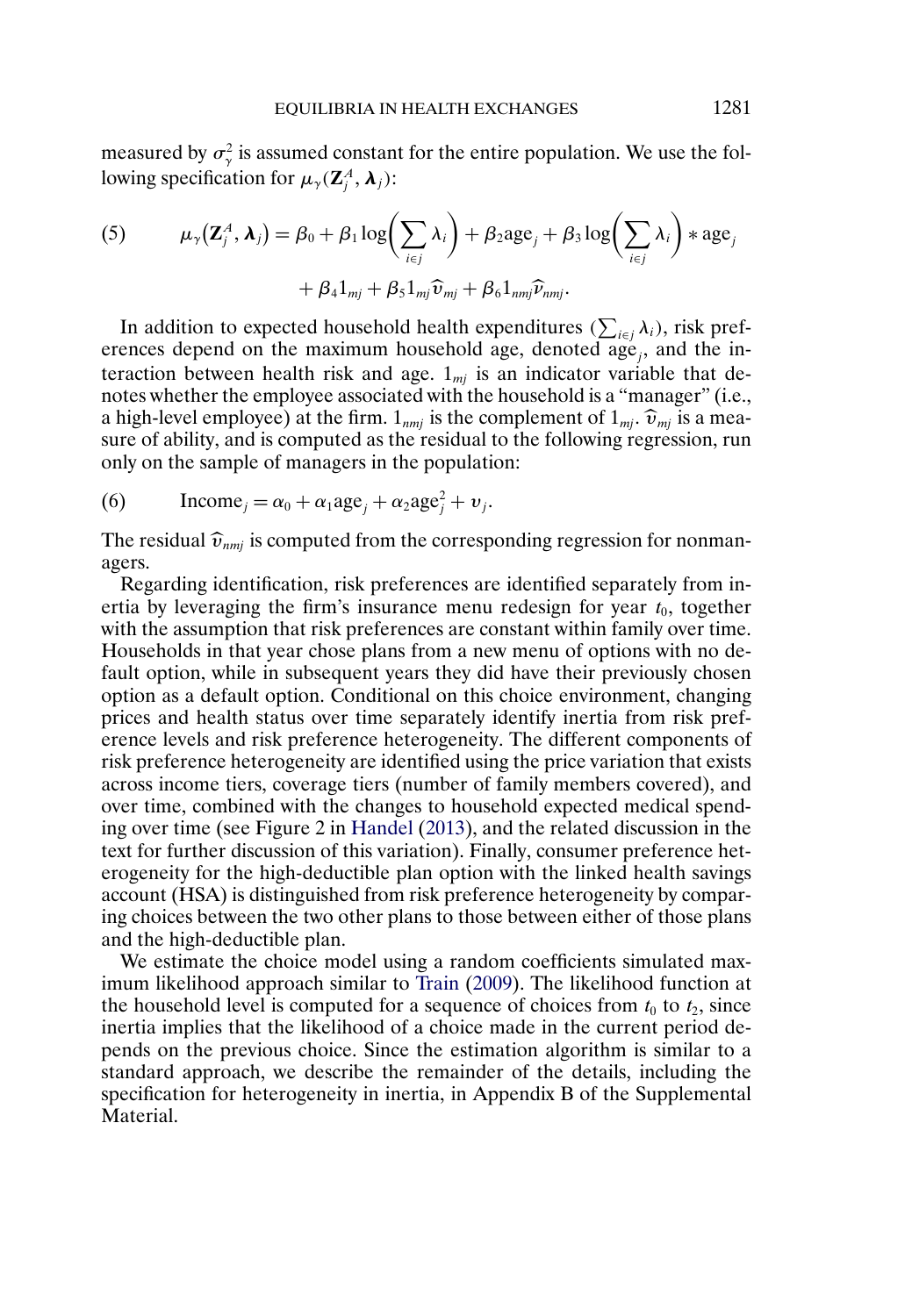# 3.4. *Preference Estimates*

<span id="page-22-0"></span>Table II presents our choice model estimates. Column 1 presents the estimates of our primary specification, while Columns 2–4 present robustness analyses to assess the impact of linking different types of observable heterogeneity to risk preferences. The table presents detailed risk preference estimates, including the links to observable and unobservable heterogeneity. Since we only use these parameters in the upcoming exchange equilibrium analyses (plus  $\sigma_{\epsilon}$ ), for simplicity we present and discuss the rest of the estimated parameters in Appendix B of the Supplemental Material (e.g., inertia estimates,  $PPO<sub>1200</sub>$  random coefficients,  $\varepsilon_{ikt}$  standard deviations, and income regressions). Parameter standard errors, which are generally quite small, are also presented in Appendix B of the Supplemental Material.

| <b>Empirical Model Results</b>                                     |                   |                  |                   |                  |
|--------------------------------------------------------------------|-------------------|------------------|-------------------|------------------|
|                                                                    | (1)               | (2)              | (3)               | (4)              |
| Parameter/Model                                                    | Primary Model     | Robustness 1     | Robustness 2      | Robustness 3     |
| <b>Risk Preference Estimates</b>                                   |                   |                  |                   |                  |
| $\mu_{\gamma}$ —Intercept, $\beta_0$                               | $1.21 * 10^{-3}$  | $1.63 * 10^{-4}$ | $1.06 * 10^{-3}$  | $2.54 * 10^{-4}$ |
| $\mu_{\gamma}$ — $\log(\sum_{i \in i} \lambda_i), \beta_1$         | $-1.14 * 10^{-4}$ |                  | $-1.21 * 10^{-4}$ |                  |
| $\mu_{\nu}$ —age, $\beta_2$                                        | $-5.21 * 10^{-6}$ | $3.60 * 10^{-6}$ | $-4.69 * 10^{-6}$ | $3.99 * 10^{-6}$ |
| $\mu_{\gamma}$ —log( $\sum_{i \in j} \lambda_i$ ) * age, $\beta_3$ | $1.10 * 10^{-6}$  |                  | $1.01 * 10^{-6}$  |                  |
| $\mu_{\gamma}$ —Manager, $\beta_4$                                 | $4.3 * 10^{-5}$   | $7.45 * 10^{-5}$ | $5.3 * 10^{-5}$   | $5.4 * 10^{-5}$  |
| $\mu_{\gamma}$ —Manager Ability, $\beta_5$                         | $1.4 * 10^{-5}$   | $4.49 * 10^{-5}$ |                   |                  |
| $\mu_{\gamma}$ —Nonmanager Ability, $\beta_6$                      | $7.5 * 10^{-6}$   | $3.24 * 10^{-5}$ |                   |                  |
| $\mu_{\gamma}$ —Nominal Income, $\beta_{7}$                        |                   |                  | $3.0 * 10^{-5}$   |                  |
| $\mu_{\gamma}$ —Population Mean                                    | $4.39 * 10^{-4}$  | $3.71 * 10^{-4}$ | $4.33 * 10^{-4}$  | $4.73 * 10^{-4}$ |
| $\mu_{\gamma}$ —Population $\sigma$                                | $6.63 * 10^{-5}$  | $7.45 * 10^{-5}$ | $8.27 * 10^{-5}$  | $6.30 * 10^{-5}$ |
| $\sigma_{\gamma}$ Standard Deviation                               | $1.24 * 10^{-4}$  | $1.14 * 10^{-4}$ | $1.40 * 10^{-4}$  | $1.20 * 10^{-4}$ |
| Gamble Interp.:                                                    |                   |                  |                   |                  |
| $\mu_{\gamma}$ Mean                                                | 693               | 728              | 696               | 676              |
| $\mu_{\gamma}$ Mean + 25th Quantile $\sigma_{\gamma}$              | 736               | 772              | 748               | 717              |
| $\mu_{\gamma}$ Mean + 75th Quantile $\sigma_{\gamma}$              | 653               | 688              | 651               | 640              |
| $\mu_{\gamma}$ Mean + 95th Quantile $\sigma_{\gamma}$              | 604               | 638              | 596               | 593              |

TABLE II CHOICE MODEL ESTIMATES<sup>a</sup>

aColumn 1 presents the results from our primary specification described in Section [3.](#page-15-0) Columns 2-4 present robustness analyses that assess the impact of linking preferences to health status and our measure of income earning ability. For each model, we present the detailed risk preference estimates, including the links to observable and unobservable heterogeneity. The rest of the parameters (inertia estimates, PPO<sub>1200</sub> random coefficients, and  $\varepsilon_{ik}$  standard errors) and the standard errors for all parameters are provided in Appendix B of the Supplemental Material. The bottom of the table interprets the population mean risk preference estimates: it provides the value  $X$  that would make someone indifferent about accepting a 50–50 gamble where you win \$1,000 and lose X versus a status quo where nothing happens. The population distributions of risk preferences are similar across the specifications, even though the additional links between health risk/ability and risk preferences add richness.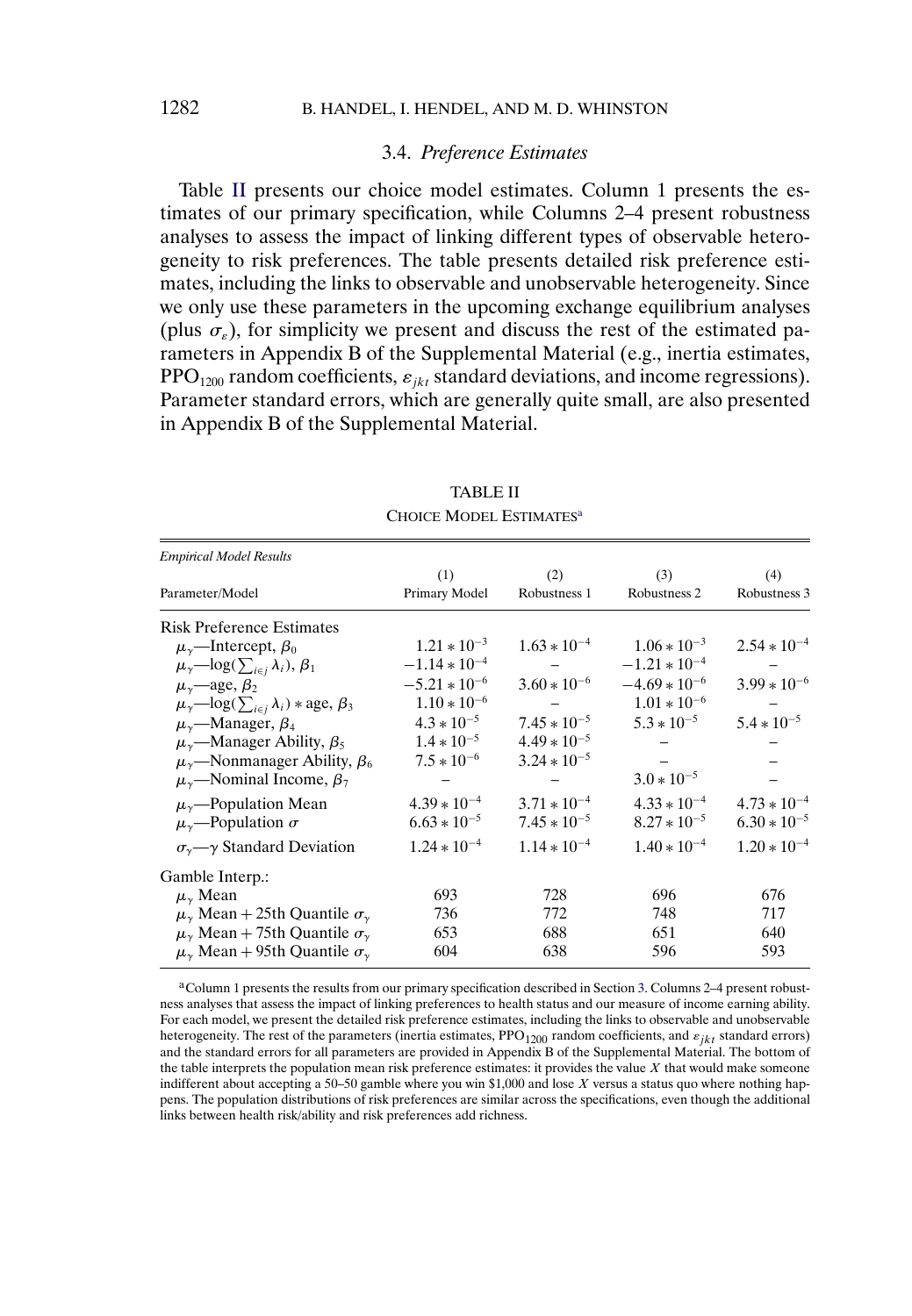For the primary specification, the population mean for  $\mu_{\gamma}$ , the household mean risk aversion level, is  $4.39 \times 10^{-4}$ . The standard deviation for  $\mu_{\gamma}$  (or the standard deviation in risk preferences based on observable heterogeneity) equals  $6.63 \times 10^{-5}$ . The standard deviation of unobservable heterogeneity in risk preferences,  $\sigma_{\gamma}$ , equals 1.24  $*$  10<sup>-4</sup>. See the results in the bottom section of Table [II](#page-22-0) for interpretations of these risk preference estimates in the context of simple hypothetical gambles.29

In terms of observable heterogeneity, risk preferences are negatively correlated with mean health risk: a one point increase in log( $\sum_{i\in j}\lambda_i$ ) reduces  $\mu_\gamma$  by 810 ∗ 10<sup>−</sup><sup>5</sup> for a 30-year old.30 While a negative correlation between mean risk (expected total medical expenses) and risk aversion may suggest less adverse selection than when these factors are independent, [Veiga and Weyl](#page-53-0) [\(2013\)](#page-53-0) showed the opposite is the case in our application. Using our simulated sample, they computed the product of risk aversion times the variance of the risk faced, which is the appropriate measure of insurance value under some assumptions. In our case, the correlation between insurance value and mean expected risk is positive, exacerbating adverse selection. Managers and those with higher ability are slightly more risk averse. With a log expected total health spending value of 9 (around the median for a household), risk aversion is increasing in age by 469 ∗ 10<sup>−</sup><sup>6</sup> per year. The specifications in Columns 2–4 in Table [II,](#page-22-0) which investigate robustness with respect to the inclusion of and specification for health status/ability in risk preferences, estimate similar means and variances for risk preferences relative to our primary specification. While the estimates in the literature span a wide range, and should be interpreted differently depending on the different contexts being studied, our estimates generally fall in the middle of the range of prior work on insurance choice, while the extent of heterogeneity we estimate is somewhat lower in magnitude (see, e.g., Cohen and Einav [\(2007\)](#page-51-0)). The negative estimated correlation between expected health risk and risk preferences is consistent with that association in [Finkelstein and McGarry](#page-52-0) [\(2006\)](#page-52-0) but the opposite sign of the effect found in Cohen and Einav [\(2007\)](#page-51-0).

<sup>29</sup>The bottom rows in Table [II](#page-22-0) interpret the mean of the average estimated risk aversion  $\mu_{\gamma}$ , as well as several quantiles surrounding that average  $\mu_{\gamma}$ . We present the value X that would make a household with our candidate risk aversion estimate indifferent between inaction and accepting a simple hypothetical gamble with a 50% chance of gaining \$1,000 and a 50% chance of losing  $X$ . Thus, a risk-neutral individual will have  $X = $1,000$ , while an infinitely risk averse individual will have X close to zero. For the population mean of  $\mu_{\gamma}$  from the primary model we have  $X = $693$ , while for the 25th, 75th, and 95th quantiles of unobserved heterogeneity around that mean, X is \$736, \$653, and \$604, respectively (these values are decreasing because they decrease as  $\gamma$ increases).

 $30$ The coefficient on health risk is more negative than this, while the interaction between age and risk preferences has a positive coefficient, indicating some reduction in the negative relationship between risk preferences and health risk as one becomes older.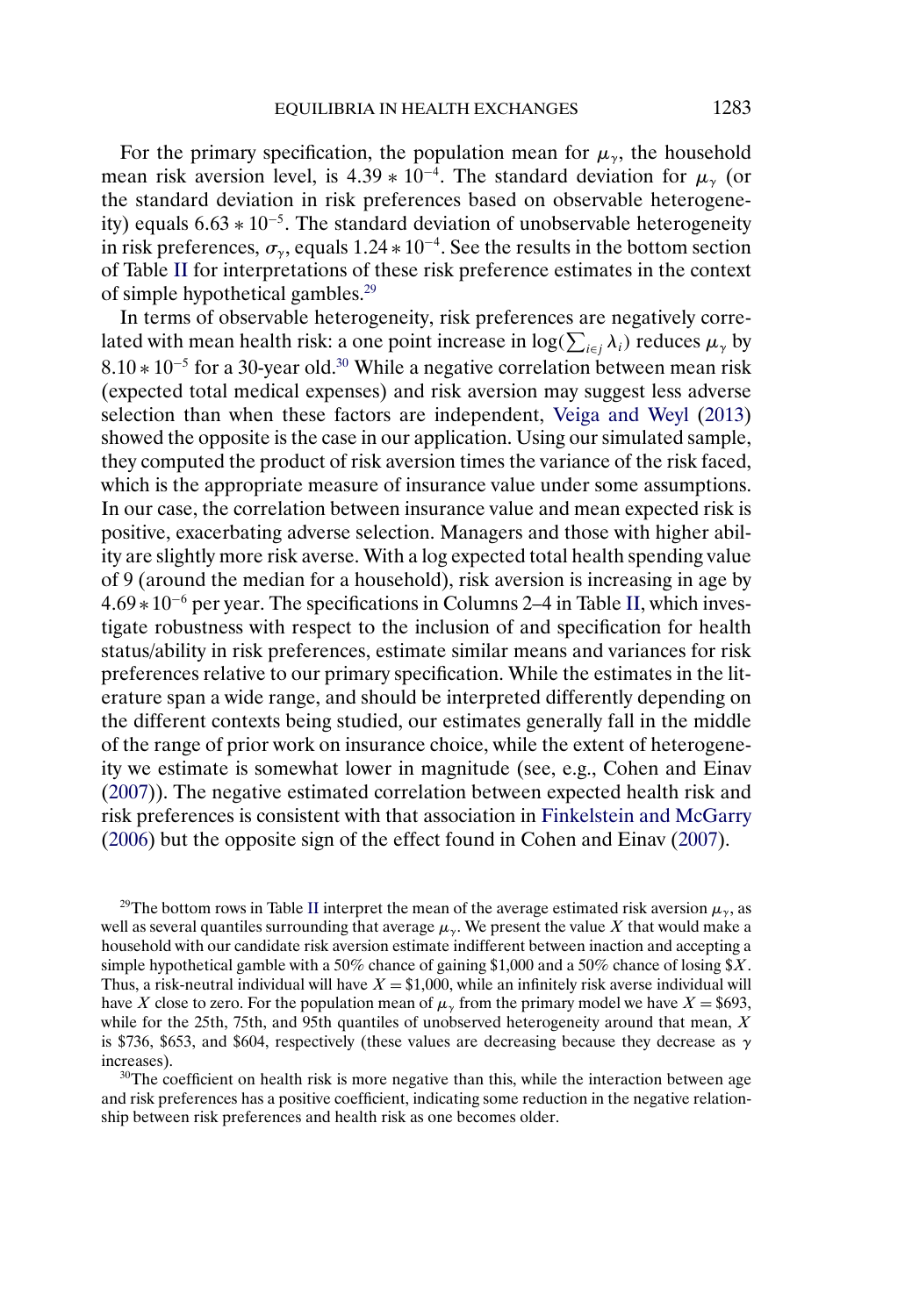# <span id="page-24-0"></span>1284 B. HANDEL, I. HENDEL, AND M. D. WHINSTON

# 3.5. *Simulation Sample*

We estimate the choice model at the family level because that is the unit that actually makes choices in the data. For our counterfactual insurance exchange simulations, we focus on individuals to simplify exposition.

The sample used in the simulations contains individuals between the ages of 25 and 65. Thus, our simulations include both individuals with single coverage in the data, and individuals who are members of families with family coverage in our data. To ensure that the data for a given individual are complete, we require a given simulated individual to be present for at least eight months in each of two consecutive years.<sup>31</sup> The data from the first year are used to predict health status, while the presence in the second year is used to ensure the individual was a relevant potential participant in the firm's benefit program for that year. This ensures that the simulation sample reflects to some extent the presence/longevity of the choice model estimation sample. For risk preferences, some of the variables used in estimation are defined at the family level rather than the individual level (e.g., ability, manager status of the employee in the family). Every individual that comes from a given family is assigned the relevant family value for these variables when simulating risk preferences for that individual in the exchange counterfactuals. Table D.I in Appendix D of the Supplemental Material describes some key descriptive variables for this pseudo-sample of 10,372 individuals used for the insurance exchange simulations. Importantly, the distributions of income and health expenditures are similar to those of the main estimation sample and the population overall. The proportion female is also similar. Finally, similarly to what we see in the data overall, the simulation sample covers the range of ages from 25 to 65 fairly evenly: this is relevant to our upcoming welfare analysis, which assumes that the population is in a steady state.

Table [III](#page-25-0) shows the distribution of expenses for the simulation sample. The first two columns show the mean and standard deviation of expenditure by age group. The next column represents the standard deviation within each group of the expected expenditure, followed by the standard deviation of expenses around the expectation (i.e., the mean of squared deviations from the individual means). The last two columns show what we denoted as R and  $\phi$  in Section [2.2.](#page-13-0) R is defined as the variance of health expenses divided by the mean expenses, while  $\phi$  represents the proportion of the variance of expenses that is revealed prior to contracting, namely, that is known at the time of purchasing coverage. Interestingly,  $\phi$  decreases in age. Namely, a lower proportion of

<sup>&</sup>lt;sup>31</sup>For individuals whose past year of cost data is less than one year (between eight months and one year), we assume that this past data represent one full year of health claims for the purposes of constructing their health status  $\lambda$ . We assume in all of the simulations that individuals buy a plan expecting to be in that plan for the full year (this is not an issue in choice model estimation, where the sample is restricted to those present for full years). The cost model estimation is done only for individuals with full years of cost data and these full-year distributions are the ones used in our analysis.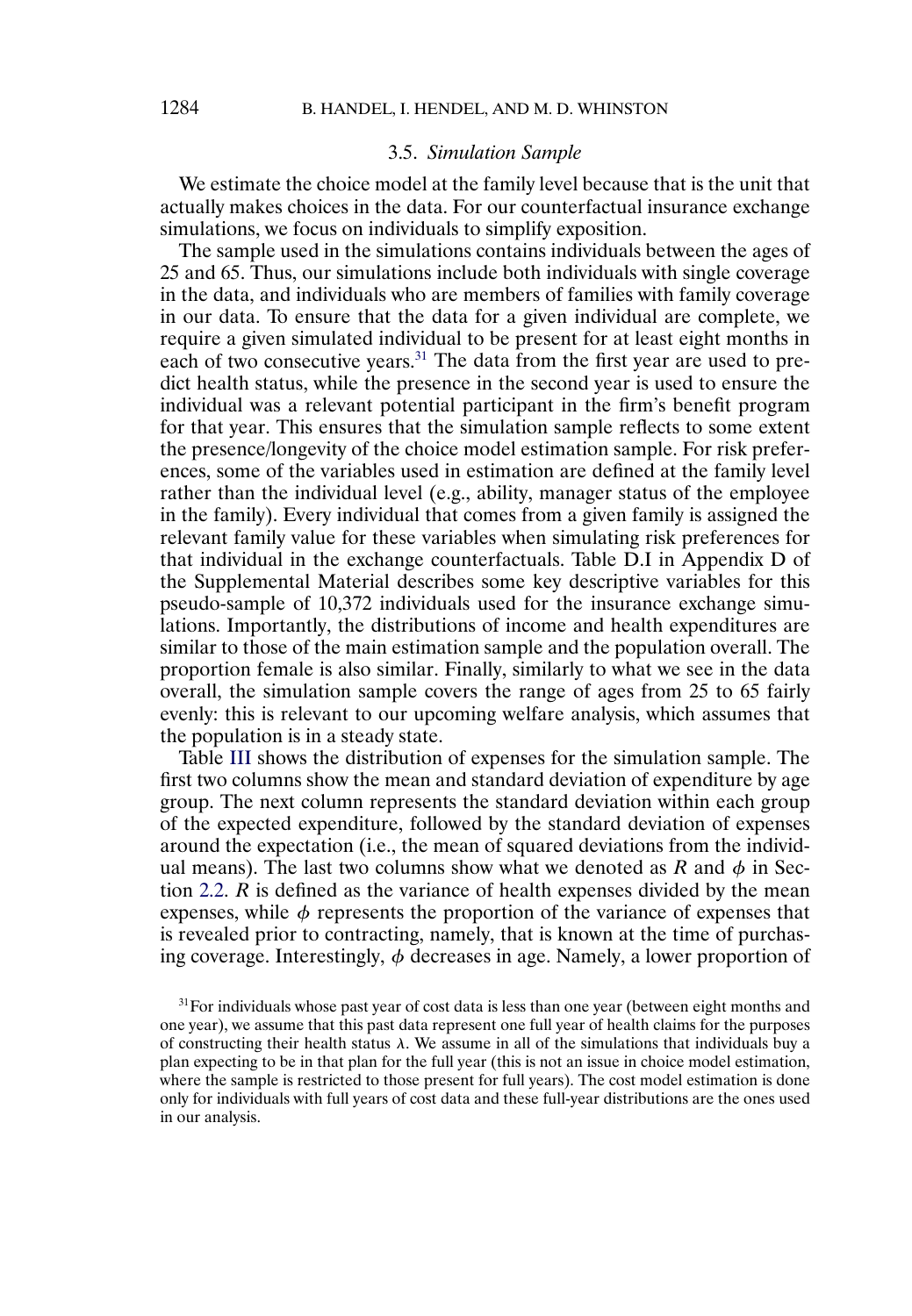<span id="page-25-0"></span>

| Final Sample Total Health Expenditure Statistics |        |        |              |                  |        |        |  |  |
|--------------------------------------------------|--------|--------|--------------|------------------|--------|--------|--|--|
| Ages                                             | Mean   | S.D.   | S.D. of Mean | S.D. Around Mean | R      | $\phi$ |  |  |
| All                                              | 6,099  | 13,859 | 6,798        | 9,228            | 31,369 | 0.24   |  |  |
| $25 - 30$                                        | 3,112  | 9,069  | 4,918        | 5,017            | 26.429 | 0.29   |  |  |
| $30 - 35$                                        | 3,766  | 10,186 | 5,473        | 5,806            | 27,550 | 0.29   |  |  |
| $35 - 40$                                        | 4.219  | 10.753 | 5,304        | 6.751            | 27,407 | 0.24   |  |  |
| $40 - 45$                                        | 5,076  | 12,008 | 5,942        | 7,789            | 28,407 | 0.25   |  |  |
| $45 - 50$                                        | 6.370  | 14.095 | 6,874        | 9.670            | 31.149 | 0.24   |  |  |
| $50 - 55$                                        | 7,394  | 15,315 | 7,116        | 11,092           | 31,722 | 0.22   |  |  |
| $55 - 60$                                        | 9,175  | 17,165 | 7,414        | 13,393           | 32,113 | 0.19   |  |  |
| $60 - 65$                                        | 10,236 | 18,057 | 7,619        | 14,366           | 31,854 | 0.18   |  |  |

TABLE III EXCHANGE SAMPLE: SUMMARY STATISTICS

the uncertainty is revealed prior to contracting for older groups.<sup>32</sup> Moreover, the majority of the variance in expenses remains to be resolved after contracting. Viewed in the context of the model in Section [2.2,](#page-13-0) these quantities have direct implications for the empirical trade-off between adverse selection and reclassification risk as a function of the different pricing, contract, and market regulations that we investigate for the remainder of the paper.

# 4. EQUILIBRIUM EFFECTS OF RISK-RATING

We use the estimates from our choice and cost models to study the effects of pricing and contract regulations. As in Section [2,](#page-7-0) we study exchanges in which insurers can offer two policies. We assume here that the two policies cover either 90% or 60% of expenditures in the population, on average. While there are a variety of potential nonlinear contract designs that would imply these coverage levels, following the discussion of such policies in [Consumers](#page-51-0) [Union](#page-51-0) [\(2009\)](#page-51-0) we assume that the 90% policy has no deductible, a 20% coinsurance rate post-deductible, and a \$1,500 out-of-pocket maximum (all at the individual level we study here) and the 60% policy has a \$3,000 deductible, a 20% coinsurance rate post-deductible, and a \$5,950 out-of-pocket maximum. In Section [6,](#page-34-0) we study other contract configurations.

The estimated model contains three sources of heterogeneity that we use in this analysis: risk type, risk aversion, and an idiosyncratic preference shock.

 $32$ However, comparing R (the ratio of the variance to mean medical expenses) and mean medical expenses, we see that the overall variance of medical expenses is roughly four times larger in age group 60–65 than in age group 25–30. Thus, the total amount of information known prior to contracting (measured by its variance) is larger in the former group, despite the fact that  $\phi$  is decreasing in age.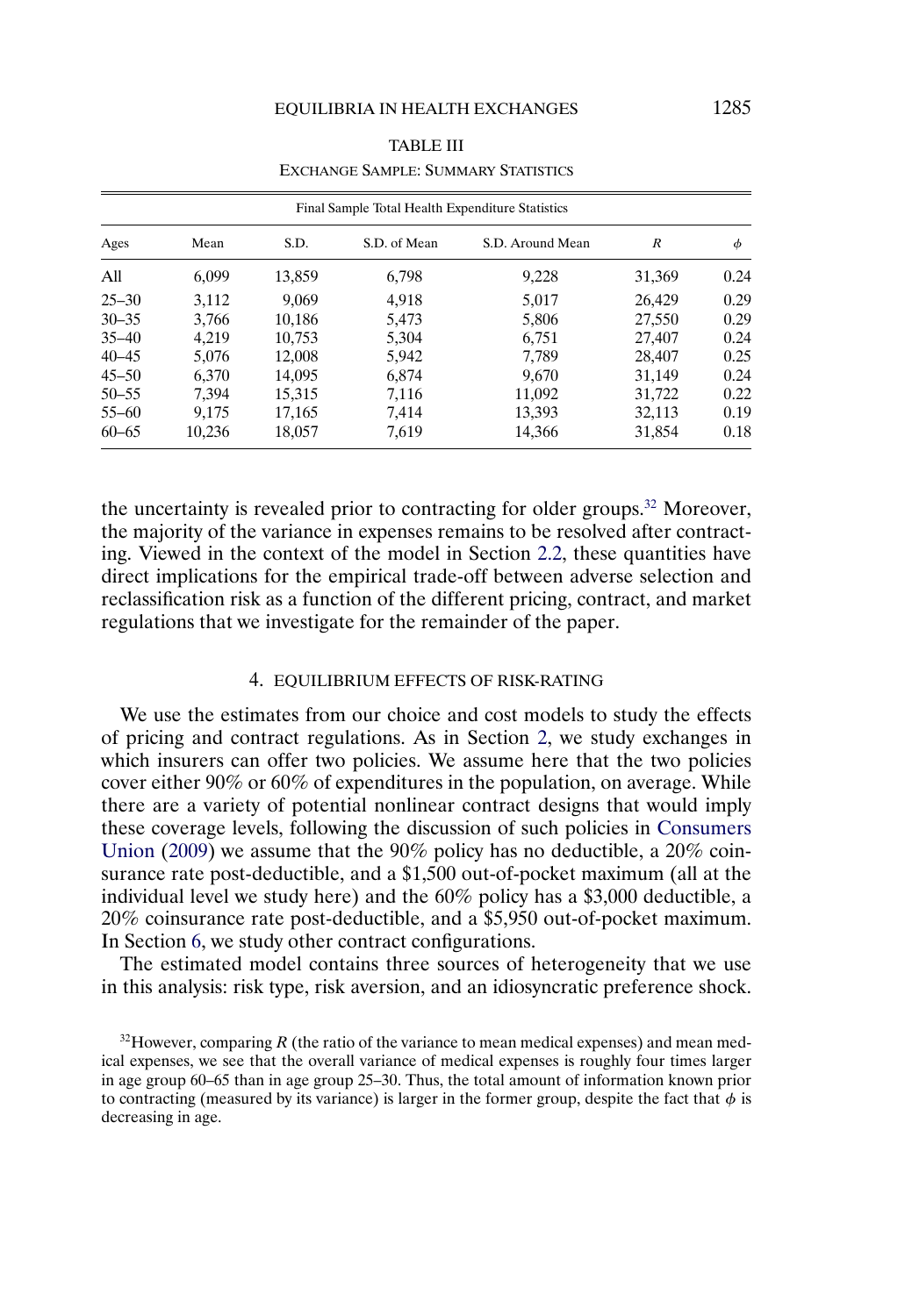For each individual in the population we compute, based on their demographics and prior diagnostics, the risk type  $\lambda$  discussed in the previous section. For a given  $\lambda$ , we take 100 draws from the estimated distribution of  $\gamma$  (conditional on  $\lambda$  and the other demographics modeled in equation [\(5\)](#page-21-0)), creating 100 "pseudoindividuals" for each actual individual in our sample. Doing so generates a joint distribution of risk preferences and risk type. For each of the two plan designs, we compute the distribution of out-of-pocket expenses  $H_k(\cdot|\lambda_{it}, Z_{it})$ . With these objects, we compute the expected utility of each (pseudo) individual for each plan, and use them to find  $CE_{90}$  and  $CE_{60}$  (gross of premiums), as described in Section [2.](#page-7-0) Willingness to pay for the extra coverage of the 90% plan is  $\theta = CE_{90} - CE_{60} + \varepsilon$ , where  $\varepsilon$  is distributed  $N(0, \sigma_{\varepsilon}^2)$ . Thus, as in equation [\(3\)](#page-20-0), there is a random shock to a consumer's preference between the two plans. For the simulations that follow, we use  $\sigma_{\epsilon} = 525$ , which is the estimated standard deviation of  $\varepsilon$  for the single population for PPO<sub>1200</sub> relative to PPO<sub>250</sub>. As we report below, our results are robust to medium-sized changes in  $\sigma_{\varepsilon}$ .

The sample population and the estimated distributions determine  $F(\theta)$ . Costs to each plan k,  $C_k(\theta)$  for  $k = 90$  and 60, are computed using expected plan costs  $\lambda_{it} - E[X_{it} | \lambda_{it}, Z_{it}]$ , aggregating over all individuals associated with each  $\theta$ , while  $AC_{90}(\theta)$  and  $AC_{60}(\theta)$  are determined by aggregating these costs over the  $\theta$  that select a given plan.

The Adverse Selection Property introduced in Section [2,](#page-7-0) upon which our theoretical results hinge, can be verified in our sample: Figure [3](#page-27-0) shows that  $AC_{90}$  and  $AC_{60}$  are increasing in  $\Delta P$  for each policy, and that  $AC_{90}$  exceeds  $AC_{60}$  at all  $\Delta P$ .

## 4.1. *Pure Community Rating*

We start by considering the case of pure community rating, where insurers must price everyone in the whole population identically. We follow the theoretical results of Section [2](#page-7-0) as a roadmap to finding equilibria.

The first step toward finding equilibria involves checking whether all con-sumers pooling in the 90 plan is an equilibrium. Figure [4,](#page-28-0) which plots  $\Delta AC(\Delta P)$ , shows that  $\Delta AC(\theta) > \theta$ , which implies that there is a profitable cream-skimming deviation from all-in-90 that attracts the healthiest customers to the 60 policy.<sup>33</sup> Thus, in our population, all-in-90 is not an equilibrium. The equilibrium must involve purchases of the 60 policy.

The second step toward finding equilibrium involves finding the lowest break-even  $\Delta P$ ,  $\Delta P^{\text{BE}}$ ; that is, the lowest interior  $\Delta P$  at which  $\Delta P$  =  $AC_{90}(\Delta P) - AC_{60}(\Delta P)$ , if any exist, or  $\Delta P = \overline{\theta}$  otherwise. This is then the  $RE \Delta P$ .

<sup>&</sup>lt;sup>33</sup> Figures [4](#page-28-0) and [5](#page-29-0) present  $\Delta AC(\Delta P)$  for only  $\Delta P > 0$ , even though empirically a very small proportion of consumers have  $\theta$  < 0 because they are both healthy and have negative draws of the idiosyncratic preference shock  $\varepsilon$ . The values for  $\Delta AC(\theta)$  are essentially identical to those for  $\Delta AC(0)$  depicted in both figures.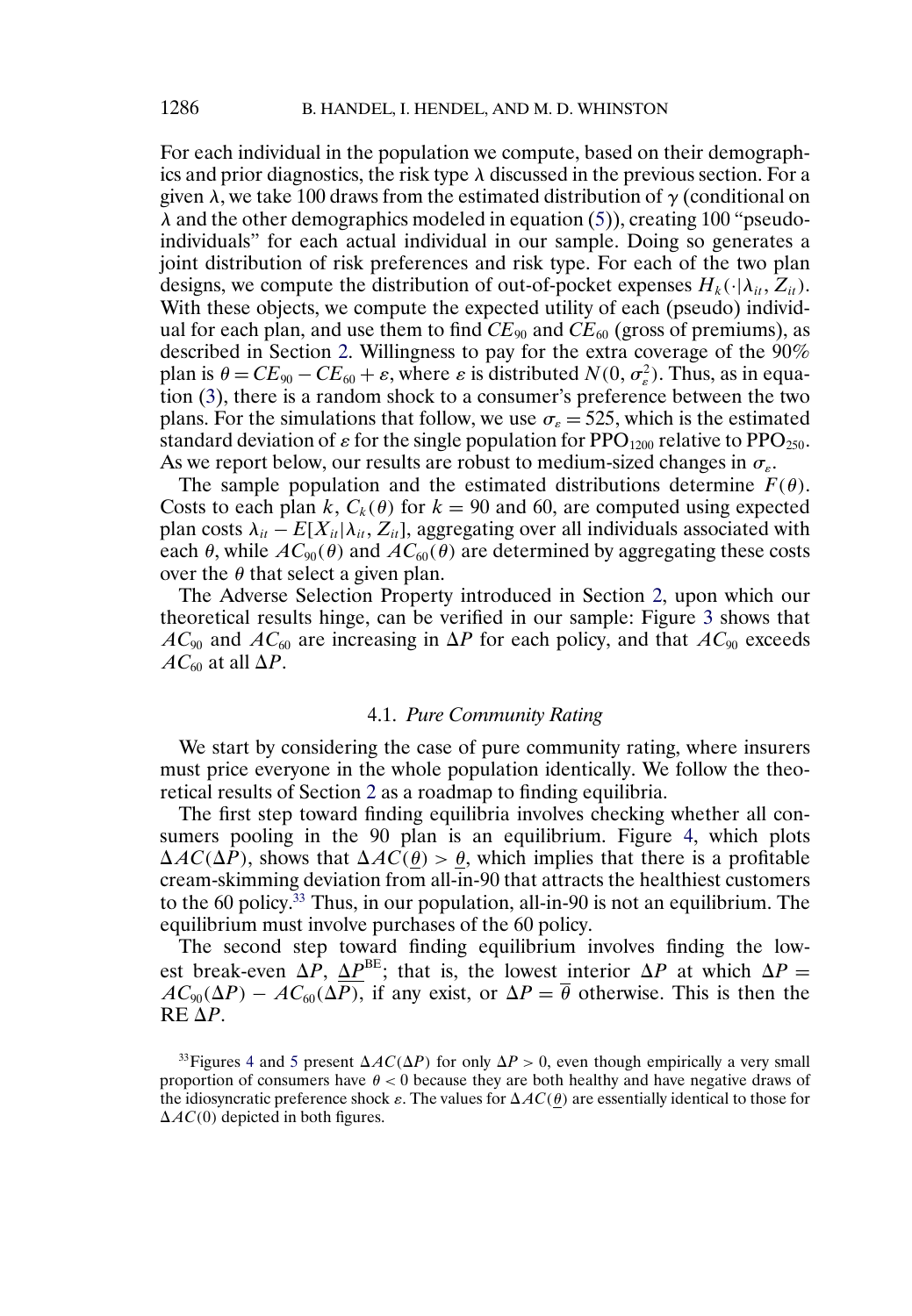<span id="page-27-0"></span>

FIGURE 3.—Plot of average costs versus the price difference  $\Delta P$ . Average costs are increasing in this price difference, and are larger for the 90 policy at each  $\Delta P$ , consistent with the Adverse Selection Property maintained to derive our theoretical results.

Figure [4](#page-28-0) shows that, for the case of pure community rating, there is no interior equilibrium. Namely, there is no pair of premiums at which both policies have positive market shares and both break even: for any premium gap between 60 and 90 coverage, the gap in average costs is larger than the gap in premiums. The market must fully unravel. Thus, by Proposition [1,](#page-10-0) all-in-60 must be the RE.

All-in-60 is not a Nash equilibrium, as a price cut in  $P_{90}$  in conjunction with an infinitesimal reduction of  $P_{60}$  is profitable.<sup>34</sup> The top section of Table [IV](#page-28-0) summarizes these findings for the case of a pure community rating pricing regulation.

## 4.2. *Health-Based Pricing*

We now investigate the effects of allowing pricing of some health status information. Specifically, we first consider the case in which consumers are classified into quartiles based on their ex ante predicted total expenditures  $\lambda$ ; for

<sup>34</sup>This type of deviation is profitable in every all-in-60 RE we report throughout in the paper. Appendix [A](#page-44-0) also discusses Nash equilibria when firms can only offer single policies (sp-NE). All the RE we found are sp-NE (they need not be, as the existence of sp-NE, unlike RE, is not guaranteed).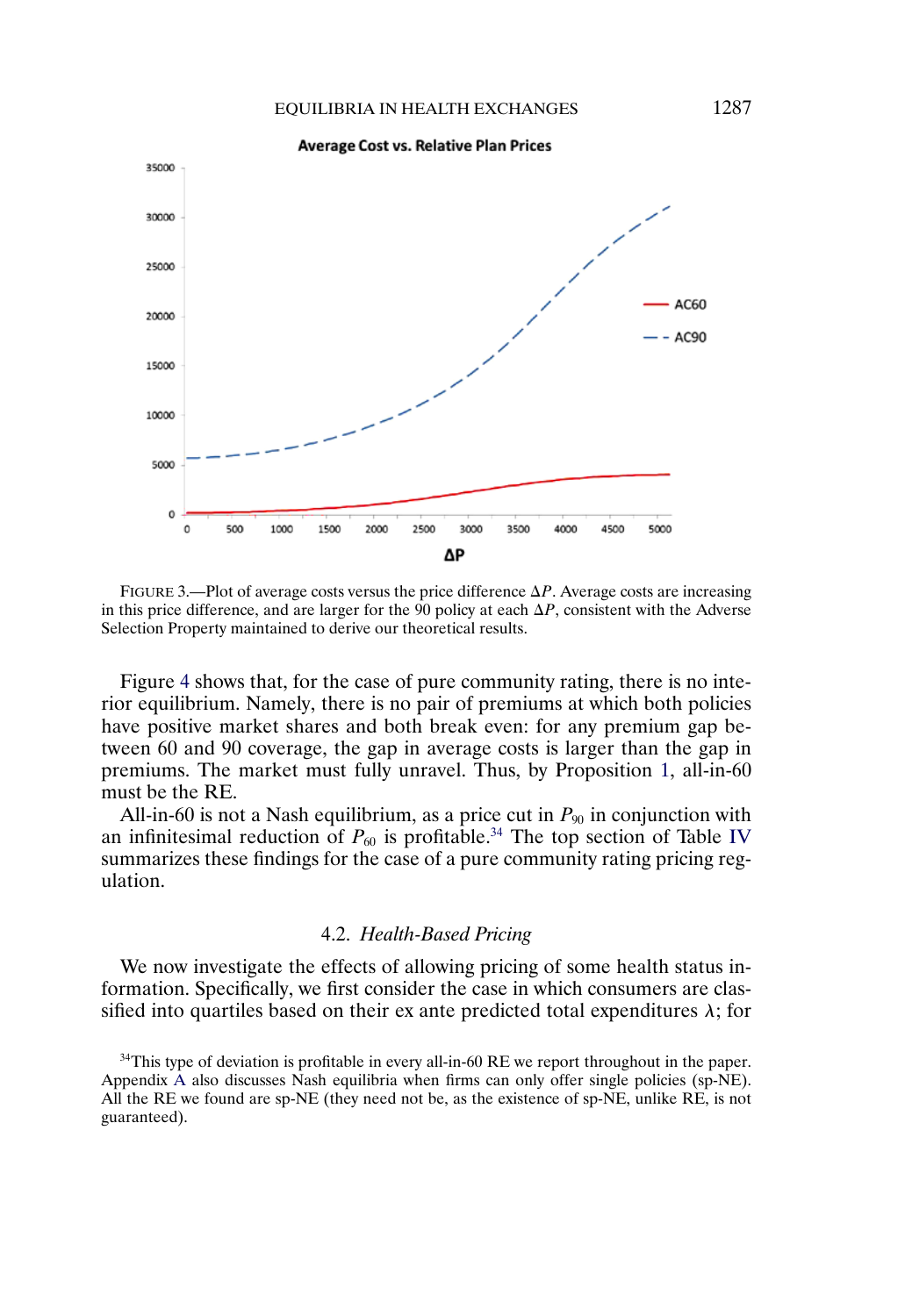<span id="page-28-0"></span>

FIGURE 4.—Plot of the average cost difference  $\Delta AC(\Delta P)$  and the price difference  $\Delta P$ .

TABLE IV EXCHANGE EQUILIBRIA: COMMUNITY RATING AND HEALTH-STATUS QUARTILE PRICINGa

|                                                             |                                |                                | Equilibria Without Pre-Existing Conditions |                                             |          |                                    |           |
|-------------------------------------------------------------|--------------------------------|--------------------------------|--------------------------------------------|---------------------------------------------|----------|------------------------------------|-----------|
|                                                             | Equilibrium Type               | $P_{60}$                       | $S_{60}$                                   | $AC_{60}$                                   | $P_{90}$ | $S_{90}$                           | $AC_{90}$ |
|                                                             | RE<br>NE                       | 4,051                          | 100.0                                      | 4,051<br>Does not exist                     |          | $\boldsymbol{0}$                   |           |
|                                                             |                                |                                |                                            | Equilibria With Health Status-Based Pricing |          |                                    |           |
| Market                                                      | Equilibrium Type               | $P_{60}$                       | $S_{60}$                                   | $AC_{60}$                                   | $P_{90}$ | $S_{90}$                           | $AC_{90}$ |
| Ouartile 1<br>Ouartile 2<br>Ouartile 3<br><b>Ouartile 4</b> | <b>RE/NE</b><br>RE<br>RE<br>RE | 289<br>1,467<br>4,577<br>9,802 | 64.8<br>100.0<br>100.0<br>100.0            | 289<br>1,467<br>4,577<br>9,802              | 1,550    | 35.2<br>0<br>$\boldsymbol{0}$<br>0 | 1,550     |

aThe top section of this table presents the equilibrium results for the case of pure community rating (no pricing of pre-existing conditions). The bottom section presents the equilibrium results for the case in which insurers can price based on health status information in the form of health status quartiles. The equilibrium results are presented for each health status quartile, which act as separate markets under this regulation.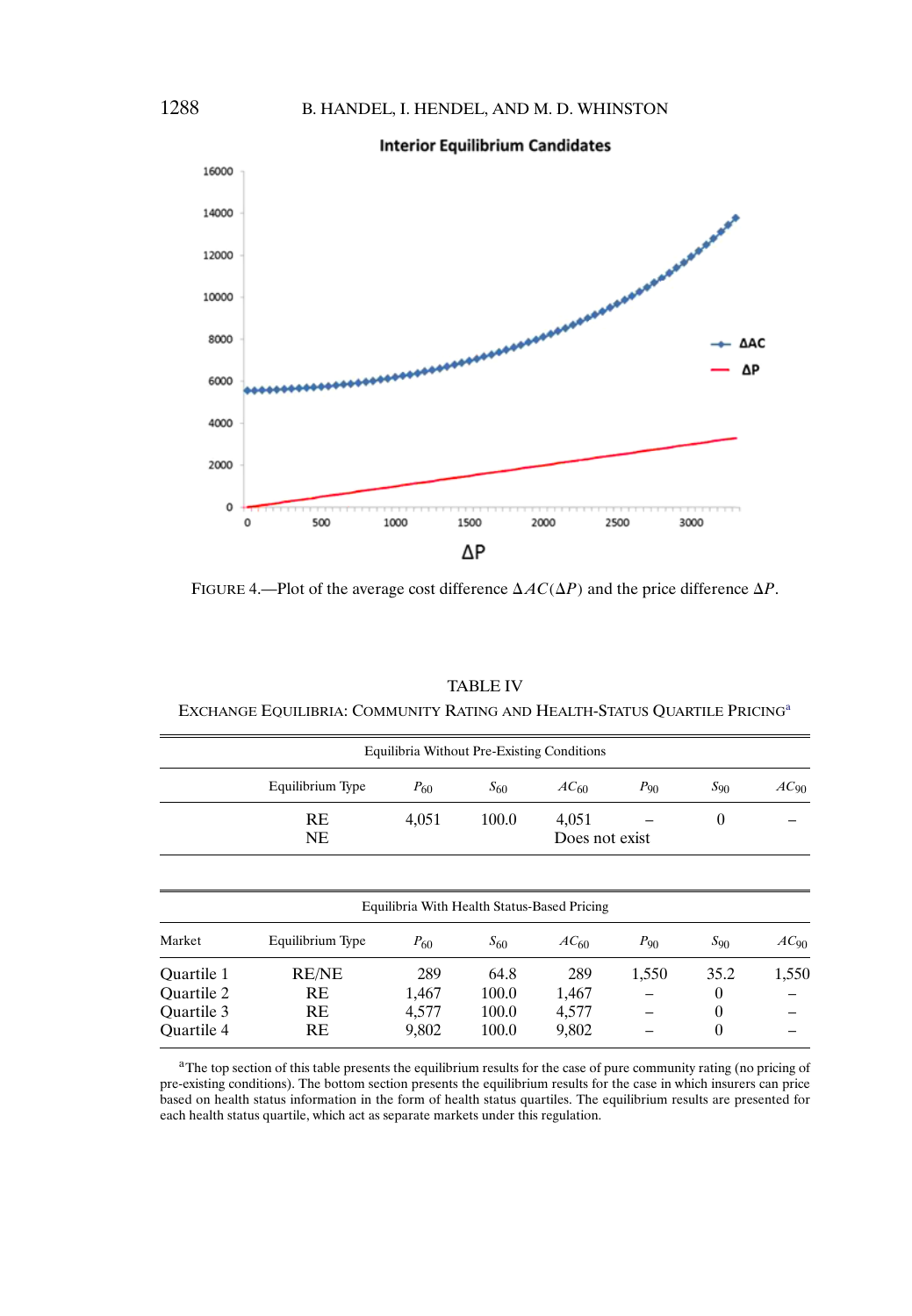<span id="page-29-0"></span>example, the first quartile contains the healthiest consumers, while the last contains the sickest consumers. Insurers can target each quartile with different prices as they see fit. We later present results that vary the fineness of information insurers can price on, ranging from pure community rating all the way up to the case of unrestricted risk rating/price discrimination. These stylized regulations are meant to be illustrative of potentially more subtle regulations seen in real-world insurance markets that vary the ability of insurers to price discriminate based on health status. We follow the same steps as in the previous subsection to find equilibria, but now for each market segment separately.

The implications of this pricing regulation for adverse selection are seen directly when examining the pricing equilibrium for quartile 1, the healthiest quartile of consumers. For quartile 1, there is an interior equilibrium. The first step, as described above, is to check whether all-in-90 is an equilibrium. Figure 5 shows that, as in the pure community rating case,  $\Delta AC(\theta) > \theta$ , implying that all-in-90 is not an equilibrium.

The second step is to look for interior equilibrium candidates. Figure 5 shows two interior break-even  $\Delta P$ 's. By Proposition [1,](#page-10-0) the lowest  $\Delta P$ , the one with the largest share of customers in the 90 policy, is the RE. In this equilibrium, 35.2 percent of quartile 1 consumers obtain high coverage.

In contrast, equilibria in quartiles 2, 3, and 4 are qualitatively identical to the equilibrium under pure community rating. We omit the graphs, which look similar to Figure [4.](#page-28-0) The bottom section of Table [IV](#page-28-0) summarizes the findings for the



FIGURE 5.—Plot of the average cost difference  $\Delta AC(\Delta P)$  and price difference  $\Delta P$  for the healthiest quartile.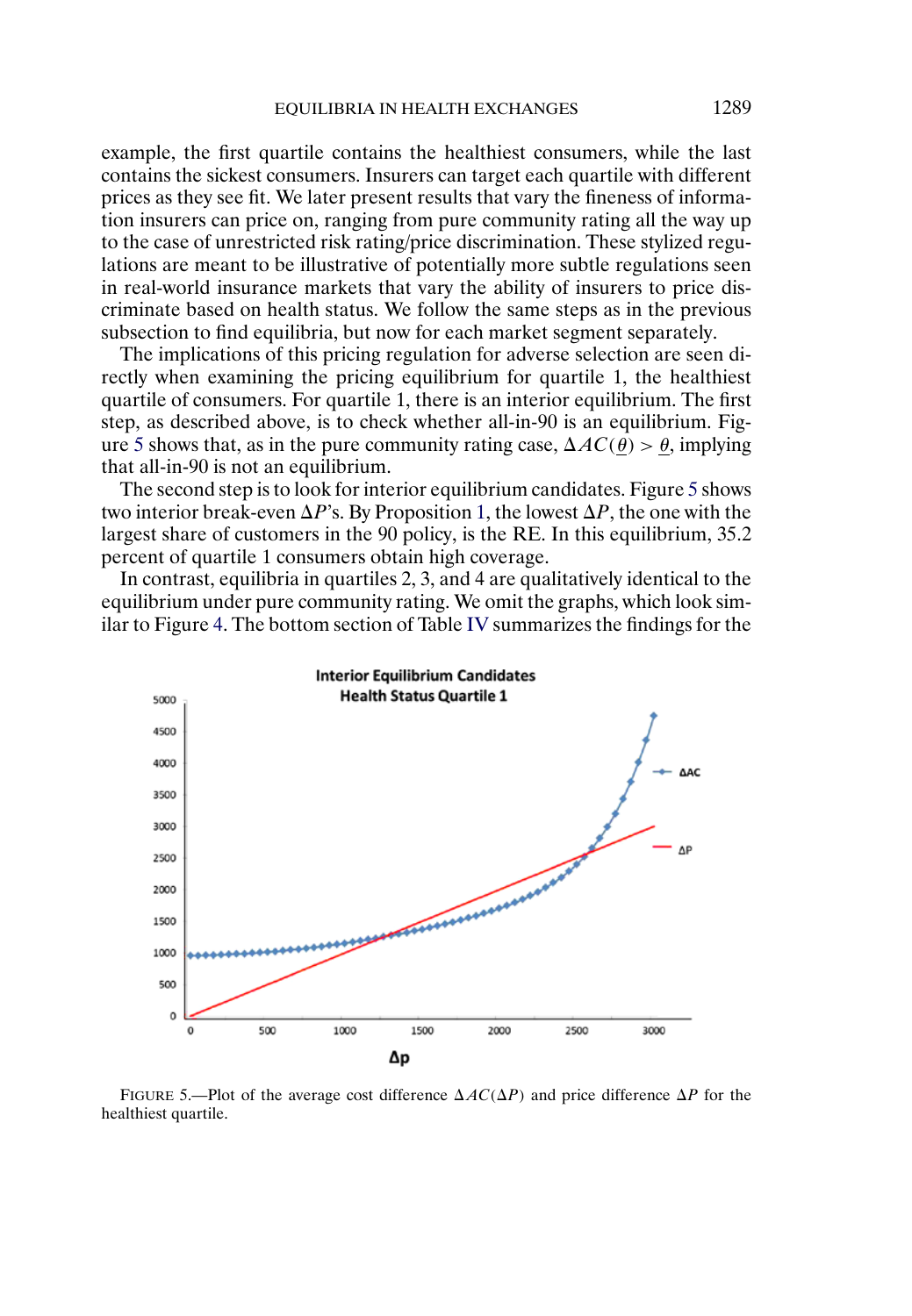<span id="page-30-0"></span>four quartiles under health status-based pricing. The table also highlights the potential for reclassification risk when moving from the static equilibrium analysis to the analysis of long-run consumer welfare: if insurers can price based on health status quartiles, consumers will find themselves paying premiums as low as \$289 or as high as \$9,802, corresponding to the different quartiles, as their health evolves over time. However, under these pricing regulations, many of the healthiest consumers in the population obtain a greater level of insurance coverage, and thus are less impacted by adverse selection.

To more completely analyze the trade-off between adverse selection and reclassification risk, we also consider a range of pricing regulations that allow insurers to price based on health status information with varying degrees of specificity. The second column in Table V describes the RE share in the 60 policy when insurers instead can price based on 2, 4, 6, 8, 10, 20, or 50 health status partitions, as well as the case of full risk-rating (labeled  $\infty$ ). Adverse selection is reduced as the insurers are able to price on finer information: with 4, 10, and 50 partitions, the 60 plan has 90%, 83%, and 63% market shares, respectively, while with full risk-rating, 73% of consumers choose to enroll in the  $90$  plan.<sup>35</sup> (The welfare numbers in the third through fifth columns of Table V will be discussed in Section [5.](#page-31-0))

| Equilibria Welfare Loss From Health Status-Based Pricing: Varying Regulation |          |                                                    |                                                        |                                      |  |  |  |
|------------------------------------------------------------------------------|----------|----------------------------------------------------|--------------------------------------------------------|--------------------------------------|--|--|--|
| $#$ of Health Buckets                                                        | $S_{60}$ | $Y_{\text{HB}x,\text{PCR}}$<br><b>Fixed Income</b> | $Y_{\text{HB}x,\text{PCR}}$<br>Non-Manager Income Path | $YH Bx$ , PCR<br>Manager Income Path |  |  |  |
| $\mathcal{L}$                                                                | 100.0    | 1,920                                              | 710                                                    | $-102$                               |  |  |  |
| $\overline{4}$                                                               | 90.0     | 3,082                                              | 1,821                                                  | $-886$                               |  |  |  |
| 6                                                                            | 82.0     | 3,951                                              | 2,377                                                  | $-232$                               |  |  |  |
| 8                                                                            | 85.1     | 4,649                                              | 2,084                                                  | $-1,510$                             |  |  |  |
| 10                                                                           | 83.2     | 5,357                                              | 2,269                                                  | $-1,364$                             |  |  |  |
| 20                                                                           | 81.4     | 8.590                                              | 4,621                                                  | $-393$                               |  |  |  |
| 50                                                                           | 63.2     | 11,578                                             | 7,302                                                  | 2,359                                |  |  |  |
| $\infty$                                                                     | 27.0     | 14,733                                             | 9.944                                                  | 2,399                                |  |  |  |

TABLE V EXCHANGE OUTCOMES ACROSS HEALTH-STATUS PRICING REGIMES<sup>a</sup>

<sup>a</sup>Equilibria and long-run welfare comparison between the pricing regulations that allow some pricing based on health status and the case in which no pricing on health status is allowed. The table shows the share of consumers choosing the 60 policy for each pricing regime. It also presents the values for  $y_{HBx,PCR}$ , the annual payment required under regulation that allows pricing of x evenly sized health risk buckets that makes consumers indifferent between that regulation and the case of pure community rating (PCR). The regimes  $x$  listed in the first column correspond to how targeted pricing can be over the range of health status; for example, 4 corresponds to the case of quartile pricing, while  $\infty$  is full risk-rating. The results presented are for Riley equilibria and  $\gamma = 0.0004$ .

<sup>35</sup>With no  $\varepsilon$  preference shock, with full risk-rating, all consumers would enroll in the 90% plan. Here, with the estimated  $\varepsilon$  standard deviation incorporated, the first-best allocation has 73% of consumers in the 90% plan, since some choose the 60% plan due to this preference shock.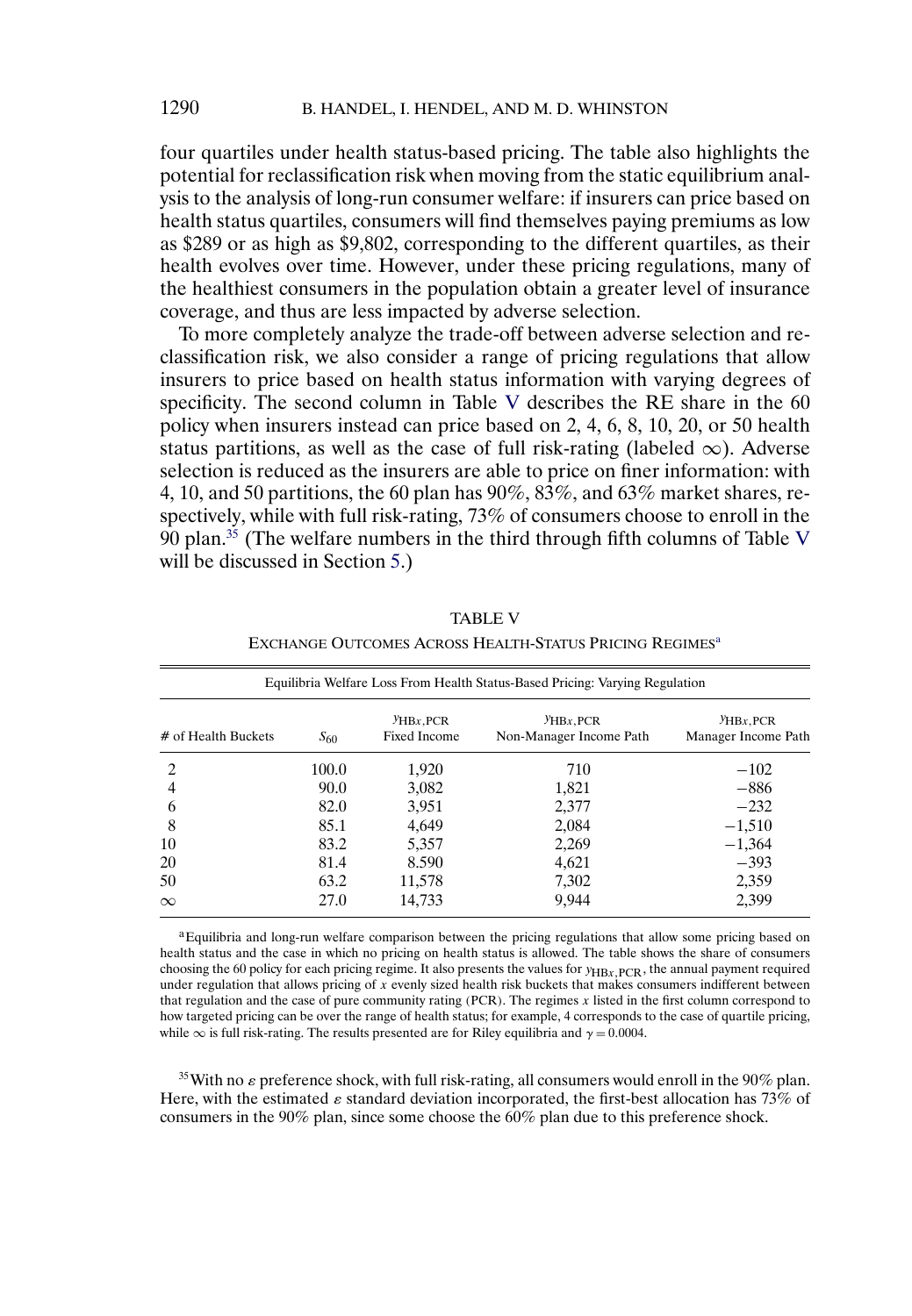# 5. WELFARE EFFECTS

<span id="page-31-0"></span>Our aim in this section is to evaluate the expected utility of an individual starting at age 25 from an ex ante ("unborn") perspective, that is, before he knows the evolution of his health. The unborn individual faces uncertainty about how his health status will transition from one year to the next, and thus what policies he will purchase and what premiums he will pay. Since individuals differ in their risk aversion, we will calculate this expected utility separately for different risk aversion levels.

To be more specific, for any pricing rule  $x$  (e.g., pure community rating), the analysis in the previous section tells us what policy each individual will choose as a function of their health status ( $\lambda$ ) and risk aversion ( $\gamma$ ), and the premium they will pay. Given this information, we can compute the certainty equivalent  $CE_x(\lambda, \gamma)$  of the uncertain consumption that this individual of type  $(\lambda, \gamma)$  will face within a year because of uncertainty over his health realization.

To measure the welfare difference for an individual with age-25 risk aversion level  $\gamma$  between any two regimes x and x', we define the fixed yearly payment  $y_{x,x'}(\gamma)$  added to income in regime x that makes the individual have the same expected utility starting at age 25 under regime  $x$  and as under regime  $x'$ :

$$
\sum_{t=25}^{65} \delta^t E\big[-e^{-\gamma\{I_t-CE_x(\lambda_t,\gamma)+y_{x,x'}(\gamma)\}}\big]=\sum_{t=25}^{65} \delta^t E\big[-e^{-\gamma\{I_t-CE_{x'}(\lambda_t,\gamma)\}}\big],
$$

or

(7) 
$$
y_{x,x'}(\gamma) = -\frac{1}{\gamma} \ln \left( \frac{\sum_{t=25}^{65} \delta^t E\left[-e^{-\gamma \{I_t-CE_{x'}(\lambda_t,\gamma)\}}\right]}{\sum_{t=25}^{65} \delta^t E\left[-e^{-\gamma \{I_t-CE_x(\lambda_t,\gamma)\}}\right]}\right).
$$

To compute expected utility starting at age 25 from an ex ante perspective, we need to know how health status will transition over time for an individual with a given risk aversion  $\gamma$  at age 25. If risk was independent of risk aversion, the computation would be straightforward. In a steady state, the observed health realization of the whole population (at different ages) would be representative of the expected realization of any individual as he ages. Assuming that our sample represents a steady state population, we would just draw from the realized cost distribution to capture the ex ante distribution that any (unborn) individual faces 36

 $36$ Recall that the age distribution in our sample is close to uniform, as it should be in a steady state population.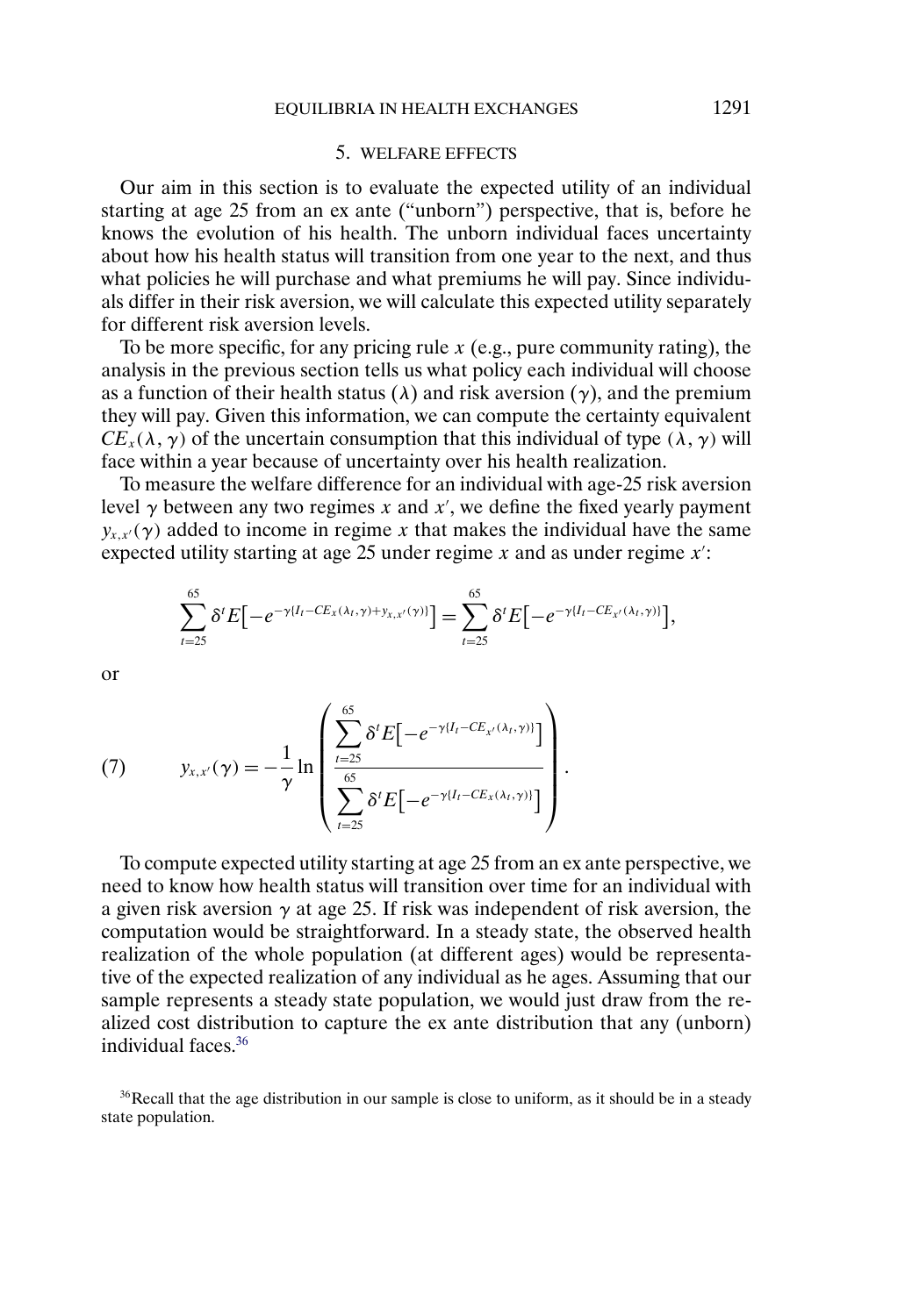<span id="page-32-0"></span>However, our estimates imply that health and risk aversion are correlated, with more risk averse individuals being healthier on average. Table D.II in Appendix D of the Supplemental Material shows, for various risk aversion levels  $\gamma$ , the average costs of the individuals selected in this manner at ages 25–30, 45–50, and 60–65. The pattern of costs reflects the positive correlation between health status and risk aversion, as well as the attenuation of this positive relationship with increases in age. The correlation makes the population as a whole not representative of the health costs faced by individuals after they draw their own γ.

To identify the stochastic health outcomes a 25-year old with a given risk aversion  $\gamma$  foresees at any given future age t, we isolate those individuals in our simulation sample of age t whose risk aversion  $\gamma_t$  falls into a band around the level expected based on our estimates of equation [\(5\)](#page-21-0), for individuals with risk aversion level  $\gamma$  at age 25.<sup>37</sup> For a given discount factor  $\delta \leq 1$  and regime x, we calculate  $\sum_{i} \delta^i E[-e^{-\gamma(I_i - CE_x(acg_i, \gamma)})]$  as follows: first, we generate the value of  $e^{-\gamma[I_t - CE_x(\lambda_t, \gamma)]}$  that each individual of age t in the band associated with  $\gamma$  would have if he chose between the 60 and 90 policies facing the equilibrium prices in regime x and having risk aversion parameter  $\gamma$ .<sup>38</sup> The income level  $I_t$  is either held fixed (in which case, with CARA preferences, its level does not matter) or comes from the regression in equation [\(6\)](#page-21-0) and is estimated separately for managers and nonmanagers.<sup>39</sup> We then derive  $E_{x_t}[-e^{-\gamma(I_t-CE_x(\lambda_t,\gamma))}]$  by calculating the sample mean of those values for age t individuals in the  $\gamma$  band. We then discount and add these values over t to get  $\sum_{t} \delta^t E_{x_t}[-e^{-\gamma(I_t - CE_x(\lambda_t, \gamma))}].$  We proceed similarly for regime x'.

In our primary analysis, we do not allow consumers to borrow and save over the course of their lifetimes to self-insure against health shocks. We assume this because (i) we do not observe the extent to which agents are able to save and borrow in practice, and (ii) integrating borrowing and saving into our full welfare model introduces substantial computational complexity. Our main analysis allows for two types of consumer income paths. The first assumes that income is fixed at the same level over time (perfect income smoothing prior to health spending), while the second allows for increasing income paths (as observed in our data) without the possibility of borrowing or saving. In the latter case, we provide a calculation separately for managers and nonmanagers, whose expected incomes paths differ. We note that, since self-insurance

 $37$ We use a band radius of 0.00005.

<sup>&</sup>lt;sup>38</sup>Thus, we evaluate the welfare of an individual who at age 25 does not foresee his risk aversion changing.

<sup>&</sup>lt;sup>39</sup>For managers, the mean income level  $I_t$  starts near income tier 1 at age 25 (\$0–\$40,000) and is near tier 4 at age 65 (\$124,000–\$176,000). Maximum income for managers occurs at age 66. For nonmanagers, mean income also starts near income tier 1 at age 25 and is halfway between tiers 2 (\$40,000–\$80,000) and 3 (\$80,000–\$124,000) at age 65. Income peaks at age 56 for nonmanagers, with an average near income tier 3. See the discussion of the estimates of equation [\(6\)](#page-21-0) in Appendix B of the Supplemental Material for more details.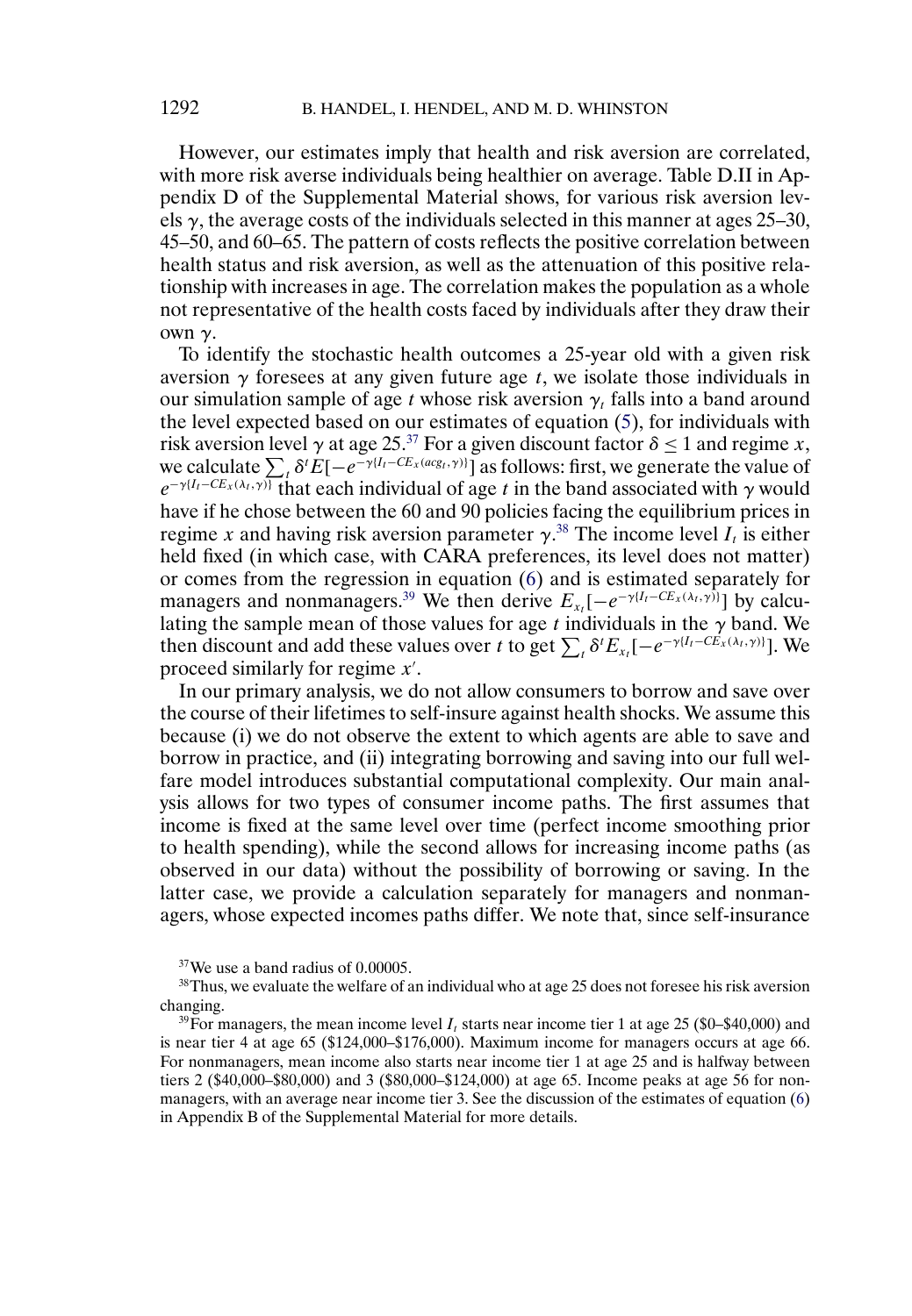#### TABLE VI

|          | Welfare Loss From Health Status-Based Pricing in RE/sp-NE (\$/Year) |                                        |                                    |  |  |  |  |
|----------|---------------------------------------------------------------------|----------------------------------------|------------------------------------|--|--|--|--|
| $\gamma$ | YHB4,PCR(Y)<br>Fixed Income                                         | YHB4,PCR(Y)<br>Non-Manager Income Path | YHB4,PCR(Y)<br>Manager Income Path |  |  |  |  |
| 0.0002   | 2,220                                                               | 1,499                                  | $-384$                             |  |  |  |  |
| 0.0003   | 2,693                                                               | 1,688                                  | $-613$                             |  |  |  |  |
| 0.0004   | 3,082                                                               | 1,821                                  | $-886$                             |  |  |  |  |
| 0.0005   | 3,399                                                               | 1,764                                  | $-973$                             |  |  |  |  |
| 0.0006   | 3,626                                                               | 2,115                                  | $-891$                             |  |  |  |  |

## <span id="page-33-0"></span>WELFARE ANALYSIS: COMMUNITY RATING VS. HEALTH-STATUS QUARTILE PRICINGa

<sup>a</sup>Long-run welfare comparison between the two pricing regulations of (i) pricing based on health status quartiles  $(x = "HB4")$  and (ii) pure community rating  $(x' = "PCR")$ . The table presents the values for  $y_{HB4,PCR}(y)$ , the annual payment required under regime HB4 to make consumers indifferent between HB4 and PCR. The results presented are based on the RE outcomes presented in Table [IV.](#page-28-0) We present results for the differing cases of (i) fixed income, (ii) the nonmanager income path, and (iii) the manager income path. The assumed discount rate is  $\delta = 0.975$ .

through borrowing and/or saving has the potential to impact our main conclusions, in Section [6.3](#page-39-0) we study a simplified extension of our primary welfare model that allows for dynamic borrowing and saving decisions over the course of a consumer's lifetime.

We first compare two regimes: ACG-quartile pricing and pure community rating. The latter eliminates reclassification risk but exacerbates adverse selection. Health-based pricing also involves some intertemporal redistribution, as the young tend to face lower premiums. To the extent that this regime smooths consumption over time (given the fact that income generally rises with age), this creates some welfare gain as well if agents cannot otherwise borrow to smooth their consumption over time. Table VI shows the values of  $y_{x,x'}(\gamma)$ comparing pricing based on ACG-quartiles ( $x =$  "HB4") and community rating ( $x' =$  "PCR") for  $\delta = 0.975$ .

With a fixed income, the welfare gains from eliminating reclassification through community rating greatly exceed any losses this rule introduces due to adverse selection. The loss from health-based pricing on quartiles ranges from \$2,220 to \$3,626 per year depending on risk aversion level. Losses are larger for those with greater risk aversion. The annual loss with health status quartile pricing at a risk aversion level of 0.0004, approximately the mean in our sample, is \$3,082, which is about 51% of the \$6,099 annual average total expenses in the population (see Table D.I in Appendix D of the Supplemental Material). We can compare this to the welfare implications of just adverse selection: with fixed income and risk aversion 0.0004, a consumer would be willing to pay \$619 per year to face a regime in which everyone receives the 90 policy at price  $P_{90} = \underline{AC}_{90}$  rather than the community rating regime in which pre-existing conditions cannot be priced and everyone ends up buying the 60 policy at price  $P_{60} = \overline{AC}_{60}$ . Thus, the welfare loss from reclassification risk is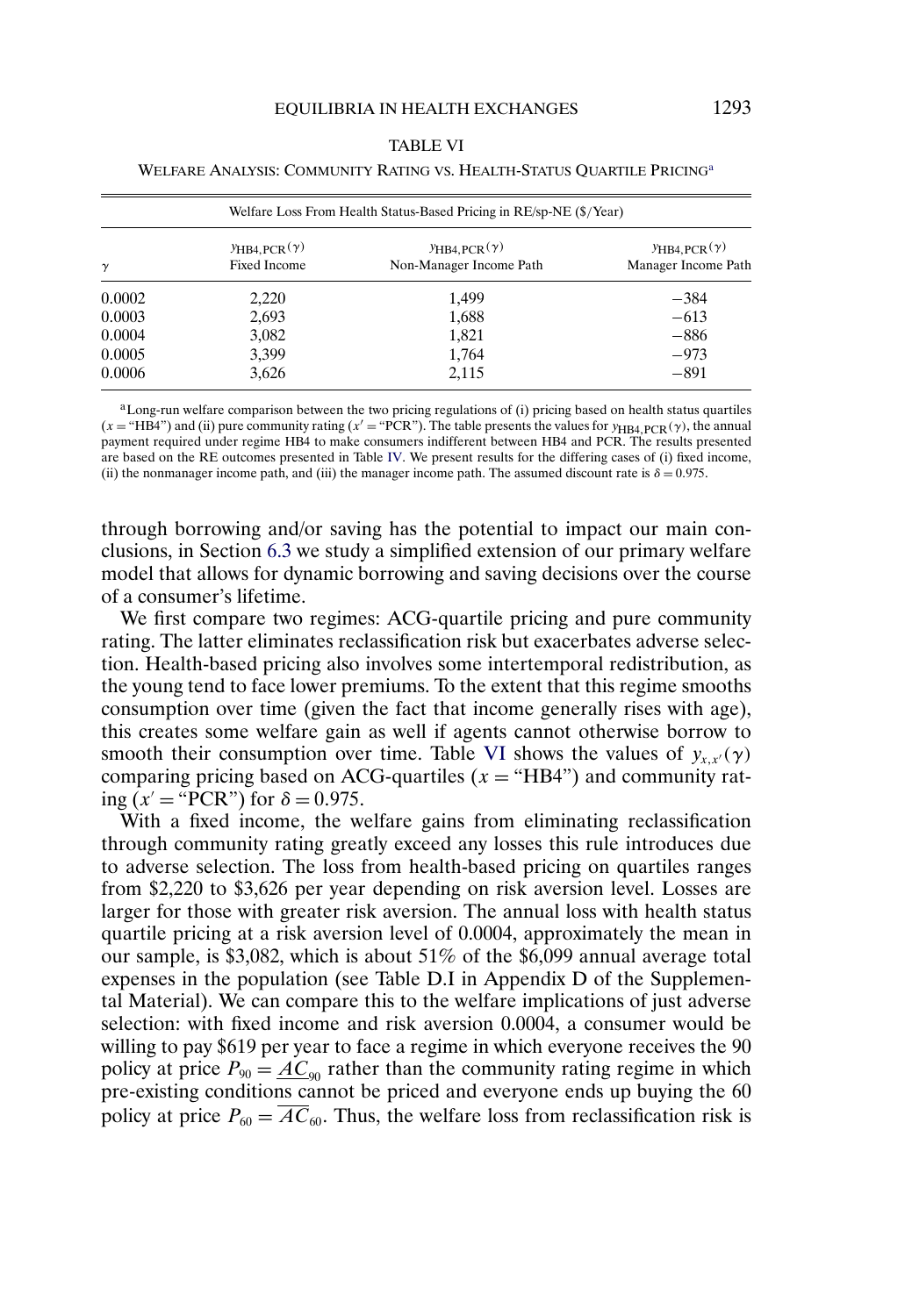<span id="page-34-0"></span>at least 5 times as large as the welfare loss from adverse selection under pure community rating.

When individuals cannot borrow, health-based pricing confers an additional benefit by moving consumption forward in life. For nonmanagers, the losses from health-based pricing now range from \$1,499 to \$2,115 per year. For managers, however, whose income is higher and rises more steeply with age (see footnote [39\)](#page-32-0), and therefore benefit more from moving consumption forward in time, health-based pricing is actually preferred to community rating. For this group, the benefits of smoothing income over time outweigh the costs of reclassification risk. Section [6.3](#page-39-0) investigates a model where consumers can selfinsure via dynamic borrowing and saving, and reveals that our main conclusions about the importance of reclassification risk relative to adverse selection are unchanged once self-insurance is possible.

We revisit Table [V](#page-30-0) to examine the welfare implications of varying the extent to which insurers can price health status information. The third through fifth columns illustrate the impact of finer pricing on long-run welfare for risk aversion value  $\gamma = 0.0004$ . With fixed income (the third column), and for nonmanagers' income paths (the fourth column), the welfare loss from increased reclassification risk swamps the welfare gain from reduced adverse selection: the welfare loss from pricing 20 health status categories is almost 3 times that from pricing quartiles. For managers' income paths, the effect is not monotone, because of the benefits of income smoothing, but fine enough pricing does lead to a welfare loss relative to community rating (e.g., with 50 health status groups). Overall, the results highlight the trade-off between adverse selection and reclassification risk, and suggest that reclassification risk is likely to be more important from a welfare perspective. $40,41$ 

## 6. EXTENSIONS

In this section, we study several extensions to our primary analysis. First, we investigate how market equilibria and the welfare trade-off between adverse selection and reclassification risk depend on the actuarial values of the contracts the regulator allows insurers to offer. Second, we allow for age-based pricing.42 Third, we incorporate self-insurance through saving and borrowing

<sup>40</sup>In addition to considering the fixed income case here, in the next section we consider the same comparison between community rating and pricing based on health status when there is also age-based pricing which eliminates the intertemporal consumption-shifting effect of healthstatus-based pricing. When we do so, managers also prefer community rating.

<sup>41</sup>One caveat to these results is that they rely on our estimated risk preferences being appropriate for evaluating reclassification risk. With fine pricing of health status, consumers can face very large monetary losses from reclassification, and the implied certainty equivalents for risk averse consumers can become implausibly large in magnitude for the reasons noted by [Rabin](#page-53-0) [\(2000\)](#page-53-0).

 $42$ Age-based pricing is commonly found in health exchanges in practice, including the state exchanges set up under the ACA. We note that age-based pricing will not impact the extent of reclassification risk, since age is deterministic over one's lifetime.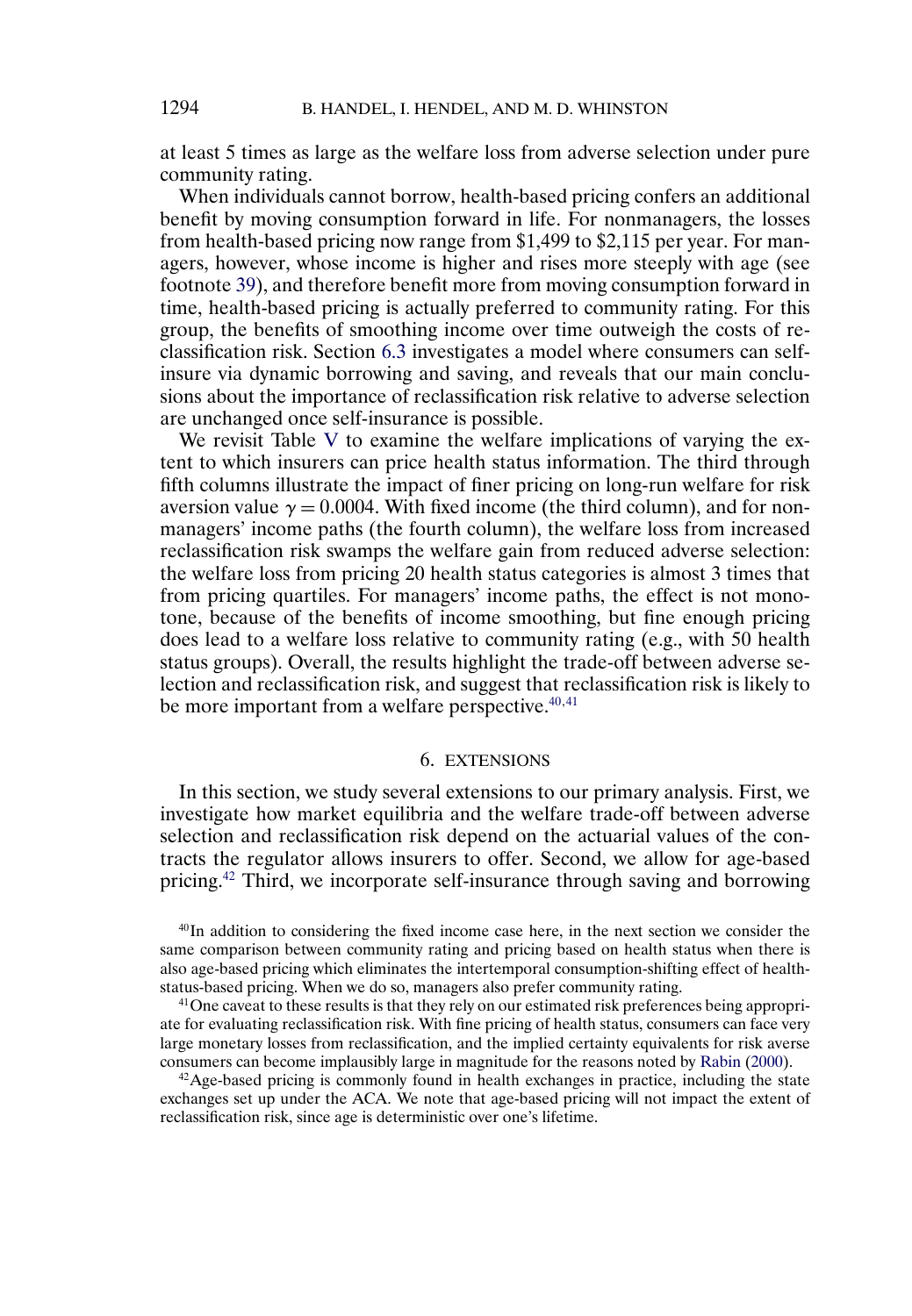<span id="page-35-0"></span>into the analysis. The ability to borrow after a health shock, or save in anticipation of future shocks, could in theory alter our conclusions by substantially reducing the costs of reclassification risk. Fourth, we study the impact of insurer risk adjustment transfers, whereby insurers are at least partially compensated when enrolling ex ante sicker consumers. Finally, in our Supplemental Material, we present two additional extensions: (i) endogenous consumer exchange participation, and (ii) an alternative weighting of our sample designed to reflect representative U.S. demographics.

## 6.1. *Alternative Contracts and Contract Design*

So far we have studied pricing regulation for a given set of contracts. In practice, exchange designers also regulate contract configuration. In this section, we replicate our analysis of adverse selection and reclassification risk for a range of alternative contract configurations. Specifically, we investigate configurations that hold the high coverage contract at an actuarial value of 90, and set the low coverage contract at 80, 40, and 20, respectively.

Table [VII](#page-36-0) shows market equilibrium results for these alternative contract configurations. Consider first pure community rating. Under both the 90–80 and 90–40 configurations, community rating results in full unraveling just as it does for 90–60. However, under 90–20, less than a third of the market ends up with the lower coverage. The unattractiveness of the low option pushes more consumers to purchase 90, making it cheaper, spiraling into a high share of high coverage. The welfare consequence of having a less attractive low contract is not immediate. While over 70% of the population end up with high coverage, the rest has very little coverage.

The top row in each subsection of Table [VIII](#page-37-0) shows welfare numbers under community rating, relative to all-in-60 (the RE under pure community rating in the 90–60 configuration) for each pair of alternative contracts. Consider first the entry for pure community rating under fixed income. It compares ex ante welfare relative to the equilibrium of community rating pricing in the configuration 90–60. Naturally, welfare for fixed income pooling in 80 is better than pooling in 60 (\$278 better), which in turn is \$4,472 better than pooling in 40. Interestingly, the Riley equilibrium in the 90–20 configuration, while \$3,900  $(= 4,472 - 572)$  better than pooling in 40, is \$572 worse than pooling in 60. Trade increases quite a bit by lowering the minimal coverage from 60 to 20, but welfare goes down.

From the community rating row, we also see that managers (who have a steeper income growth), but not nonmanagers, may prefer to pool at 60 rather than at 80 in order to reduce premiums earlier in life when income is lower. In addition, under community rating, only managers prefer the RE in 90–20 to pooling in 60 specifically because enrolling in the 20 plan is relatively less costly for them due to their steeper income profile. Both nonmanagers and managers prefer pooling in 60 to pooling in 40 (the RE outcome for the 90–40 configuration).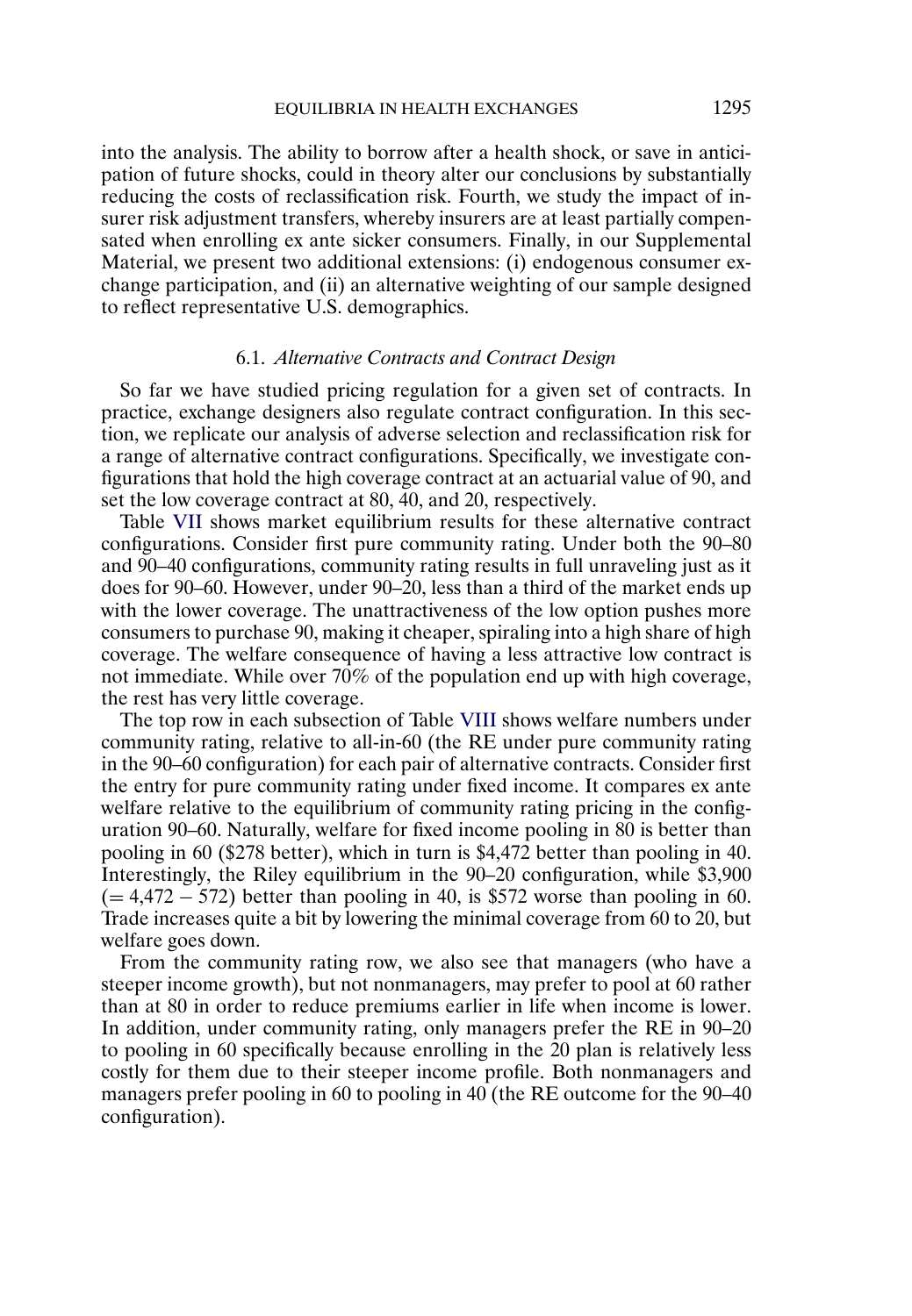<span id="page-36-0"></span>

|                |                            |          |          |          | Equilibrium for Alternative Insurance Contract Designs |          |             |          |          |
|----------------|----------------------------|----------|----------|----------|--------------------------------------------------------|----------|-------------|----------|----------|
|                | 90% and 80%<br>90% and 40% |          |          |          |                                                        |          | 90% and 20% |          |          |
| Contracts      | $P_{90}$                   | $P_{80}$ | $S_{80}$ | $P_{90}$ | $P_{40}$                                               | $S_{40}$ | $P_{90}$    | $P_{20}$ | $S_{20}$ |
| All            |                            | 4,800    | 100      |          | 2,413                                                  | 100      | 7.345       | 31       | 28       |
| O <sub>1</sub> | 1.434                      | 652      | 71       | 1,253    | 4                                                      | 21       | 1,252       | $\Omega$ | 20       |
| Q <sub>2</sub> |                            | 2,114    | 100      | 2,855    | 76                                                     | 10       | 2,840       | 6        | 9        |
| O <sub>3</sub> |                            | 5.491    | 100      | 7,519    | 895                                                    | 26       | 6.794       | 142      | 8        |
| O <sub>4</sub> |                            | 10,945   | 100      |          | 6.224                                                  | 100      | 13,343      | 685      | 12       |

| <b>TABLE VII</b>                                    |  |
|-----------------------------------------------------|--|
| RILEY EQUILIBRIA UNDER ALTERNATIVE CONTRACT DESIGNS |  |

Next, we look at the impact of allowing health-based pricing for different contract configurations. The first column of each configuration in Table [VIII](#page-37-0) shows the market share of low coverage in each pricing regime. While it takes a lot of discrimination to get anyone in the 90 policy under the 90–80 configuration (with 50 categories, only 15% of the population gets high coverage), in the 90–40 configuration even health quartile pricing gets more than 54% of consumers to choose the 90 policy. However, as trade increases with more partitions, only managers benefit. Namely, as in Section [5,](#page-31-0) if income growth is not steep, the gains from reducing adverse selection are smaller than the additional losses from reclassification risk. This is also true, in most cases, for managers, who are most likely to prefer discrimination because of their relatively steep income paths.

# 6.2. *Age-Based Pricing*

Age-based pricing is one of the few exceptions to pure community rating typically allowed by health insurance regulation. In this section, we use our framework to study whether age-based pricing reduces adverse selection, and how the presence of age-based pricing affects the welfare impact of allowing health-based pricing (see, e.g., [Ericson and Starc](#page-52-0) [\(2013\)](#page-52-0) for a lengthier discussion).

We group consumers into five-year age bins as usually done in practice, for example in the Massachusetts Connector. Table [III](#page-25-0) (in Section [3\)](#page-15-0) describes each age bucket. The first column shows mean total medical expenses by age in our sample: those age 30–35 have a mean of \$3,766, while those age 60–65 have a mean of \$10,236.

We first consider whether age-based pricing ameliorates the extent of adverse selection. As we saw in Section [4,](#page-25-0) by allowing some health-status-based pricing, additional trade was generated for the healthiest quartile of the population. Because age—as shown in the first column—is a proxy for health type, we may expect more trade in equilibrium.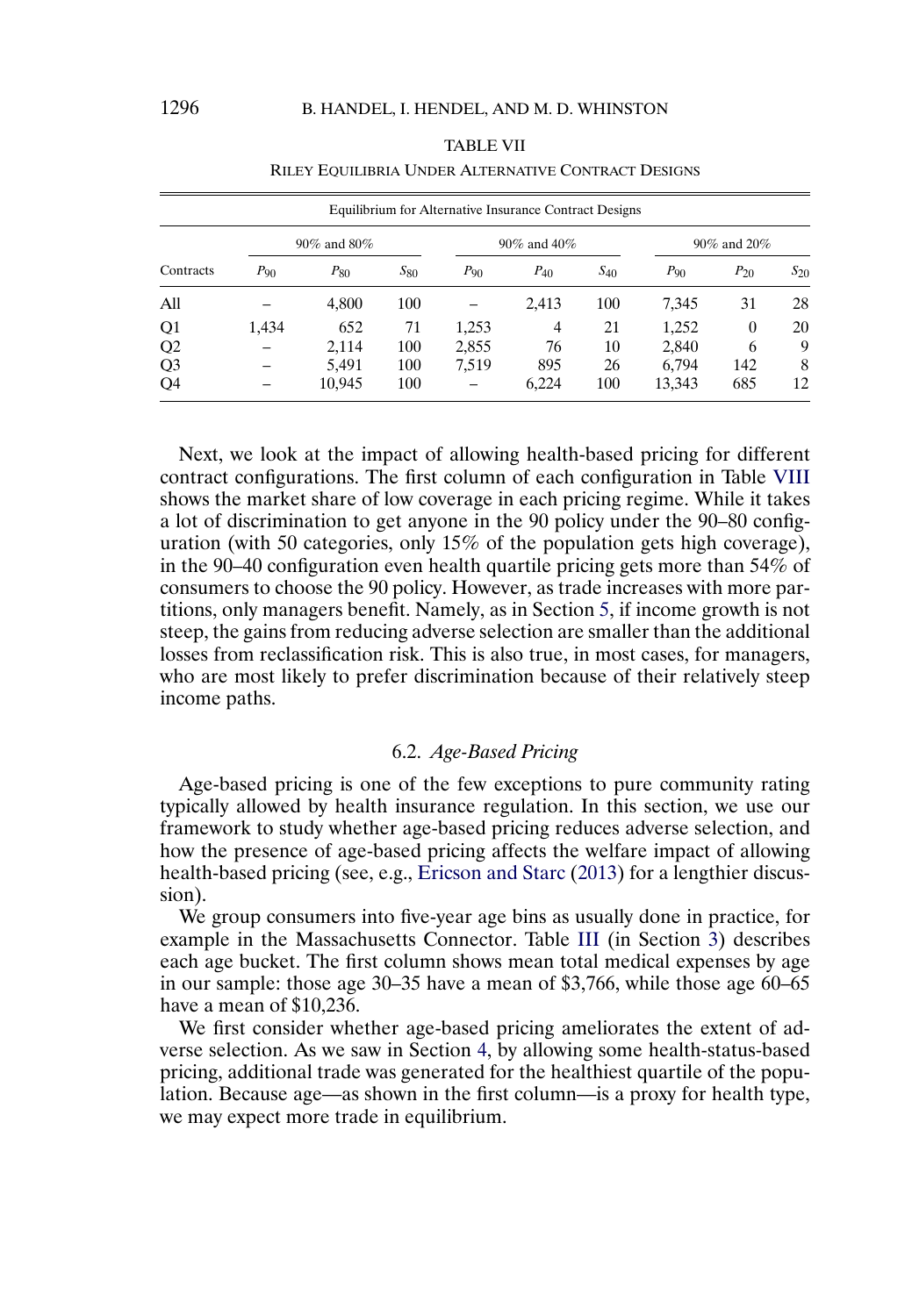#### TABLE VIII

<span id="page-37-0"></span>

| Welfare Losses From Health-Based Pricing: Varying Contract Designs |          |                     |                         |                     |  |  |  |
|--------------------------------------------------------------------|----------|---------------------|-------------------------|---------------------|--|--|--|
| 90% and 80%                                                        |          |                     |                         |                     |  |  |  |
| # of Health Buckets                                                | $S_{80}$ | <b>Fixed Income</b> | Non-Manager Income Path | Manager Income Path |  |  |  |
| <b>Community Rating</b>                                            | 100.0    | $-278$              | $-83$                   | 194                 |  |  |  |
| $\overline{4}$                                                     | 92.2     | 3,265               | 1,987                   | $-896$              |  |  |  |
| 10                                                                 | 90.8     | 5,585               | 2,974                   | $-1,343$            |  |  |  |
| 20                                                                 | 87.4     | 8,920               | 5,280                   | $-491$              |  |  |  |
| 50                                                                 | 85.1     | 11,895              | 7,409                   | 2,323               |  |  |  |
| 500 $(\infty)$                                                     | 31.0     | 18,166              | 13,035                  | 4,940               |  |  |  |
|                                                                    |          |                     | 90% and 40%             |                     |  |  |  |
| # of Health Buckets                                                | $S_{40}$ | Fixed Income        | Non-Manager Income Path | Manager Income Path |  |  |  |
| <b>Community Rating</b>                                            | 100.0    | 4,472               | 3,243                   | 2,098               |  |  |  |
| 4                                                                  | 45.2     | 6,664               | 4,790                   | 953                 |  |  |  |
| 10                                                                 | 42.5     | 8,552               | 5,640                   | 429                 |  |  |  |
| 20                                                                 | 32.8     | 11,317              | 7,396                   | 1,538               |  |  |  |
| 50                                                                 | 36.6     | 14.010              | 9,491                   | 4,247               |  |  |  |
| $500(\infty)$                                                      | 3.0      | 19,986              | 16,022                  | 9,112               |  |  |  |
|                                                                    |          |                     | 90% and 20%             |                     |  |  |  |
| # of Health Buckets                                                | $S_{20}$ | Fixed Income        | Non-Manager Income Path | Manager Income Path |  |  |  |
| <b>Community Rating</b>                                            | 28.0     | 572                 | 573                     | $-45$               |  |  |  |
| 4                                                                  | 11.8     | 3,635               | 2,404                   | $-487$              |  |  |  |
| 10                                                                 | 18.3     | 14,885              | 11,355                  | 3,487               |  |  |  |
| 20                                                                 | 13.4     | 17,125              | 12,749                  | 6,075               |  |  |  |
| 50                                                                 | 12.4     | 19,399              | 14,715                  | 9,957               |  |  |  |
| 500 $(\infty)$                                                     | 2.0      | 20,893              | 17,550                  | 11,861              |  |  |  |

#### WELFARE UNDER ALTERNATIVE CONTRACT DESIGNS<sup>a</sup>

aThe welfare numbers presented are the yearly values that make a consumer indifferent between the contract/price regulatory regime and the baseline case of community rating where 90% and 60% contracts can be offered.

Surprisingly perhaps, allowing for age-based pricing does not prevent full unraveling. For each age group, the Riley equilibrium involves all-in-60. Agebased pricing undoes some of the transfers from the younger, healthier age groups to the older groups that occur in pure community rating. However, the distributions of health risk and risk preferences still imply that, even for the younger age groups, full unraveling occurs in equilibrium.<sup>43</sup>

Finally, we consider the simultaneous pricing of age and health status. The exercise is interesting for at least two reasons. First, health-based pricing may have a different impact on equilibrium in a more homogeneous population,

<sup>43</sup>We note that these results are robust to medium-sized changes in  $\sigma_{\varepsilon}$ , even though this shock to preferences introduces a source of willingness to pay for coverage unrelated to risk type.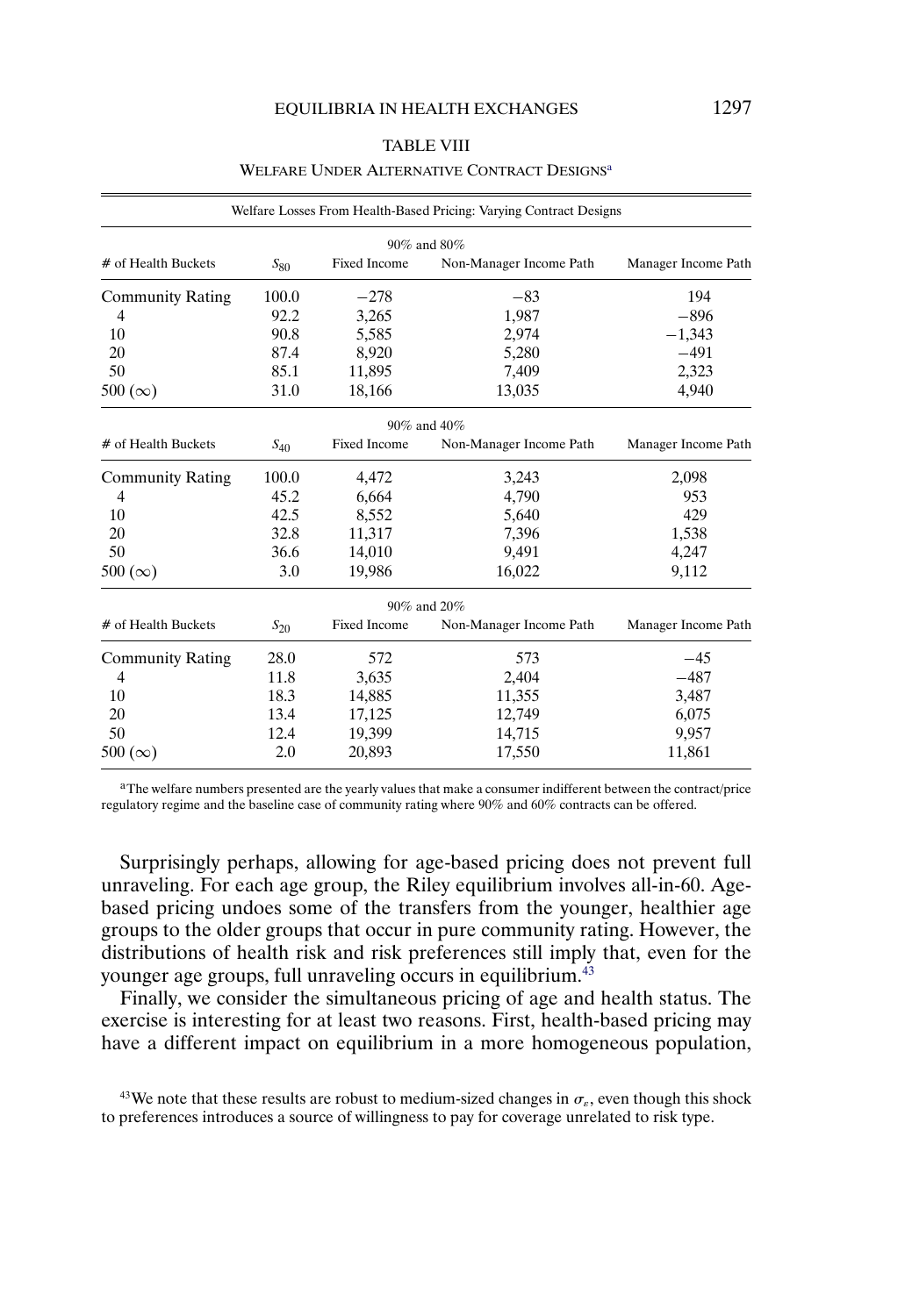| Q1 (Healthy) |          |          | Joint Health Status Quartile and Age Pricing Regulation: Equilibrium Results<br>O <sub>2</sub> |          |          | O <sub>3</sub>           |          | $Q4$ (Sick) |          |          |                  |
|--------------|----------|----------|------------------------------------------------------------------------------------------------|----------|----------|--------------------------|----------|-------------|----------|----------|------------------|
| Ages         | $S_{60}$ | $P_{60}$ | $P_{90}$                                                                                       | $S_{60}$ | $P_{60}$ | $P_{90}$                 | $S_{60}$ | $P_{60}$    | $S_{60}$ | $P_{60}$ | Avg.<br>$S_{60}$ |
| $25 - 30$    | 37       | 126      | 616                                                                                            | 75       | 375      | 1,935                    | 100      | 930         | 100      | 5,520    | 78               |
| $30 - 35$    | 37       | 156      | 676                                                                                            | 58       | 337      | 1,597                    | 100      | 1,411       | 100      | 6,855    | 74               |
| $35 - 40$    | 48       | 189      | 966                                                                                            | 50       | 608      | 2,028                    | 100      | 1,867       | 100      | 7,246    | 75               |
| $40 - 45$    | 62       | 299      | 1,489                                                                                          | 100      | 1,257    |                          | 100      | 3,180       | 100      | 8.141    | 90               |
| $45 - 50$    | 37       | 492      | 1,592                                                                                          | 82       | 1,574    | 4,044                    | 100      | 3,891       | 100      | 10.138   | 80               |
| $50 - 55$    | 73       | 946      | 2,936                                                                                          | 100      | 2,304    |                          | 100      | 5,847       | 100      | 10,858   | 93               |
| $55 - 60$    | 67       | 1.477    | 3,617                                                                                          | 100      | 5,159    | $\overline{\phantom{m}}$ | 100      | 6,733       | 100      | 11,702   | 92               |
| $60 - 65$    | 100      | 2,200    |                                                                                                | 100      | 5,824    |                          | 100      | 7,666       | 100      | 13,321   | 100              |

## TABLE IX RE FOR PRICING REGULATION THAT ALLOWS INSURERS TO PRICE BASED ON HEALTH STATUS QUARTILES AND AGE

grouped by age, than it has in the whole population. Second, when evaluating the welfare impact of health-based pricing, age-based pricing may neutralize the benefits associated with consumption smoothing, by reducing the transfer from young to old that health-based pricing otherwise induces.

Table IX shows the equilibrium when insurers can separate each age group into health status quartiles. Unlike pure age-based pricing, which involved full unraveling to all-in-60 for every age group, we now have a positive share in 90 for all of the healthiest quartiles except in the oldest cohort, as well as for the second quartile for the younger groups. The interaction of age and healthbased pricing thus reduces adverse selection, relative to each priced separately. Table D.III in Appendix D of the Supplemental Material shows the compensation required to make an individual indifferent between a regime with health status quartile pricing for each age group, and another in which all individuals in each age band receive the 60 policy at its average cost for their age band (the result of pure age-based pricing). Once age is priced, health-based pricing, which appealed to individuals with steeply increasing income, is no longer preferred by those consumers. The benefit of health-based pricing is the reduction in adverse selection, and the postponement of premiums until later in life. With age-based pricing, the latter benefit is eliminated. The cost associated with reclassification risk then dominates the benefits of reducing adverse selection across the range of risk aversion types and for the different income path models studied.44

<sup>44</sup>Although we do not do so here, one can also examine the welfare effects of allowing agebased pricing versus pure community rating. Age-based pricing may, in general, affect the extent of unraveling. Even when it does not, it may generate intertemporal gains. This is true even when consumers can borrow and lend (as in the next subsection) because it effectively allows borrowing at a zero interest rate (given the break-even condition).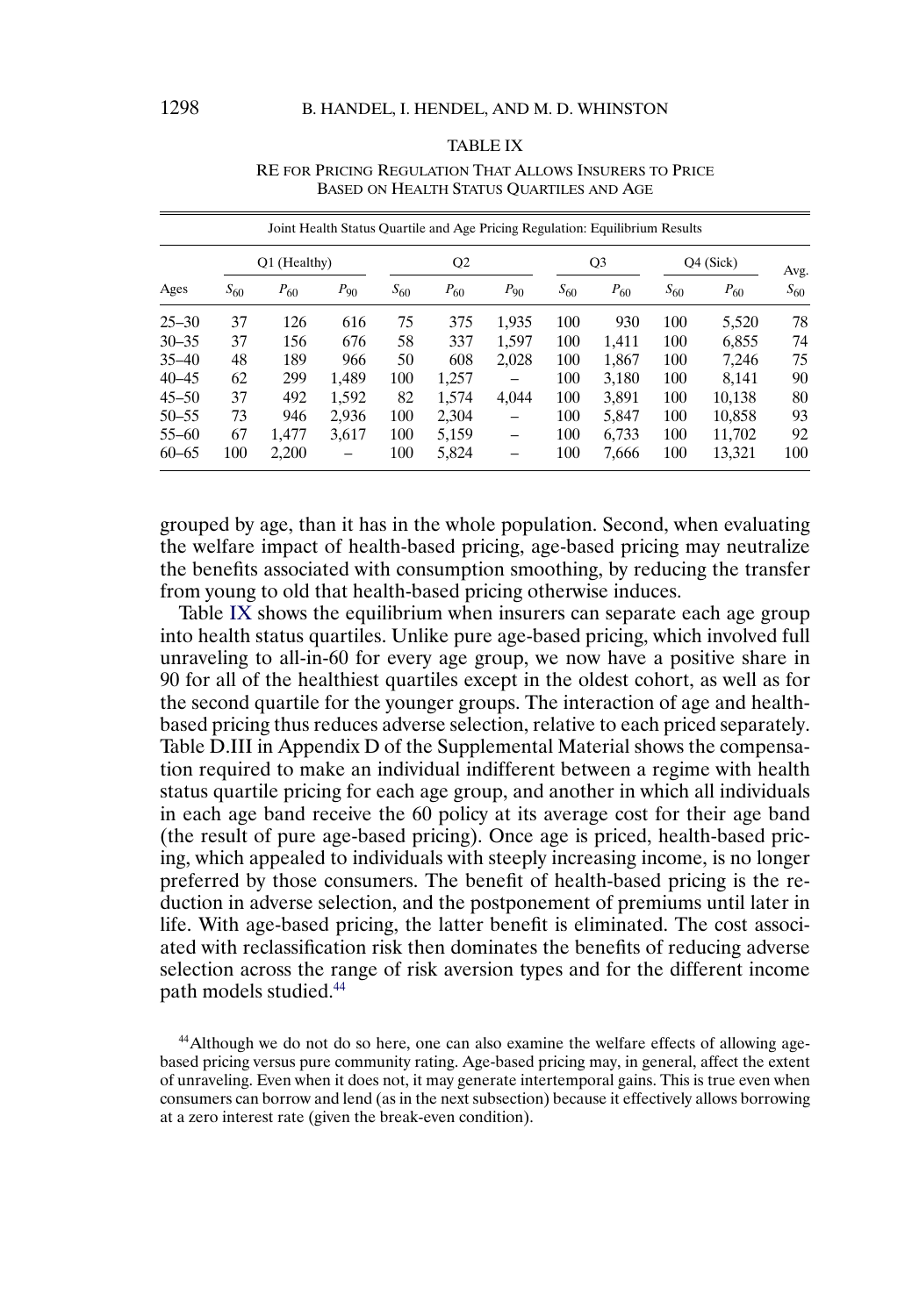# EQUILIBRIA IN HEALTH EXCHANGES 1299

# 6.3. *Self Insurance: Saving and Borrowing*

<span id="page-39-0"></span>Our core analysis investigates several models for consumer lifetime income paths, but does not allow for consumers to either borrow when they receive negative health shocks or save in advance of such shocks. Such precautionary savings and borrowing could, in theory, mitigate the welfare losses from risky health shocks, especially in environments in which they lead to significant reclassification risk. To illustrate the potential impact of savings and borrowing, and study the robustness of our main findings, we study an extension that embeds our basic model into a stylized life-cycle model with capital markets. As in our main analysis, the consumer has an income flow, and stochastic health expenses (including premiums) that may depend on age and health status. We add on top of this a model of health status transitions, which we estimate with our data, and a model for borrowing and saving that allows consumers to insulate themselves from health shocks. We describe the important aspects of this model here, and present the full model in Appendix C of the Supplemental Material.

Specifically, we modify the model as follows. First, we make the simplifying assumption that each period in the model corresponds to a five-year age bin  $(25-30, 30-35, \ldots, 60-65)$ . This is done both to simplify the dynamic computation and to have large enough sample sizes for age-specific health transition matrices.<sup>45</sup> In each period, the consumer chooses an insurance policy based on their ex ante information, and then during the period realizes their in-period health expenses and updated health status. Their updated health status determines (i) the distribution of their health expenses for the next period, (ii) premiums for the next period (if health status can be priced), and (iii) the future evolution of their health status. We assume that period  $t$  saving or borrowing is decided after observing health expenses for that period. This assumption represents a fluid financial market where, for example, individuals can take a last-minute loan if they were unlucky during the period.<sup>46</sup> We note that within each period, consumers experience five years of identical health claims in the insurance contract they chose for that period, appropriately discounted. For each age bin, health status, and regulatory pricing regime, we use the static market equilibrium outcomes from our primary analysis and determine the actual choice each individual makes in each period, yielding her premiums and out of pocket expenses.47 We assume consumers have flat income profiles over

 $47$ Market outcomes are assumed to be the same as those in our primary equilibrium analysis. They thus do not account for the potential effect that borrowing and saving could have on consumer insurance choices. Accounting for these dynamic effects would likely push consumers

<sup>&</sup>lt;sup>45</sup>As seen in the results below, this simplified framework yields welfare results that are similar in magnitude to the model without borrowing or saving presented in our primary analysis.

<sup>46</sup>Access to capital, especially when a health condition develops, may not be this fluid in practice. To the extent that true credit markets have frictions we do not capture, we likely overstate the positive impact of borrowing in mitigating the welfare loss from reclassification risk.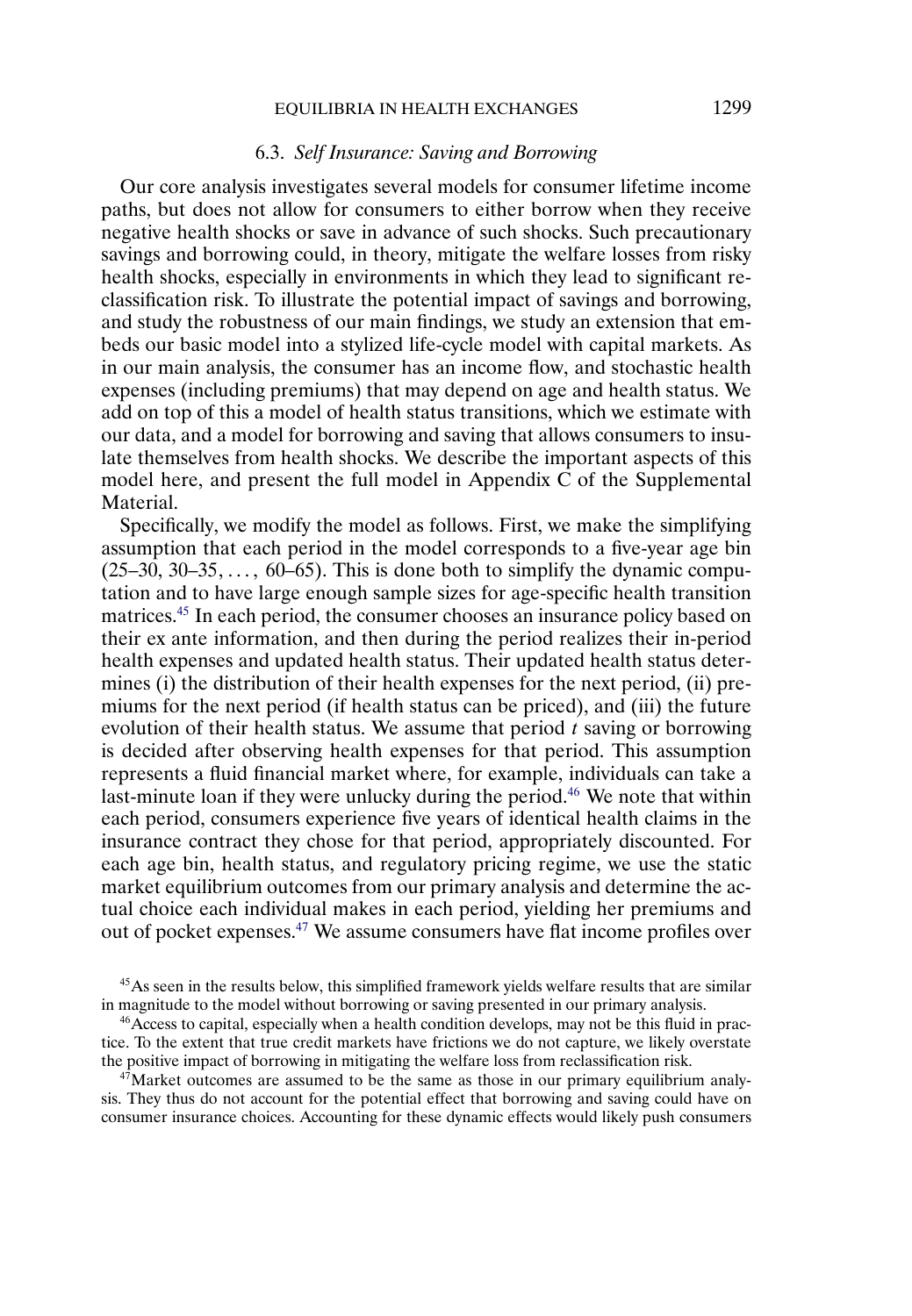<span id="page-40-0"></span>time (as in the first column of Table [VI\)](#page-33-0) in order to neutralize the other channels through which savings could impact welfare. We consider a consumer with risk aversion coefficient  $\gamma = 0.0004$ .

Solving the dynamic life-cycle savings problem requires modeling transitions across health states, which we estimate from our sample using empirical yearto-year transitions in consumers' ACG indices  $\lambda_{it}$ . To this end, we divide the population into 7 cells reflecting different health status levels based on ACG index, and non parametrically estimate a 7-by-7 transition matrix. We estimate a separate transition matrix for each of 8 five-year age groups. Using these ingredients, we solve an 8-period dynamic optimization problem where individuals transition over 7 health types as they age and can save and borrow in each period. We solve the consumer's dynamic problem using backwards induction, determine each consumer's lifetime value for each possible starting state in period 1, and then compute the ex ante certainty equivalent of regulatory pricing regime x for an unborn individual who does not yet know her type (as in Section [5\)](#page-31-0).

We use this framework to compare three regimes: (i) all-in-90, (ii) the Riley equilibrium with pure community rating (PCR), and (iii) the Riley equilibrium under pricing health quartiles  $(HB4)$ .<sup>48</sup> The welfare results are presented in Table [X.](#page-41-0) The first column shows the welfare loss from adverse selection for the case of pure community rating relative to all-in-90. The second column shows the relative welfare loss from (i) reduced adverse selection but (ii) increased reclassification risk moving from pure community rating to health status quartile pricing (analogous to Table [VI\)](#page-33-0). The results show that, as expected, access to capital markets lowers the welfare losses for both of these comparisons. Without the possibility of saving or borrowing (" $S = 0$ "), the welfare loss from health status quartile-based pricing relative to community rating is \$3,352 per person per year, while when full borrowing and saving are allowed ("*Any* S"), the loss is reduced to \$1,540 per person per year. The corresponding losses from community rating relative to all-in-90 are \$765 and \$269, respectively. Thus, while allowing for saving and borrowing improves consumer welfare in all pricing regimes, the welfare losses from reclassification risk in health status quartile-based pricing still far outweigh the welfare gains from reduced adverse selection, relative to the case of pure community rating.

We also examine the two cases where consumers are only allowed to borrow (" $S < 0$ ") or only allowed to save (" $S > 0$ ") in order to decompose their effects.

more toward lower insurance, and would therefore likely not have a large impact on equilibrium outcomes.

<sup>&</sup>lt;sup>48</sup>The welfare loss from pricing health status quartiles, relative to pure community rating, under flat income is \$3,082 per consumer per year, in our primary analysis (see Table [VI\)](#page-33-0). Here, this value is slightly larger, equal to \$3,352, because our model with saving and borrowing makes some necessary simplifications relative to our primary specification. The primary simplification is modeling health status transitions across seven possible health states (and for five-year age bins) rather than assuming a continuous health state and steady state population.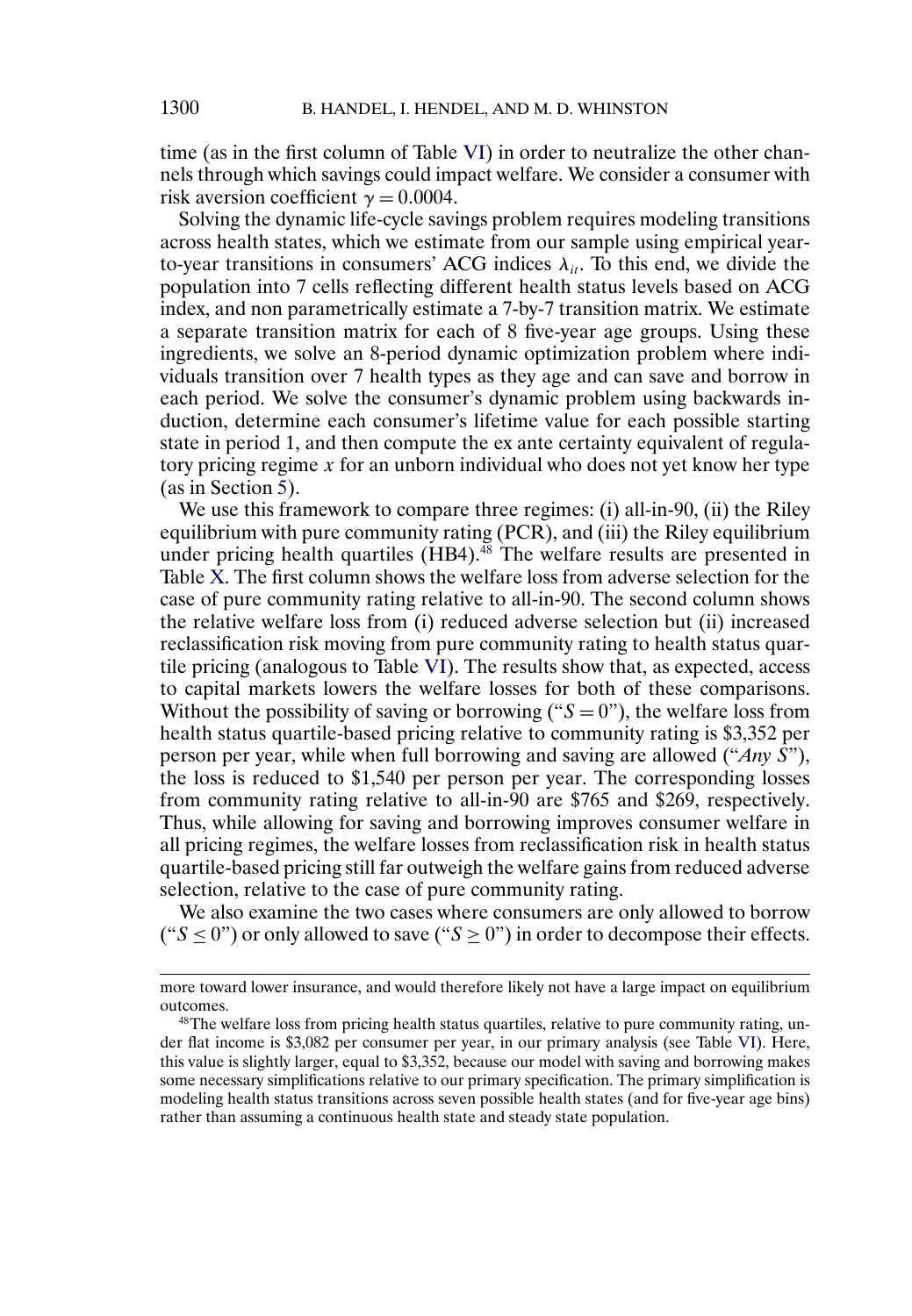#### TABLE X

| Welfare Loss With Borrowing and Saving (\$/Year) |         |                  |  |  |  |
|--------------------------------------------------|---------|------------------|--|--|--|
| Savings Case                                     | YPCR.90 | <b>YHB4, PCR</b> |  |  |  |
| Any S                                            | 269     | 1,540            |  |  |  |
| S > 0                                            | 391     | 1,977            |  |  |  |
| S<0                                              | 337     | 2,480            |  |  |  |
| $S=0$                                            | 765     | 3,352            |  |  |  |
|                                                  |         |                  |  |  |  |

<span id="page-41-0"></span>LONG-RUN WELFARE UNDER BORROWING AND SAVING<sup>a</sup>

aThis table presents the long-run welfare results when consumers are allowed to (i) borrow ( $S \le 0$ ), (ii) save ( $S \ge 0$ ), or (iii) borrow and save (*Any* S). We investigate these models for the cases of (i) pure community rating and (ii) health status quartile-based pricing examined in our primary analysis  $(S = 0)$ . The results presented are based on the RE outcomes for each of the two pricing regulations. The assumed discount rate is  $\delta = 0.975$  and the consumer's risk aversion coefficient is  $\gamma = 0.0004$ .

While both cases are clearly preferred by the consumer to the case where neither borrowing nor saving is allowed, borrowing is less helpful in contending with reclassification risk under health status quartile pricing.

## 6.4. *Risk Adjustment*

Risk adjustment transfers are a key policy implemented in many health insurance markets in order to ameliorate adverse selection. It is tempting to think that risk adjustment can solve the adverse selection problem entirely, by simply providing a transfer to each firm that gives that firm an expected cost from each enrollee in each plan equal to the average cost of the plan if there was no selection (i.e., equal to the population average cost in that plan), thereby eliminating the impact of selection on cost. However, even if the government were to accomplish this, so that  $\Delta P = AC_H - \overline{AC}_L$ , an efficient outcome will result only if  $\theta \le AC_H - \overline{AC}_L$ , as otherwise the consumers with willingness to pay below  $AC_H - \overline{AC}_L$  will still choose to purchase policy L. Moreover, doing so can result in the government running a deficit. Still, risk adjustment can reduce the losses from adverse selection.

In this subsection, to illustrate how our framework can incorporate risk adjustment transfers, and the impact of these transfers on equilibrium, we use the risk adjustment formula proposed by the Federal government (see, e.g., [Department of Health and Human Services](#page-51-0) [\(2012a, 2012b\)](#page-51-0)) for the ACA.<sup>49</sup> In

<sup>49</sup>See the concurrent work of [Glazer, McGuire, and Shi](#page-52-0) [\(2014\)](#page-52-0) and [Mahoney and Weyl](#page-52-0) [\(2014\)](#page-52-0) for further discussions of insurer risk adjustment transfers and their impact on equilibria in insurance markets.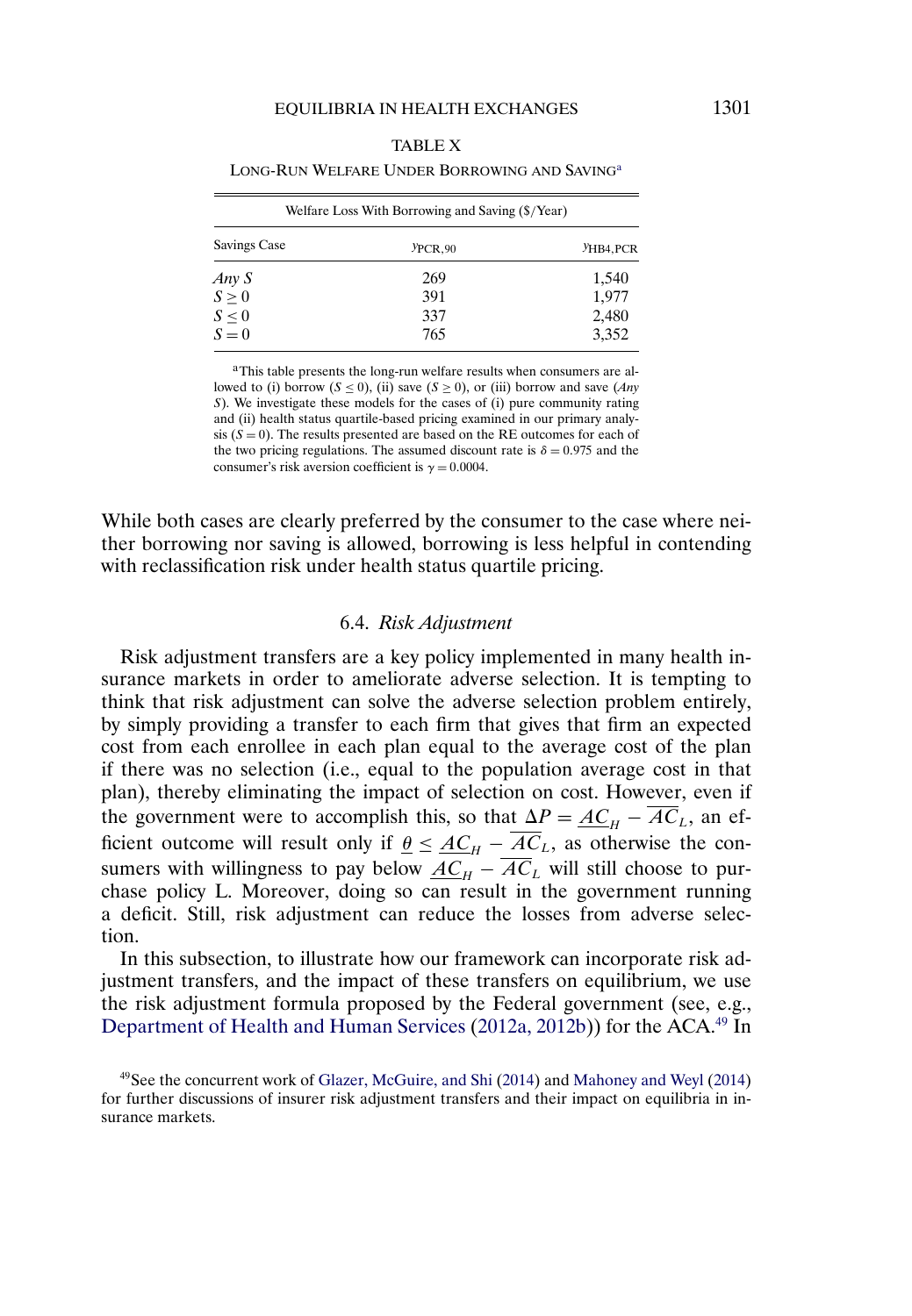practice, risk adjustment can lead to a number of problems, such as insurers up-coding enrollees to qualify for larger transfers. We will abstract from such issues and assume that the regulator can perfectly observe the health status of each enrollee.

The HHS risk adjustment policy is designed to always break even. It provides a transfer payment per member to each plan i equal to

(8) 
$$
T_i = \left\{ \left( \frac{R_i}{\sum_{i} s_i R_i} \right) - \left( \frac{AV_i}{\sum_{i} s_i AV_i} \right) \right\} \overline{P},
$$

where  $R_i$  is plan i's "risk score" (equal to plan i's average cost divided by the average cost of all plans in the market),  $AV_i$  is plan i's actuarial value (i.e., 0.60 or 0.90 in our model),  $s_i$  is plan i's market share, and  $\overline{P}$  is the average premium in the market. Intuitively, if the average cost of the 90 policy was 50% more than that of the 60 policy, as it would be if each had a random sample of consumers, transfers would be zero. When the average cost in the 90 policy is more than 50% greater than that of the 60 policy, transfers flow to the 90 plan. Note that  $\sum_i T_i = 0$ , so the transfers are balanced. These transfers alter insurers' average costs, which are now  $AC_{90} - T_{90}$  and  $AC_{60} - T_{60}$  in the 90 and 60 policy, respectively.

Since in a RE all policies break even and the transfers are balanced, the market average premium must equal the market average  $cost:50$ 

$$
\overline{P} = \overline{AC}(\Delta P) \equiv s_{90}(\Delta P)AC_{90}(\Delta P) + s_{60}(\Delta P)AC_{60}(\Delta P).
$$

Plan i's risk score is  $R_i = AC_{90}(\Delta P)/\overline{AC}(\Delta P)$ . Substituting into (8), we get

$$
T_{90}(\Delta P) = \left\{ \left( \frac{AC_{90}(\Delta P)}{\overline{AC}(\Delta P)} \right) - \left( \frac{0.9}{\overline{AV}(\Delta P)} \right) \right\} \overline{AC}(\Delta P)
$$

$$
= AC_{90}(\Delta P) - \overline{AC}(\Delta P) \left( \frac{0.9}{\overline{AV}(\Delta P)} \right),
$$

where  $\overline{AV}(\Delta P) \equiv s_{90}(\Delta P)(0.9) + s_{60}(\Delta P)(0.6)$ .

50Formally, in equilibrium each policy will break even given its post-transfer average cost. Thus, recalling that  $T_i$  is a per member transfer, we have  $P_{90} = AC_{90}(\Delta P) - T_{90}(\Delta P)$  and  $P_{60} = AC_{60}(\Delta P) + T_{90}(\Delta P)(\frac{s_{90}(\Delta P)}{s_{60}(\Delta P)})$ . The market average premium is therefore  $\overline{P} = s_{90}(\Delta P)P_{90} +$  $s_{60}(\Delta P)P_{60} = \overline{AC}(\Delta P).$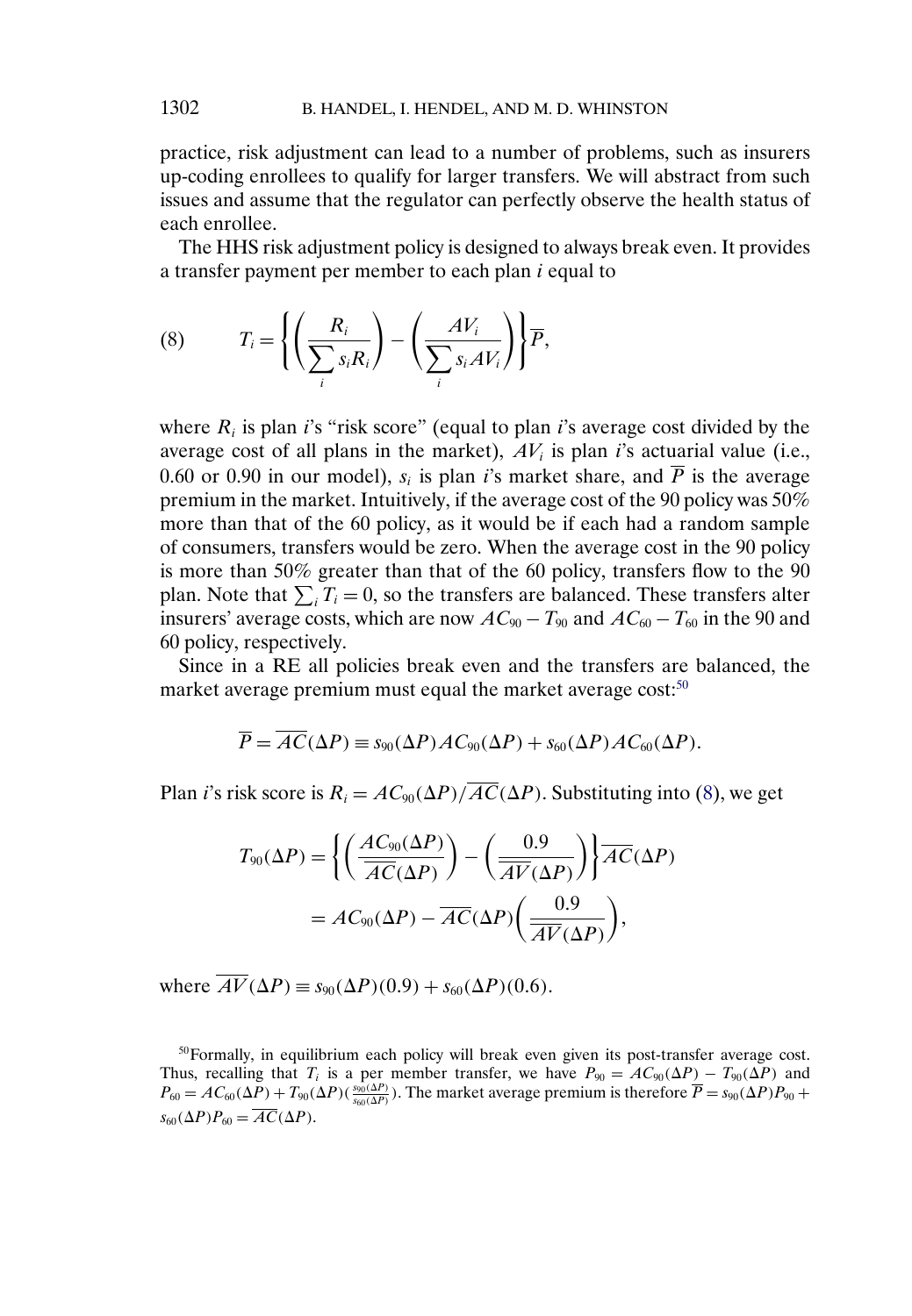<span id="page-43-0"></span>Observe that the transfers depend on the market prices (through  $\Delta P$ ), while the market prices depend on the transfer rule. Thus, the equilibrium prices are determined as a fixed point. Specifically, the prices will be

$$
P_{90}(\Delta P) = AC_{90}(\Delta P) - T_{90}(\Delta P) = \overline{AC}(\Delta P) \left(\frac{0.9}{\overline{AV}(\Delta P)}\right)
$$

and

$$
P_{60}(\Delta P) = \overline{AC}(\Delta P) \left( \frac{0.6}{\overline{AV}(\Delta P)} \right).
$$

This leads to a fixed point condition for  $\Delta P$ :

(9) 
$$
\Delta P = \overline{AC}(\Delta P) \left( \frac{0.3}{\overline{AV}(\Delta P)} \right).
$$

Applying formula (9) to our data, we find that with pure community rating, the equilibrium with risk adjustment has prices  $P_{90} = 6{,}189$  and  $P_{60} = 4{,}139$  (so  $\Delta P = 2{,}050$ , and the 90 policy capturing a 49% market share for the whole population.<sup>51</sup>

To study the welfare implications, we compare the long-run implications of equilibrium outcomes with and without insurer risk adjustment, for the case of pure community rating. Table D.IV in Appendix D of the Supplemental Material shows the yearly amount  $y_{PCR, risk-adj}$  an individual would need to receive with pure community rating to be as well off as when risk adjustment occurs. The risk adjustment outcome is preferred, reflecting the reduction in adverse selection compared to the case with no insurer transfers. For example, an individual with fixed income and  $\gamma = 0.0004$  would need to receive \$349 per year under pure community rating to be as well off as when risk adjustment occurs.

## 7. CONCLUSION

In this paper, we have developed a framework to study equilibrium and welfare for a class of regulated health insurance markets known as exchanges. The framework combines a theoretical model of an exchange (and results characterizing equilibria) with estimates of the joint distribution of health risk and risk aversion in a population of interest, allowing us to analyze exchange outcomes under various possible regulations. In our main application of the framework, we study the effects of health-based pricing on market outcomes

<sup>&</sup>lt;sup>51</sup>In contrast, if the government were to instead implement risk adjustment transfers that result in price difference  $\Delta P = AC_H - \overline{AC}_L = 1,571$  in this market, 66% of consumers would purchase the 90 policy and the government would run a deficit of \$274 per consumer (on average), losing \$2,139 per consumer in the 90 policy and gaining \$3,348 per consumer in the 60 policy.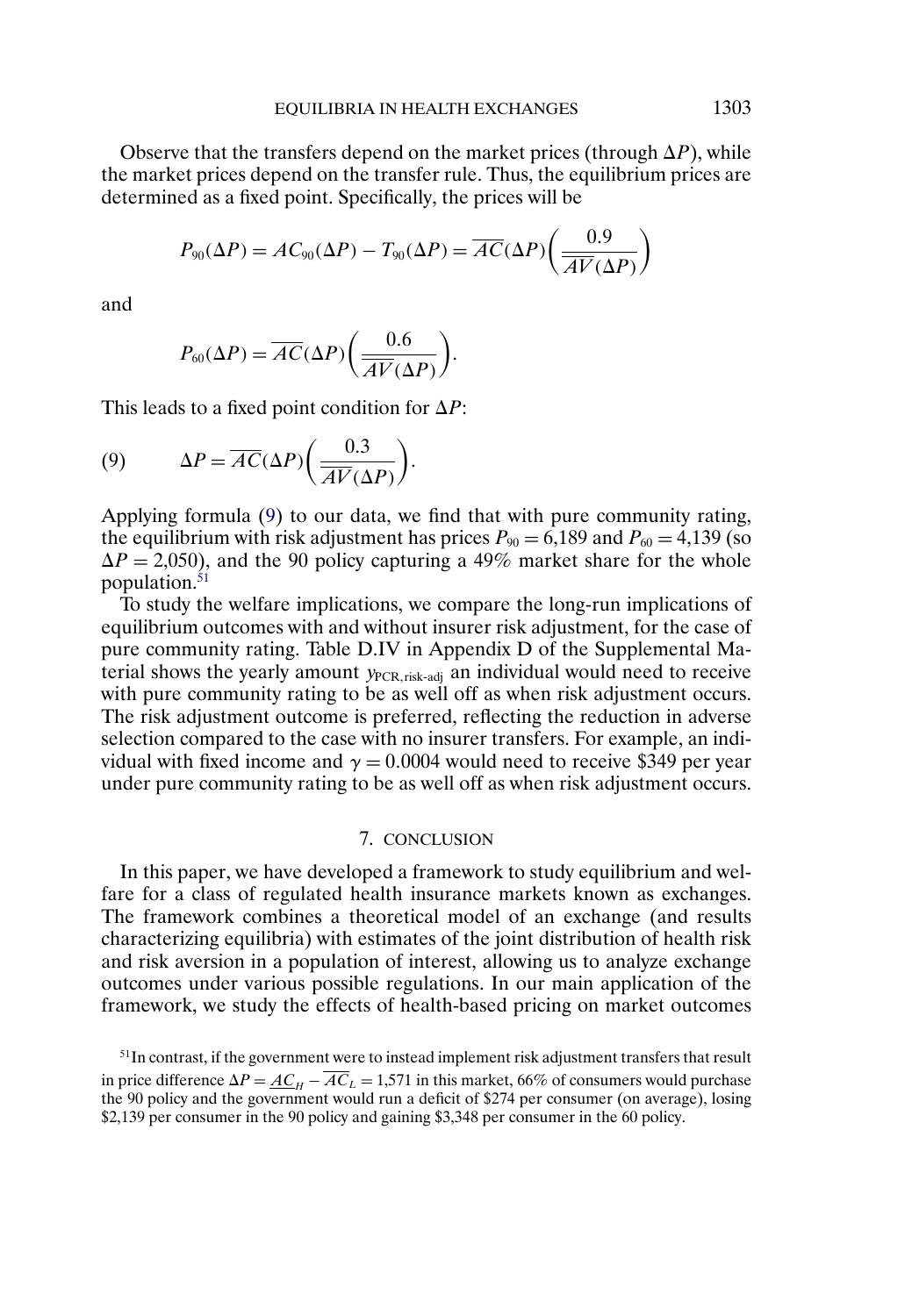<span id="page-44-0"></span>and welfare for a population of employees at a large employer. While allowing even partial health-based pricing increases coverage compared to the full unraveling that arises under pure community rating, if consumers can smooth their income over time or if pricing based on age is also allowed (eliminating any consumption smoothing benefit of health-based pricing), the welfare loss from the reclassification risk it induces far outweighs the welfare gain from reduced adverse selection. (For a more detailed summary of our results, refer back to the [Introduction.](#page-1-0)) We have also illustrated how our framework can be applied to study other related issues, such as the effect of varying the coverage levels of available plans, age-based pricing, self-insurance through consumer saving and borrowing, and insurer risk adjustment transfers.

There are a number of dimensions on which our stylized model could be extended to more closely model most exchange environments. In our setting, products are differentiated only on financial dimensions. While in some settings (e.g., the Netherlands and Germany) this is essentially true in reality, in the U.S. context, exchanges include insurers that offer products that are differentiated in terms of medical care and the network of available physicians. Incorporating product differentiation, and, additionally, the possibility of imperfect competition, could enrich both our equilibrium predictions and understanding of long-run welfare. In addition, it would be interesting to model more subtle consumer micro-foundations such as inertia, limited consumer information, or issues of consumer choice adequacy, all of which prior research has demonstrated may be important factors in insurance markets.

Finally, the exchanges analyzed here (and those operating in reality) have short-term annual policies. An interesting question is the extent to which longer-term contracts can serve to reduce reclassification risk. While these kinds of contracts have been discussed to some extent [\(Hendel and Lizzeri](#page-52-0) [\(2003\)](#page-52-0), [Crocker and Moran](#page-51-0) [\(2003\)](#page-51-0), [Herring and Pauly](#page-52-0) [\(2006\)](#page-52-0)), there has been little to no empirical analysis of the benefits of such contracts. This seems an interesting direction for future research.

# APPENDIX A: PROOFS

We use (a slightly modified version of) the definition provided in [Engers and](#page-52-0) [Fernandez](#page-52-0) [\(1987\)](#page-52-0):

DEFINITION 1: A *Riley equilibrium* (RE) is a profitable market offering S, such that for any nonempty set S' (the deviation), where  $S \cup S'$  is closed and  $S \cap S' = \emptyset$ , if S' is strictly profitable when  $S \cup S'$  is offered, then there exists a set S'' (the reaction), disjoint from  $S \cup S'$  with  $S \cup S' \cup S''$  closed, such that:

(i) S' incurs losses when  $S \cup S' \cup S''$  is tendered;

(ii) S'' does not incur losses when any market offering  $\hat{S}$  containing  $S \cup S' \cup S''$ is tendered (we then say S is "*safe*" or a "*safe reaction*").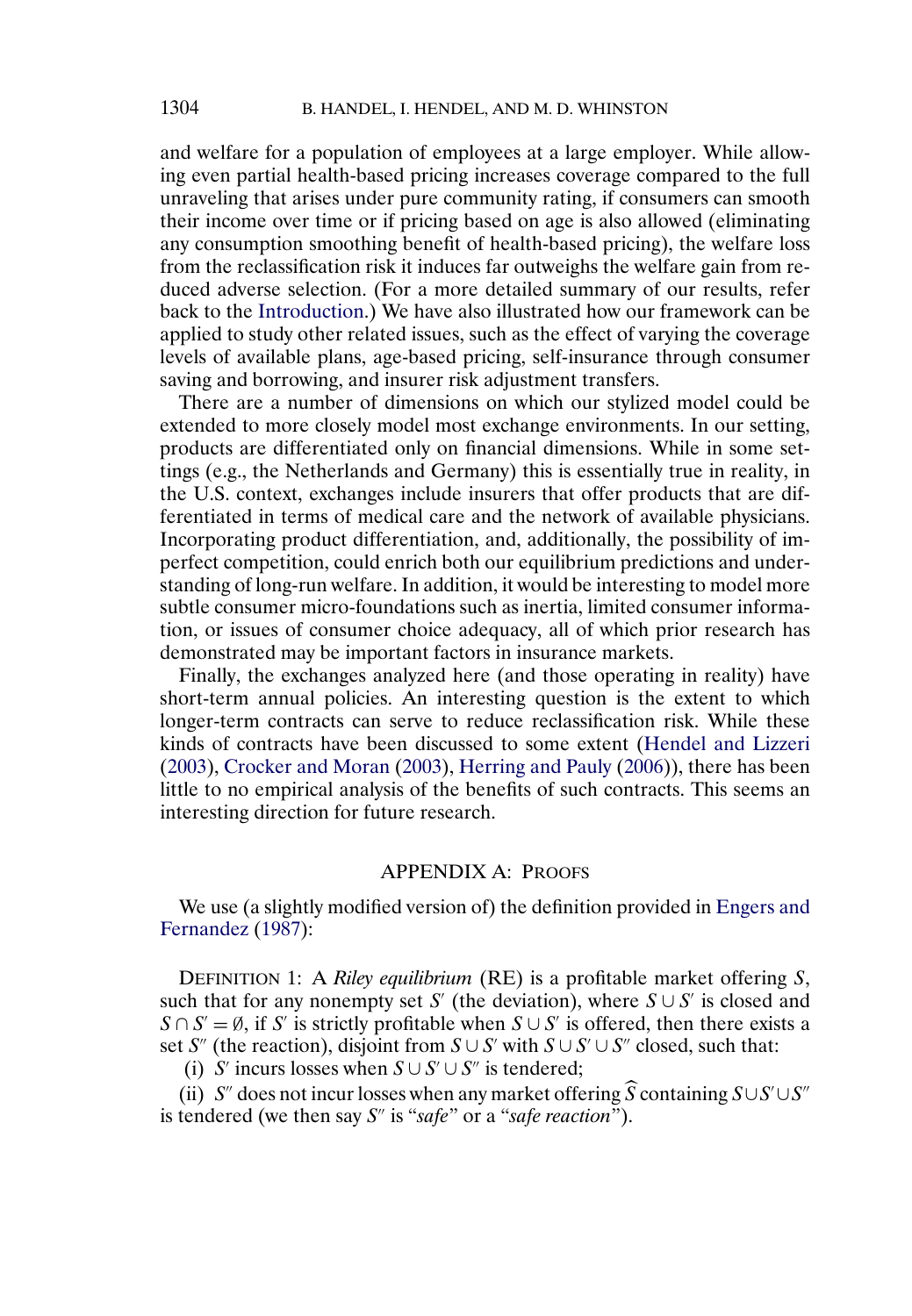<span id="page-45-0"></span>A deviation S' that is strictly profitable when  $S \cup S'$  is offered, and for which there is no safe reaction  $S''$  that makes  $S'$  incur losses (with market offering  $S \cup S' \cup S''$ ), is a *profitable Riley deviation*.

In our setting, a market offering is simply a collection of prices offered for the two policies. Definition [1](#page-44-0) says that a set of offered prices is a Riley equilibrium if no firm, including potential entrants, has a profitable deviation that also never leads it to incur losses should other firms introduce additional "safe" price offers (where a "safe" price offer is one that would never incur losses were any *further* price offers introduced).<sup>52</sup>

## A.1. *Safe Price Offers*

We begin by considering which price offers are "safe" in the sense that they do not incur losses regardless of any additional offers being introduced.

LEMMA 1: *Given price configuration*  $(P_H, P_L)$ , *single-policy offer*  $P_L^{\prime\prime} < P_L$  *is* safe if and only if  $\Pi_L(P_H, P''_L) \geq 0$ .

PROOF: If  $\Pi_L(P_H, P''_L) < 0$ , then  $P''_L$  makes losses absent any reaction, and hence is not safe. So suppose that  $\Pi_L(P_H, P_L'') \geq 0$ . Any price offers  $\widehat{P} =$  $(\widehat{P}_H, \widehat{P}_L)$  with a  $\widehat{P}_L < P''_L$  gives the firm offering  $P''_L$  a profit of zero. Any price offers  $\widehat{P}$  with  $\widehat{P}_H \geq P_H$  and  $\widehat{P}_L \geq P''_L$  cannot make the firm offering  $P''_L$  incur losses. Finally, any price offers  $\widehat{P}$  with  $\widehat{P}_H < P_H$  and  $\widehat{P}_L \ge P''_L$  weakly lowers the sales of the firm offering  $P_L^{\prime\prime}$ . If that firm makes no sales at  $(\widehat{P}_H, P_L^{\prime\prime})$ , then its profit is zero. If it has positive sales at  $(\widehat{P}_H, P_L'')$ , then it must also at  $(P_H, P_L'')$ . This implies that  $\Pi_L(\widehat{P}_H, P_L'') \ge 0$  since then  $AC_L(\widehat{P}_H - P_L'') \le AC_L(P_H - P_L'') \le BC_L P_L$  $P''_L$  $Q.E.D.$ 

DEFINITION 2: The *lowest safe policy L price given*  $P_H$  is  $\underline{P}_L(P_H) \equiv \min\{P_L^{\prime\prime}:$  $\Pi_L(P_H, P''_L) \geq 0$ .

REMARK 1: The lowest safe price given  $P_H$  is given by

$$
\underline{P}_L(P_H) = \begin{cases} P_H - \underline{\theta}, & \text{if } P_H \leq \underline{AC}_L + \underline{\theta} \\ \widetilde{P}_L(P_H), & \text{if } P_H \in (\underline{AC}_L + \underline{\theta}, \overline{AC}_L + \overline{\theta}) \\ \overline{AC}_L, & \text{if } P_H \geq \overline{AC}_L + \overline{\theta} \end{cases},
$$

where  $\overline{P}_L(P_H) \equiv \{P_L : P_L = AC_L(P_H - P_L)\}\.$  When  $P_H \leq \underline{AC}_L + \underline{\underline{\theta}}$ , all consumers buy policy H at prices  $(P_H, \underline{P}_L(P_H))$ ; when  $P_H \in (\underline{AC}_L + \underline{\theta}, \overline{AC}_L + \overline{\theta})$ ,

 $52$ In fact, it suffices to restrict attention to deviations by potential entrants.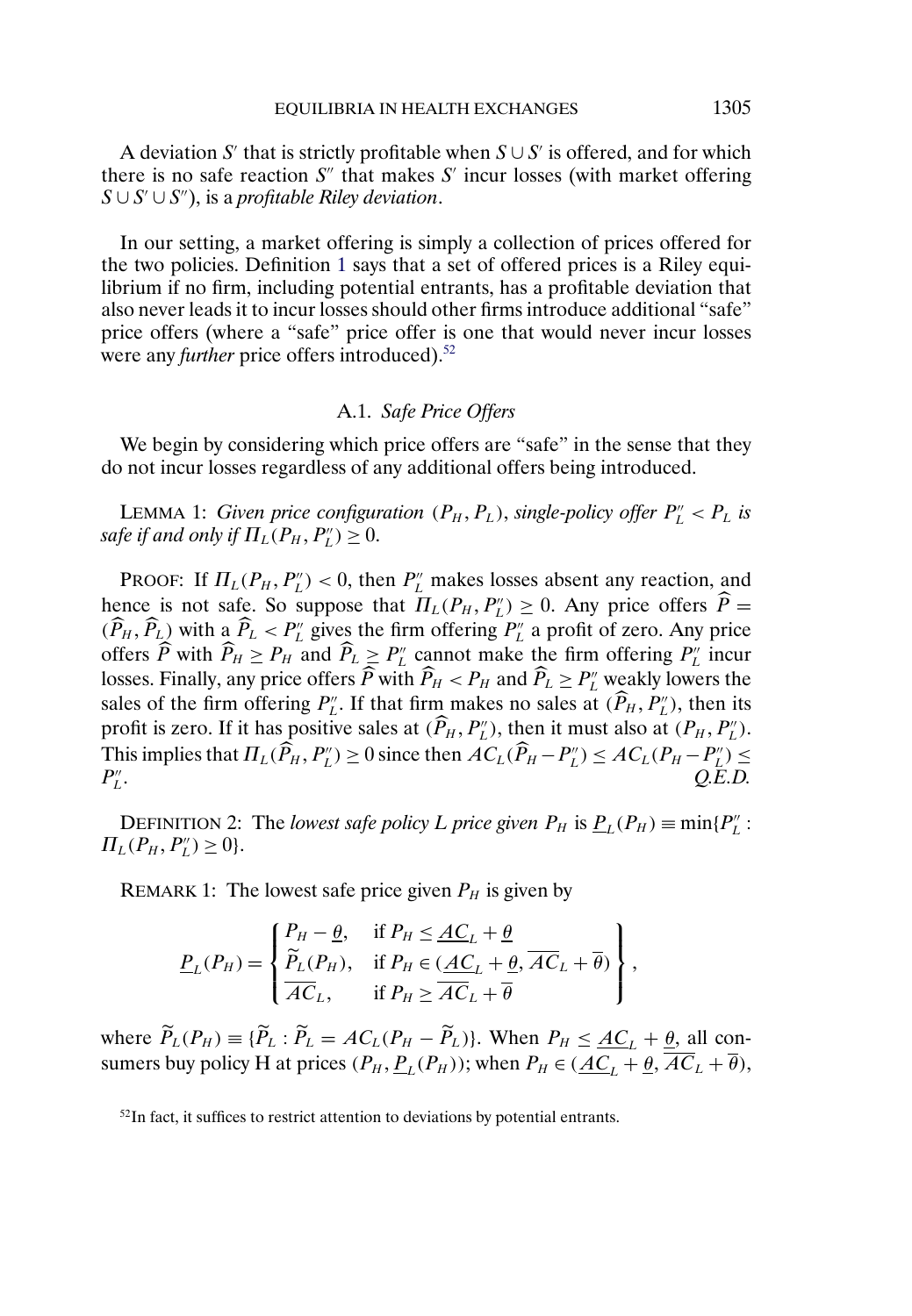<span id="page-46-0"></span>there are positive sales of both policies at prices  $(P_H, P_I(P_H))$ ; and when  $P_H \geq \overline{AC}_L + \overline{\theta}$ , all consumers buy policy L at prices  $(P_H, \underline{P}_L(P_H))$ . Note that for  $P_H \in (\underline{AC}_L + \underline{\theta}, \overline{AC}_L + \overline{\theta})$ , the price  $\underline{P}_L(P_H)$  and price difference  $P_H - \underline{P}_L(P_H)$ are both continuous and strictly increasing in  $P_H$ . (The price difference  $P_H$  –  $\underline{P}_L(P_H)$  must increase if  $\underline{P}_L(P_H)$  does since  $\underline{P}_L(P_H) = AC_L(P_H - \underline{P}_L(P_H))$  for  $P_H$  in this range.)

REMARK 2: Observe that if a two-policy reaction  $(P''_H, P''_L)$  is safe and causes the profitable single-policy deviation  $P'_{H}$  to instead make losses, then the single-policy reaction  $P_L^{\prime\prime}$  is also safe and causes the single-policy deviation  $P_H^{\prime}$ to make losses. To see why, note first that it cannot be that  $P''_H < P'_H$  (otherwise the deviator's profit would not be strictly negative). The result is immediate if  $P''_H > P'_H$ . So suppose that  $P''_H = P'_H$ . Since the firms make losses on policy H and the reaction is safe, we must have  $\Pi_L(P'_H, P''_L) \geq 0$ . But then Lemma [1](#page-45-0) implies that the single-policy reaction  $P_L^{\prime\prime}$  is safe and clearly also causes the deviating firm to make losses. Hence, in looking at safe reactions to single-policy deviations in  $P_H$ , we can restrict attention to single-policy safe reactions in  $P_L$ .

LEMMA 2: If at  $(P_H, P_L(P_H))$  we have positive sales of policy H and  $\Pi_H(P_H, \underline{P}_L(P_H)) \geq 0$ , then  $\Pi_H(P_H, P_L) \geq 0$  at all  $P_L > \underline{P}_L(P_H)$ .

PROOF: Since there are positive sales of policy H, it follows that  $P_H \ge$  $AC_H(P_H - P_L(P_H)) \ge AC_H(P_H - P_L)$  for any  $P_L > P_L(P_H)$ , where the second inequality follows from the fact that increases in  $P<sub>L</sub>$  weakly lower  $AC_H$ .  $Q.E.D.$ 

REMARK 3: In light of Remark 2, Lemma 2 implies that a profitable singlepolicy deviation to  $P'_H$  can be rendered unprofitable by a safe reaction if and only if it is rendered unprofitable by a single-policy reaction to  $\underline{P}_L(P'_H)$ .

## A.2. *RE and NE Characterizations*

We first establish three properties shared by RE and NE: (i) both policies break even; (ii) all-in-H is an equilibrium if and only if  $\Delta AC(\theta) \leq \theta$ ; (iii) if  $\Delta AC(\underline{\theta}) > \underline{\theta}$ , then the equilibrium price difference must be  $\Delta P_{\text{BE}}$ .

LEMMA 3: If  $(P_H^*, P_L^*)$  is a RE (resp. NE), then  $\Pi_H(P_H^*, P_L^*) = \Pi_L(P_H^*, P_L^*) = 0.$ 

PROOF: Since any NE is a RE, we establish the result by showing it for RE. We first show that  $\Pi_L(P_H^*, P_L^*) \leq 0$ . Suppose otherwise, so that  $\Pi_L(P_H^*, P_L^*) > 0$ . Then for small  $\varepsilon > 0$ , we would have  $\Pi_L(P_H^*, P_L^* - \varepsilon) > 0$ . By Lemma [1,](#page-45-0) a single-policy deviation that offers  $P_L^* - \varepsilon$  would then be safe, and there would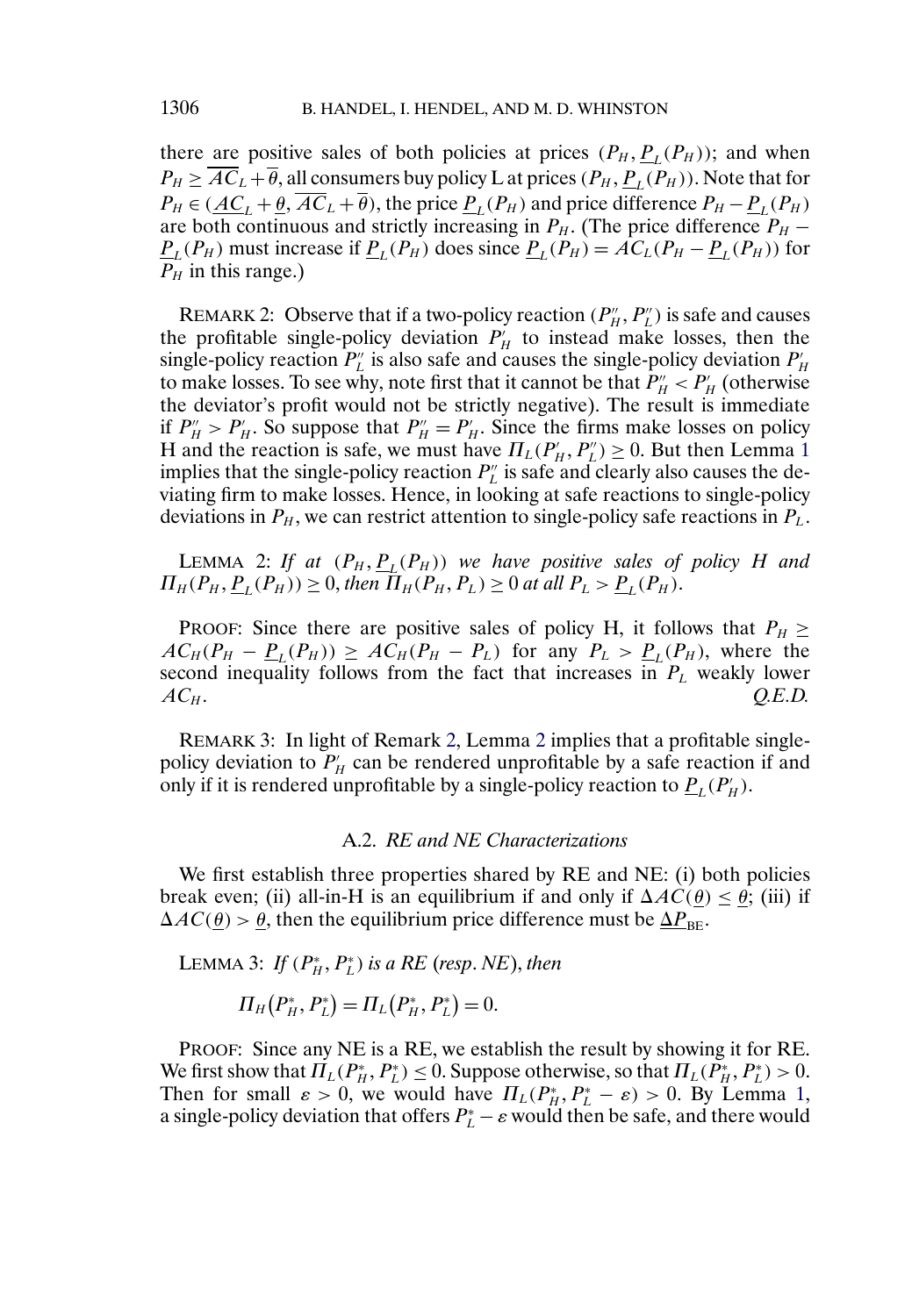<span id="page-47-0"></span>therefore be no reaction that could render it unprofitable. But then  $(P_H^*, P_L^*)$ would not be a RE, a contradiction.

We next show that  $\Pi_H(P_H^*, P_L^*) \leq 0$ . The result is immediate if policy H makes no sales at  $(P_H^*, P_L^*)$ . So suppose that  $\Delta P^* < \overline{\theta}$  and that, contrary to the claim,  $(P_H^*, P_L^*)$  is a RE with  $\Pi_H(P_H^*, P_L^*) > 0$ . If  $\underline{P}_L(P_H^*) > P_L^*$ , then a singlepolicy deviation to  $P_H^* - \varepsilon$  for small enough  $\varepsilon > 0$  would be a profitable Riley deviation, as no safe reaction in  $P<sub>L</sub>$  could render it unprofitable. So we must have  $\underline{P}_L(P_H^*) \le P_L^*$ . Now if  $\underline{P}_L(P_H^*) < P_L^*$ , then there can be no policy L sales at  $(P_H^*, P_L')$  for any  $P_L' \in [\underline{P}_L(P_H^*), P_L^*)$ , since otherwise a single-policy deviation to  $P'_L + \varepsilon$  for sufficiently small  $\varepsilon > 0$  would be strictly profitable and safe. Thus,  $\underline{P}_L(P_H^*) \leq P_L^*$  implies that  $\Pi_H(P_H^*, \underline{P}_L(P_H^*)) = \Pi_H(P_H^*, P_L^*) > 0$ . By continuity, we then have that  $\Pi_H(P_H^* - \varepsilon, \underline{P}_L(P_H^* - \varepsilon)) > 0$  for small enough  $\varepsilon > 0$ , so a single-policy deviation to such a  $P_H^* - \varepsilon$  cannot be rendered unprofitable by any safe reaction, yielding a contradiction.

Thus, we have  $\Pi_L(P_H^*, P_L^*) \leq 0$  and  $\Pi_H(P_H^*, P_L^*) \leq 0$ . But if either is strictly negative, then some firm must be earning strictly negative profits, and would do better by dropping all of its policies. The result follows. *Q.E.D.*

LEMMA 4: *There is a RE* (*resp*. *NE*) *in which all consumers buy policy H if and only if*  $\Delta AC(\theta) \leq \theta$ .

PROOF: By Lemma [3,](#page-46-0)  $P_H^* = \underline{AC}_H$  in any all-in-H equilibrium. Suppose that  $\Delta AC(\underline{\theta}) > \underline{\theta}$ , so that  $\underline{AC}_H - \underline{\theta} > \underline{AC}_L$ . Then a single-policy deviation offering  $\overline{P}_L = \underline{AC}_H - \underline{\theta} - \varepsilon$  for small enough  $\varepsilon > 0$  attracts a positive measure of consumers at an average cost close to  $AC<sub>L</sub>$  and thus makes positive profits; that is,  $\Pi_L(\mathcal{A}\mathcal{C}_H, \mathcal{A}\mathcal{C}_H - \theta - \varepsilon) > 0$ . Moreover, this deviation is safe, so cannot be made unprofitable by any reactions. Hence, all-in-H is not an RE, and hence not a NE.

Now suppose that  $\Delta AC(\underline{\theta}) \leq \underline{\theta}$ . Let  $P_H^* = \underline{AC}_H$  and  $P_L^* \geq \underline{AC}_H - \underline{\theta}$  be offered by more than one firm. We show that there are then no profitable deviations, even before considering any reactions, implying that all-in-H is a RE and NE. Consider any deviation  $(\widehat{P}_H, \widehat{P}_L) \leq (\underline{AC}_H, P_L^*)$ . To be profitable, some consumers must buy policy L in the deviation, so  $\widehat{P}_L < \underline{AC}_H - \underline{\theta}$  and  $\Delta \widehat{P} > \Delta P^*$ . But the most profitable such deviation has  $\widehat{P}_H$  equal to or arbitrarily close to  $P_H^*$ . (Otherwise, both  $P_H$  and  $P_L$  could be raised by a small and equal amount.) But, since the reduction in  $P_L$  makes policy H at price  $P_H^*$  either strictly unprofitable or have no sales, this deviation is weakly less profitable than a single-policy deviation to  $\hat{P}_L$ . But since  $\hat{P}_L < \underline{AC}_H - \underline{\theta} \leq \underline{AC}_L$ , this single-policy deviation is unprofitable. *Q.E.D.*

LEMMA 5: *Among all price pairs*  $(P_H, P_L)$  *at which both policies break even and there are positive sales of policy L*, *only the one with the lowest sales of policy L* (*i.e., having*  $\Delta P = \underline{\Delta P}^{\text{BE}}$ ) *can be a RE* (*resp. NE*).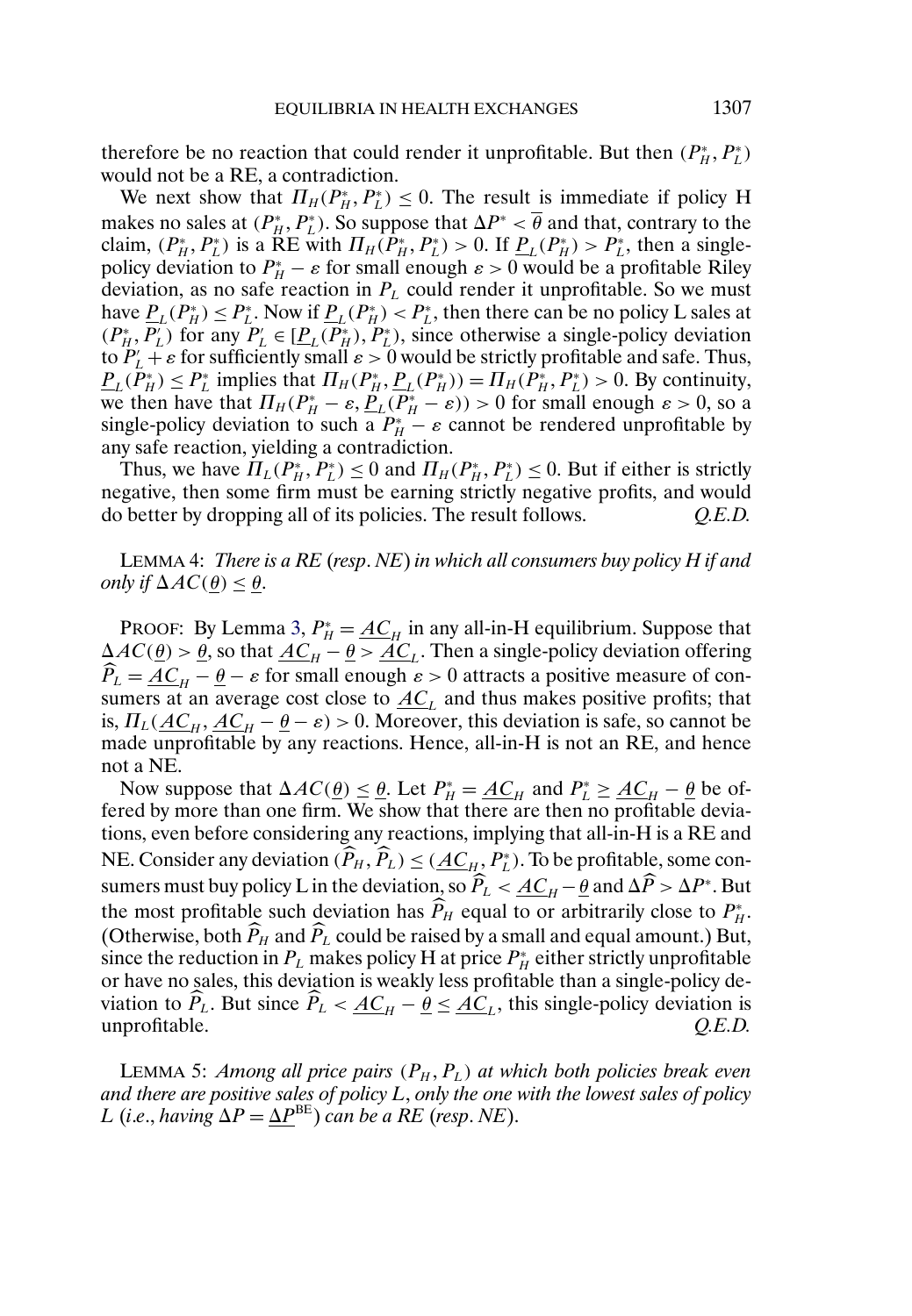PROOF: Suppose that at price configurations  $P' = (P'_H, P'_L)$  and  $P'' =$  $(P''_H, P''_L)$  both policies break even, min{ $\Delta P', \Delta P''$ } >  $\theta$ , and there is a larger share for policy L in P'' than in P'. Then  $\Delta P' < \Delta P''$  and there are positive sales of policy H at P'.<sup>53</sup> In addition,  $P'_L = AC_L(\Delta P') < AC_L(\Delta P'') = P''_L$ . Starting at price configuration  $P''$ , consider an entrant deviation offering price  $P'_H = AC_H(\Delta P') < AC_H(\Delta P'') = P''_H$ . Since  $P'_H - P''_L < \Delta P'$ , after the deviation the share of policy H is positive and, moreover,  $P'_H - AC_H(P'_H - P''_L) > 0$ . Thus, the deviation is profitable. Now, observe that the lowest safe policy L price given  $P'_H$  is  $P'_L$ , that is,  $\underline{P}_L(P'_H) = P'_L$ , so  $\Pi_H(P'_H, \underline{P}_L(P'_H)) = 0$ . Hence, there are no safe reactions that make the deviator incur a loss (Remark [3\)](#page-46-0). This implies that  $(P''_H, P''_L)$  is not a RE, which is a contradiction. Since it is not a RE, it also cannot be a NE. *Q.E.D.*

REMARK 4: Note that in the proofs of the above results, all profitable deviations were single-policy deviations. Thus, the same properties hold for NE in which firms can offer only a single policy.

We now separately complete the characterization of RE and NE. We first note the following fact about RE:

LEMMA 6: Suppose that at  $P^* = (P_H^*, P_L^*)$ , there are positive sales of policy L  $(s\alpha \Delta P^* \in (\theta, \overline{\theta}))$  and both policies break even. Then  $P^*$  *is a RE if and only if there are no single-policy Riley profitable deviations in*  $P_H$ .

PROOF: Consider a multi-policy profitable Riley deviation  $P' = (P'_H, P'_L)$ . We will show that we necessarily have  $\Pi_H(P'_H, P_L^*) > 0$  and  $\Pi_H(P'_H, P_L) \ge 0$ for all  $P_L \in [\underline{P}_L(P'_H), P_L^*]$ . Thus, a single-policy deviation to  $P'_H$  would be a profitable Riley deviation.

The claim is immediate if  $P'_L > P_L^*$ , since then dropping offer  $P'_L$  would affect neither the deviation profit, nor the deviator's profit after any reaction. So henceforth we shall assume that  $P'_L \le P_L^*$ . Moreover, we must have  $P'_H \le P_H^*$ ; otherwise, the deviator can sell only policy L at price  $P'_L \leq P^*_L = AC_L(\Delta P^*) \leq$  $AC_L(\Delta P')$ , contradicting P' being a profitable Riley deviation. So  $P' \le P^*$ .

Next, observe that we must have  $\Delta P' < \Delta P^*$  and an increased share of policy H being purchased. If not, then since the average costs of both policies would be no lower than they were before the deviation, and both deviation prices would be weakly lower, the deviation could not generate a strictly positive profit. Note that this also implies that we must have  $P'_H < P^*_H$ .

Suppose, first, that  $\underline{P}_L(P'_H) < P'_L$ . If  $\Pi_H(P'_H, \underline{P}_L(P'_H)) < 0$ , then the safe single-policy reaction to  $\underline{P}_L(P'_H)$  makes the deviator incur losses, in contra-

<span id="page-48-0"></span>

<sup>&</sup>lt;sup>53</sup>Note that we may have  $\Delta P'' = \overline{\theta}$ .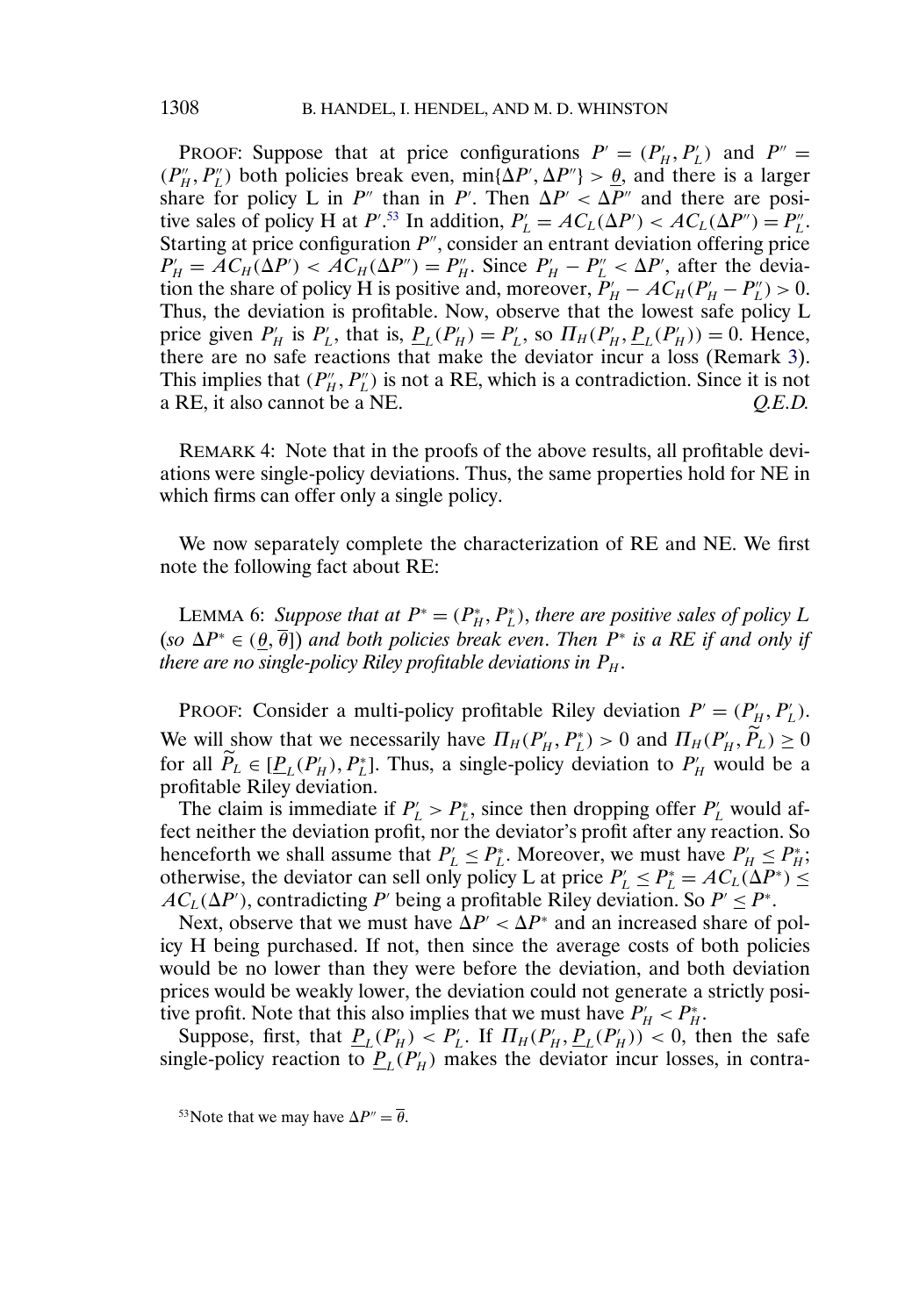<span id="page-49-0"></span>diction to the assumption that  $P'$  is a profitable Riley deviation. So in this case we must have  $\Pi_H(P'_H, \underline{P}_L(P'_H)) \geq 0$ . Moreover, there must be positive sales of policy H at prices  $(P'_H, \underline{P}_L(P'_H))$  because, if not, then (see Remark [1\)](#page-45-0)  $\underline{P}_L(P'_H) = \overline{AC}_L \ge P_L^* \ge P'_L$ . Thus,  $\Pi_H(P'_H, \overline{P}_L) > 0$  for all  $\overline{P}_L \in (\underline{P}_L(P'_H), \overline{P}_L^*]$ ,<br>includes that the size leading deviation to  $P'_L$  is a markingle Dilay deviation. implying that the single-policy deviation to  $P'_H$  is a profitable Riley deviation.

On the other hand, if  $\underline{P}_L(P'_H) \ge P'_L$ , then  $\Pi_L(P'_H, P'_L) \le 0$ , which implies that  $\Pi_H(P'_H, P'_L) > 0$  (since the deviation to P' is profitable). This, in turn, implies that  $\Pi_H(P'_H, \tilde{P}_L) > 0$  for all  $\tilde{P}_L \in [\underline{P}_L(P'_H), P_L^*]$ , which establishes the result. *Q.E.D.*

With these results in hand, we now prove Proposition [1:](#page-10-0)

PROOF OF PROPOSITION [1:](#page-10-0) Suppose, first, that  $\Delta AC(\theta) < \theta$ . By Lemma [4,](#page-47-0) we know that there is an all-in-H RE (and any such RE has a unique outcome, with  $P_H^* = \underline{AC}_H$ ). We now show that if  $\Delta AC(\underline{\theta}) < \underline{\theta}$ , then this is the unique RE outcome. By Lemma [5,](#page-47-0) we know that any RE involving positive sales of policy L must involve the lowest break-even price difference,  $\Delta P^{\text{BE}}$ . Let  $(P_{H}^{**}, P_{L}^{**}) = (AC_{H}(\Delta P^{\text{BE}}), AC_{L}(\Delta P^{\text{BE}}))$  denote the corresponding break-even prices. Consider a single-policy deviation to  $\widehat{P}_H = P_L^{**} + \underline{\theta}$ , which will attract all consumers to policy H. Since  $P_H > AC_L + \theta > AC_H$ , this is a profitable deviation absent any reaction. Since  $\widehat{P}_H \in (\underline{AC}_L + \underline{\theta}, \overline{AC}_L + \overline{\theta})$ , we know that  $\underline{P}_L(\overline{P}_H) = A C_L(\overline{P}_H - \underline{P}_L(\overline{P}_H))$  (see Remark [1\)](#page-45-0). Since  $\Delta AC(\Delta P) \leq \Delta P$  for all  $\Delta P \in [\underline{\theta}, \underline{\Delta P}^{BE})$ , this implies that  $\widehat{P}_H > AC_H(\widehat{P}_H - \underline{P}_L(\widehat{P}_H))$ , so by Remark [3](#page-46-0) no safe reaction can make the deviation unprofitable.

Suppose, instead, that  $\Delta AC(\theta) > \theta$ . By Lemma [5,](#page-47-0) we know that the only candidate for a RE involves the lowest break-even price difference with positive sales of policy L,  $\underline{\Delta P}^{\text{BE}}$ . Again, let  $(P_{H}^{**}, P_{L}^{**}) = (AC_{H}(\underline{\Delta P}^{\text{BE}}), AC_{L}(\underline{\Delta P}^{\text{BE}}))$  denote the corresponding break-even prices. By Lemma [6,](#page-48-0) we need only consider single-policy deviations in  $P_H$  to verify that this is an equilibrium. Any such deviation  $\widehat{P}_H$  that is strictly profitable must have  $\widehat{P}_H < \min\{P_H^{**}, P_L^{**} + \underline{\theta}\}$  and  $\widehat{P}_H > AC_H(\widehat{P}_H - P_L^{**})$ . By the latter inequality,  $\widehat{P}_H > AC_H > AC_L + \theta$ . Then, by Remark [1,](#page-45-0) the lowest safe reaction in  $P_L$  has  $\underline{P}_L(\overline{P}_H) = AC_L(\overline{P}_H - \underline{P}_L(\overline{P}_H))$ <br>and results in positive sales of policy H. Since  $\Delta AC(\Delta P) > \Delta P$  for all  $\Delta P \in$  $[\underline{\theta}, \underline{\Delta}P^{BE}]$ , this implies that  $\widehat{P}_H < AC_H(\widehat{P}_H - \underline{P}_L(\widehat{P}_H))$ , so the deviation is unprofitable. *Q.E.D.*

We now turn to NE:

LEMMA 7: If  $\Delta AC(\theta) < \theta$ , there is a unique NE outcome and it involves all *consumers purchasing policy H. If*  $\Delta AC(\underline{\theta}) > \underline{\theta}$ , *there is a unique NE outcome* and it involves the break-even prices  $(\underline{P}_{H}^{\text{BE}}, \underline{P}_{L}^{\text{BE}})$  corresponding to the lowest break*even price difference with positive sales of policy L*  $(\underline{\Delta P}^{\text{BE}})$ , *iff*  $\Pi(\underline{P}_{H}^{\text{BE}},\underline{P}_{L}^{\text{BE}})$  = 0 =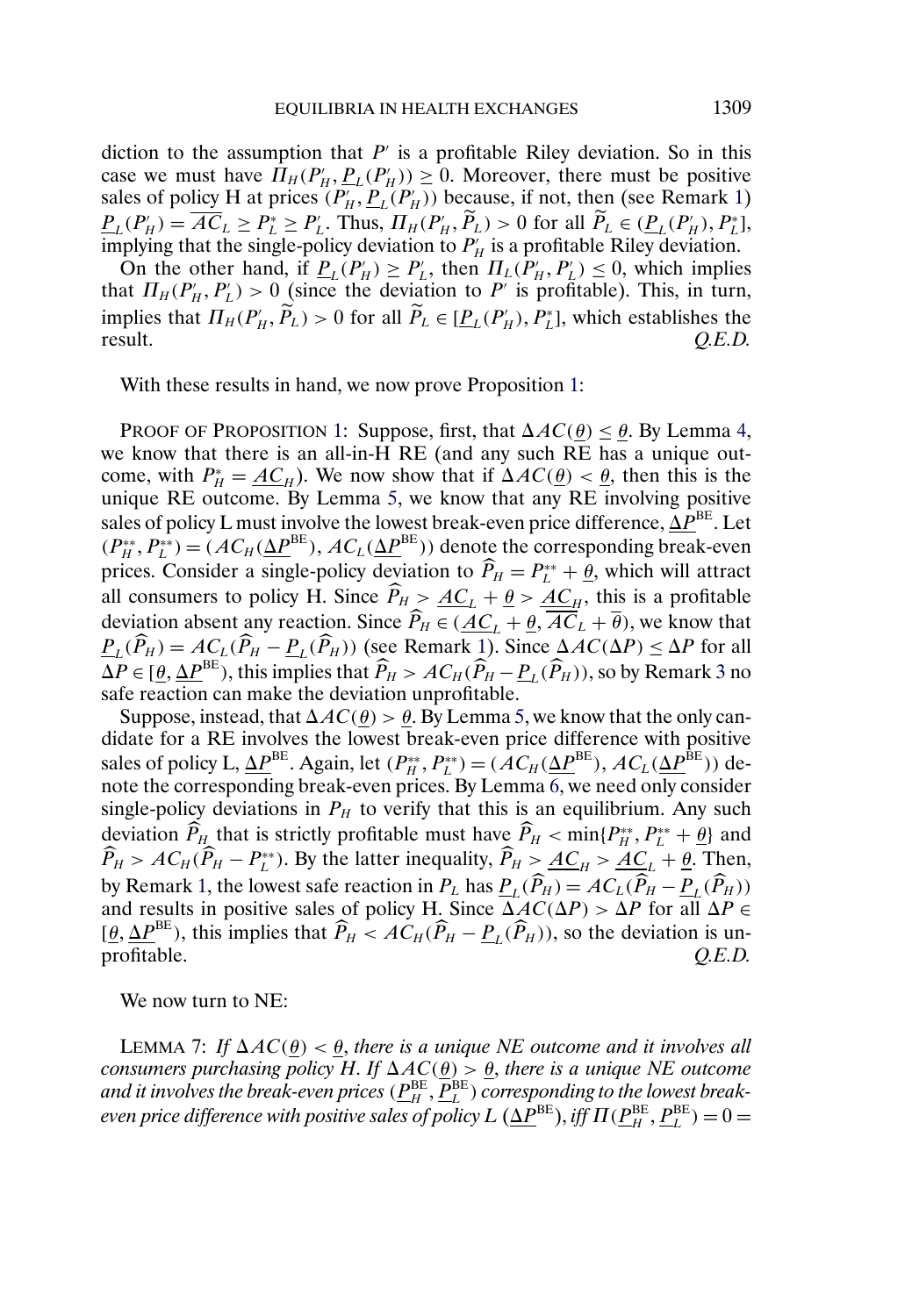$\max_{\widehat{P}_H \leq P_H^*} \Pi(\widehat{P}_H, \underline{P}_L^{\text{BE}})$ , *that is, if there is no profitable multi-policy deviation by an entrant that reduces*  $P_H$  *and lowers*  $P_L$  *slightly to capture all consumers.* 

PROOF: Since any NE is a RE, the uniqueness result for  $\Delta AC(\theta) < \theta$  fol-lows directly from Proposition [1.](#page-10-0) Suppose, instead, that  $\Delta AC(\theta) > \theta$ . By our previous results for RE, any NE outcome must involve price configuration  $(\underline{P}_{H}^{BE}, \underline{P}_{L}^{BE})$ . Observe, first, that no deviation from  $(\underline{P}_{H}^{BE}, \underline{P}_{L}^{BE})$  that raises  $\Delta P$ (including single-policy deviations in  $P<sub>L</sub>$ ) can be profitable, as this raises the average costs of both policies.

Now consider deviations that lower  $\Delta P$ . A single-policy deviation offering policy H at price  $\widehat{P}_H < \underline{P}_H^{\text{BE}}$ , since it makes policy L at price  $\underline{P}_L^{\text{BE}}$  earn strictly positive profits, is less profitable than the multi-policy deviation  $(\widehat{P}_H, \underline{P}_L^{\text{BE}} - \varepsilon)$ for sufficiently small  $\varepsilon > 0$ , as this captures the entire market. However, any multi-policy deviation  $(\widehat{P}_H, \widehat{P}_L) \ll (\underline{P}_A^{BE}, \underline{P}_L^{BE})$  is dominated by a deviation  $(\widehat{P}_H + \delta, \widehat{P}_L + \delta)$  for some  $\delta > 0$ . As  $\Delta \widehat{P} < \Delta P^{\text{BE}}$ , the supremum of deviation profits is therefore max $\widehat{P}_H \leq \underline{P}_H^{\text{BE}} \Pi(\widehat{P}_H, \underline{P}_L^{\text{BE}})$ . *Q.E.D.* 

REMARK 5: If firms can only offer one policy, the only change to Lemma [7](#page-49-0) would be that if  $\Delta AC(\theta) > \theta$ , then there is a NE at the break-even prices  $(\underline{P}_{H}^{BE}, \underline{P}_{L}^{BE})$  corresponding to the lowest break-even price difference with positive sales of policy L ( $\underline{\Delta P}^{BE}$ ), if and only if  $\Pi(\underline{P}^{BE}_H, \underline{P}^{BE}_L) = 0$  =  $\max_{\widehat{P}_H \le P_H^{\text{BE}}} \prod_H (\widehat{P}_H, \underline{P}_L^{\text{BE}})$ , that is, if there is no profitable single-policy deviation in  $P_H$  by an entrant.

Although it will not play a role in our analysis, we note the following result:

LEMMA 8: *If*  $\theta > C_H(\theta) - C_L(\theta)$  *for all*  $\theta \in [\theta, \overline{\theta}]$ *, then some consumers must be buying policy H in any NE*.

PROOF: Suppose all consumers are purchasing policy L. Then, by Lemma [3,](#page-46-0)  $P_L^* = \overline{AC}_L$  and (without loss of generality)  $P_H^* = P_L^* + \overline{\theta}$ . Now consider a deviation to  $(P_H^* - \varepsilon, P_L^*)$ . We will show that for small  $\varepsilon > 0$ , aggregate profits are strictly positive. Aggregate profits equal

$$
\psi(\varepsilon) \equiv \Pi \left( P_H^* - \varepsilon, P_L^* \right)
$$
  
= 
$$
\int_{\overline{\theta}-\varepsilon}^{\overline{\theta}} \left[ P_H^* - \varepsilon - C_H(\theta) \right] f(\theta) d\theta + \int_{\underline{\theta}}^{\overline{\theta}-\varepsilon} \left[ P_L^* - C_L(\theta) \right] f(\theta) d\theta.
$$

Now

$$
\psi'(s) = [P_H^* - \varepsilon - C_H(\overline{\theta} - \varepsilon)]f(\overline{\theta} - \varepsilon) - [P_L^* - C_L(\overline{\theta} - \varepsilon)]f(\overline{\theta} - \varepsilon) - [1 - F(\overline{\theta} - \varepsilon)],
$$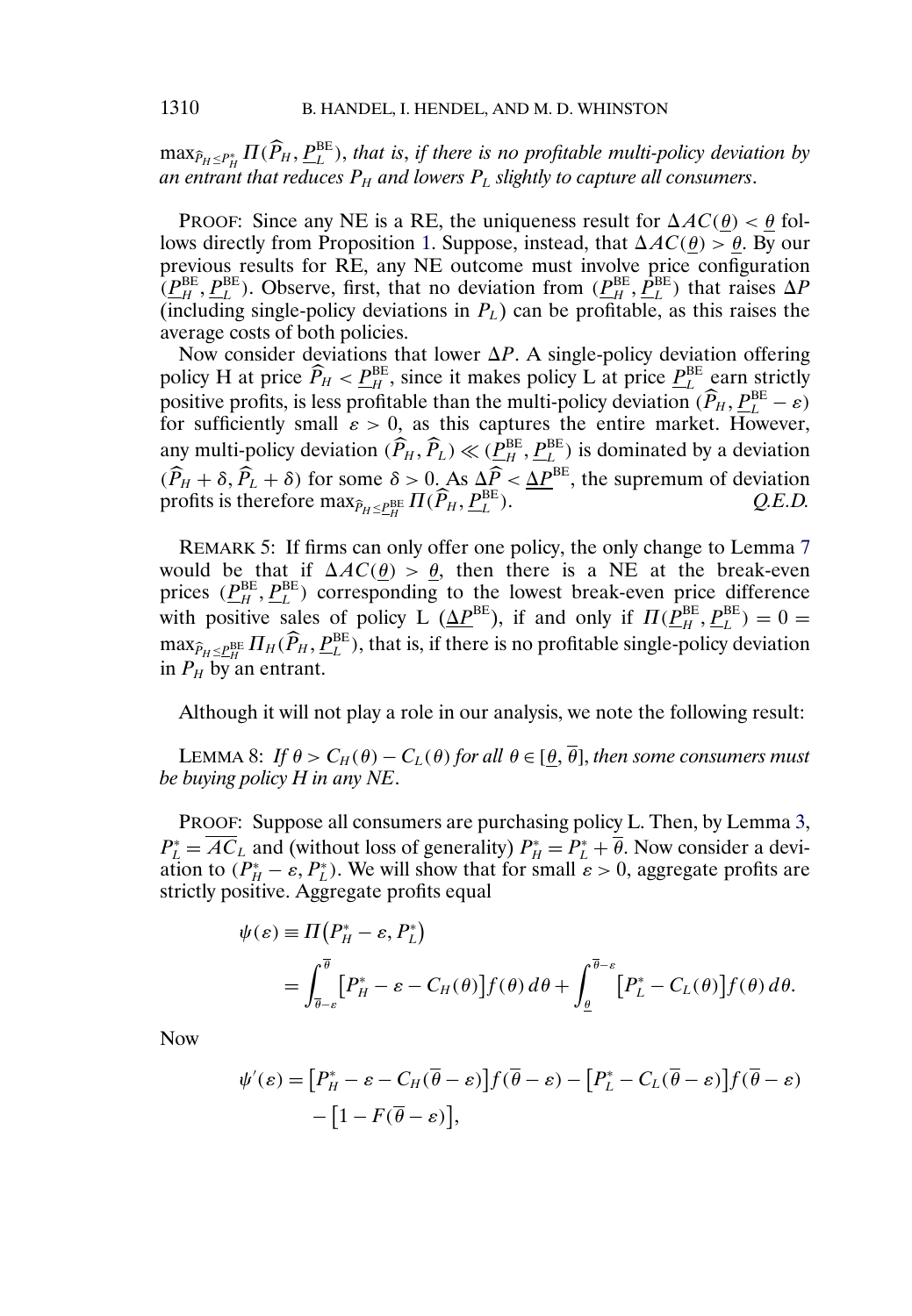$$
\psi'(0) = [P_H^* - C_H(\overline{\theta})]f(\overline{\theta}) - [P_L^* - C_L(\overline{\theta})]f(\overline{\theta})
$$
  
=  $f(\overline{\theta}) \{\overline{\theta} - [C_H(\overline{\theta}) - C_L(\overline{\theta})] \} > 0.$ 

Since, by Lemma [3,](#page-46-0)  $\psi(0) = \Pi(P_H^*, P_L^*) = 0$ , this implies that, for small  $\varepsilon >$ 0, aggregate profit is strictly positive. As a result, there is a  $\delta > 0$  such that  $(P_H^* - \varepsilon, P_L^* - \delta)$  is a profitable deviation.  $Q.E.D.$ 

The assumption that  $\theta > C_H(\theta) - C_L(\theta)$  for all  $\theta \in [\theta, \overline{\theta}]$  is an implication of risk aversion; it says that all consumers prefer the greater coverage of policy H if it is priced at fair odds (for that consumer). However, in our analysis, the presence of a (behavioral) idiosyncratic preference shock for each policy could mean that consumers do not satisfy this condition.

#### **[REFERENCES](http://www.e-publications.org/srv/ecta/linkserver/setprefs?rfe_id=urn:sici%2F0012-9682%28201507%2983%3A4%3C1261%3AEIHEAS%3E2.0.CO%3B2-J)**

- [AKERLOF, G. \(1970\): "The Market for 'Lemons': Quality Uncertainty and the Market Mecha](http://www.e-publications.org/srv/ecta/linkserver/openurl?rft_dat=bib:1/ak70&rfe_id=urn:sici%2F0012-9682%28201507%2983%3A4%3C1261%3AEIHEAS%3E2.0.CO%3B2-J)nism," *[Quarterly Journal of Economics](http://www.e-publications.org/srv/ecta/linkserver/openurl?rft_dat=bib:1/ak70&rfe_id=urn:sici%2F0012-9682%28201507%2983%3A4%3C1261%3AEIHEAS%3E2.0.CO%3B2-J)*, 84 (3), 488–500. [\[1262\]](#page-1-0)
- BHATTACHARYA, J., A. CHANDRA, M. CHERNEW, D. GOLDMAN, A. JENA, D. LAKDAWALLA, A. MALANI, AND T. PHILLIPSON (2013): *Best of Both Worlds: Uniting Universal Coverage and Personal Choice in Health Care*. Washington, D.C.: American Enterprise Institute. [\[1263\]](#page-2-0)
- BUNDORF, K., J. LEVIN, AND N. MAHONEY [\(2012\): "Pricing and Welfare in Health Plan Choice,"](http://www.e-publications.org/srv/ecta/linkserver/openurl?rft_dat=bib:3/Bunetal2012&rfe_id=urn:sici%2F0012-9682%28201507%2983%3A4%3C1261%3AEIHEAS%3E2.0.CO%3B2-J) *[American Economic Review](http://www.e-publications.org/srv/ecta/linkserver/openurl?rft_dat=bib:3/Bunetal2012&rfe_id=urn:sici%2F0012-9682%28201507%2983%3A4%3C1261%3AEIHEAS%3E2.0.CO%3B2-J)*, 102, 3214–3248. [\[1265,](#page-4-0)[1266\]](#page-5-0)
- CAPRETTA, J., AND T. MILLER [\(2010\): "How to Cover Pre-Existing Conditions,"](http://www.e-publications.org/srv/ecta/linkserver/openurl?rft_dat=bib:4/CapMil2010&rfe_id=urn:sici%2F0012-9682%28201507%2983%3A4%3C1261%3AEIHEAS%3E2.0.CO%3B2-J) *National Affairs*, [4, 110–126.](http://www.e-publications.org/srv/ecta/linkserver/openurl?rft_dat=bib:4/CapMil2010&rfe_id=urn:sici%2F0012-9682%28201507%2983%3A4%3C1261%3AEIHEAS%3E2.0.CO%3B2-J) [\[1263\]](#page-2-0)
- CARDON, J., AND I. HENDEL [\(2001\): "Asymmetric Information in Health Insurance: Evidence](http://www.e-publications.org/srv/ecta/linkserver/openurl?rft_dat=bib:5/CarHen2001&rfe_id=urn:sici%2F0012-9682%28201507%2983%3A4%3C1261%3AEIHEAS%3E2.0.CO%3B2-J) [From the National Medical Expenditure Survey,"](http://www.e-publications.org/srv/ecta/linkserver/openurl?rft_dat=bib:5/CarHen2001&rfe_id=urn:sici%2F0012-9682%28201507%2983%3A4%3C1261%3AEIHEAS%3E2.0.CO%3B2-J) *RAND Journal of Economics*, 32, 408–427. [\[1265,](#page-4-0)[1279\]](#page-18-0)
- CARLIN, C., AND R. TOWN (2009): "Adverse Selection, Welfare, and Optimal Pricing of Employer Sponsored Health Plans," Working Paper, University of Minnesota. [\[1265](#page-4-0)[,1279\]](#page-18-0)
- CHIAPPORI, P., AND B. SALANIE [\(2000\): "Testing for Asymmetric Information in Insurance Mar](http://www.e-publications.org/srv/ecta/linkserver/openurl?rft_dat=bib:7/Chiappori&rfe_id=urn:sici%2F0012-9682%28201507%2983%3A4%3C1261%3AEIHEAS%3E2.0.CO%3B2-J)kets," *[Journal of Political Economy](http://www.e-publications.org/srv/ecta/linkserver/openurl?rft_dat=bib:7/Chiappori&rfe_id=urn:sici%2F0012-9682%28201507%2983%3A4%3C1261%3AEIHEAS%3E2.0.CO%3B2-J)*, 108, 56–78. [\[1279\]](#page-18-0)
- [COCHRANE, J. \(1995\): "Time-Consistent Health Insurance,"](http://www.e-publications.org/srv/ecta/linkserver/openurl?rft_dat=bib:8/Coc1995&rfe_id=urn:sici%2F0012-9682%28201507%2983%3A4%3C1261%3AEIHEAS%3E2.0.CO%3B2-J) *Journal of Political Economy*, 103, [445–473.](http://www.e-publications.org/srv/ecta/linkserver/openurl?rft_dat=bib:8/Coc1995&rfe_id=urn:sici%2F0012-9682%28201507%2983%3A4%3C1261%3AEIHEAS%3E2.0.CO%3B2-J) [\[1266\]](#page-5-0)
- COHEN, A., AND L. EINAV [\(2007\): "Estimating Risk Preferences From Deductible Choice,"](http://www.e-publications.org/srv/ecta/linkserver/openurl?rft_dat=bib:9/coei07&rfe_id=urn:sici%2F0012-9682%28201507%2983%3A4%3C1261%3AEIHEAS%3E2.0.CO%3B2-J) *[American Economic Review](http://www.e-publications.org/srv/ecta/linkserver/openurl?rft_dat=bib:9/coei07&rfe_id=urn:sici%2F0012-9682%28201507%2983%3A4%3C1261%3AEIHEAS%3E2.0.CO%3B2-J)*, 97 (3), 745–788. [\[1283\]](#page-22-0)
- CONSUMERS UNION (2009): "What Will an Actuarial Value Standard Mean for Consumers?" [\[1285\]](#page-24-0)
- CROCKER, K., AND J. MORAN [\(2003\): "Contracting With Limited Commitment: Evidence From](http://www.e-publications.org/srv/ecta/linkserver/openurl?rft_dat=bib:11/Crocker&rfe_id=urn:sici%2F0012-9682%28201507%2983%3A4%3C1261%3AEIHEAS%3E2.0.CO%3B2-J) [Employment-Based Health Insurance Contracts,"](http://www.e-publications.org/srv/ecta/linkserver/openurl?rft_dat=bib:11/Crocker&rfe_id=urn:sici%2F0012-9682%28201507%2983%3A4%3C1261%3AEIHEAS%3E2.0.CO%3B2-J) *RAND Journal of Economics*, 34, 694–718. [\[1266,](#page-5-0)[1304\]](#page-43-0)
- CROCKER, K., AND A. SNOW [\(1986\): "The Efficiency Effects of Categorical Discrimination in the](http://www.e-publications.org/srv/ecta/linkserver/openurl?rft_dat=bib:12/Crocker2&rfe_id=urn:sici%2F0012-9682%28201507%2983%3A4%3C1261%3AEIHEAS%3E2.0.CO%3B2-J) Insurance Industry," *[Journal of Political Economy](http://www.e-publications.org/srv/ecta/linkserver/openurl?rft_dat=bib:12/Crocker2&rfe_id=urn:sici%2F0012-9682%28201507%2983%3A4%3C1261%3AEIHEAS%3E2.0.CO%3B2-J)*, 94, 321–344. [\[1266\]](#page-5-0)
- CUTLER, D., AND S. REBER [\(1998\): "Paying for Health Insurance: The Tradeoff Between Com](http://www.e-publications.org/srv/ecta/linkserver/openurl?rft_dat=bib:13/CutReb1998&rfe_id=urn:sici%2F0012-9682%28201507%2983%3A4%3C1261%3AEIHEAS%3E2.0.CO%3B2-J)[petition and Adverse Selection,"](http://www.e-publications.org/srv/ecta/linkserver/openurl?rft_dat=bib:13/CutReb1998&rfe_id=urn:sici%2F0012-9682%28201507%2983%3A4%3C1261%3AEIHEAS%3E2.0.CO%3B2-J) *Quarterly Journal of Economics*, 113, 433–466. [\[1265\]](#page-4-0)
- DEPARTMENT OF HEALTH AND HUMAN SERVICES (2012a): "Patient Protection and Affordable Care Act: HHS Notice of Benefit and Payment Parameters for 2014; Proposed Rule: Part II." [\[1301\]](#page-40-0)

<span id="page-51-0"></span>so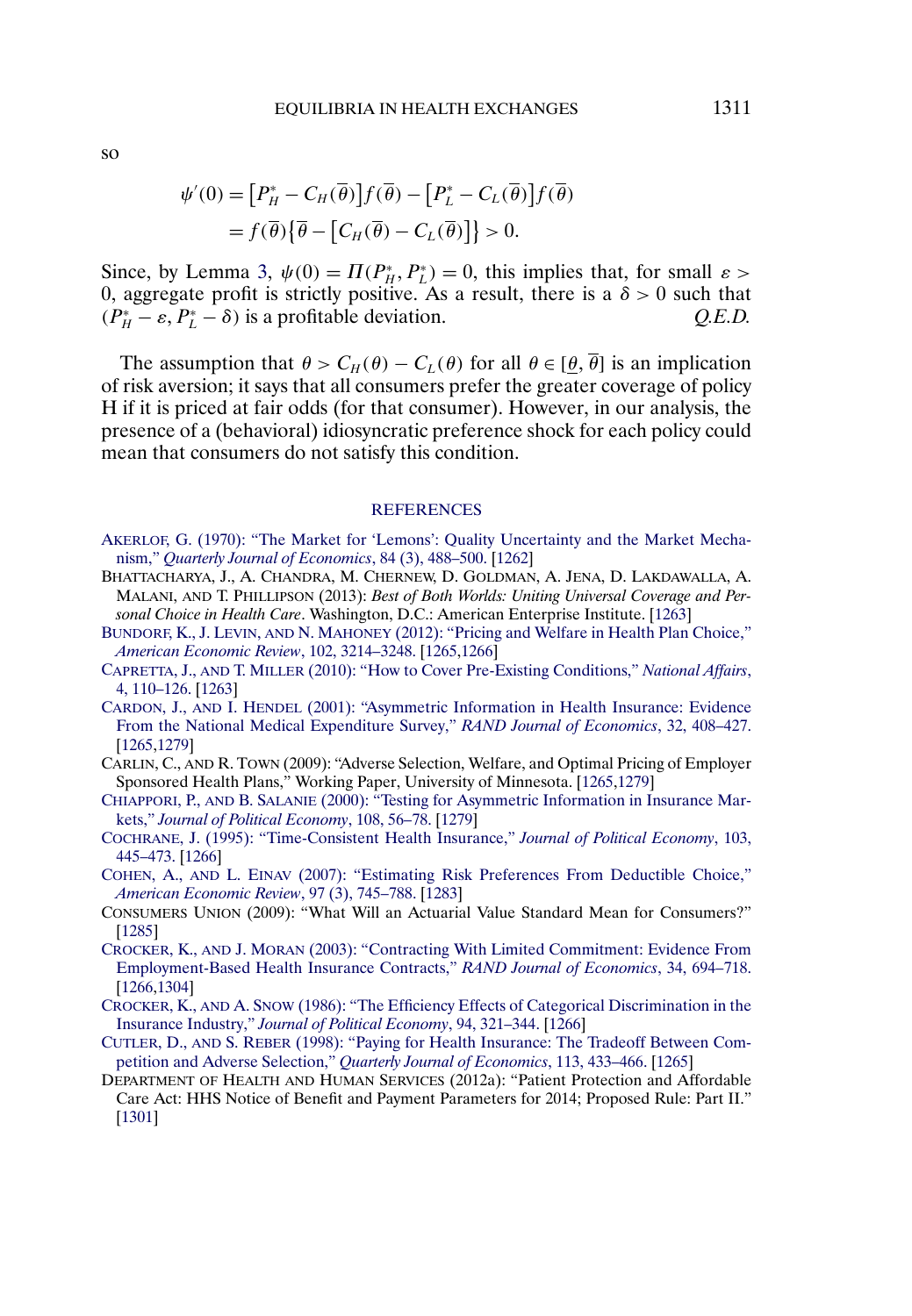(2012b): "Risk Adjustment Methodology Overview." [\[1301\]](#page-40-0)

- <span id="page-52-0"></span>EINAV, L., A. FINKELSTEIN, AND M. CULLEN [\(2010c\): "Estimating Welfare in Insurance Markets](http://www.e-publications.org/srv/ecta/linkserver/openurl?rft_dat=bib:16/Einetal2010c&rfe_id=urn:sici%2F0012-9682%28201507%2983%3A4%3C1261%3AEIHEAS%3E2.0.CO%3B2-J) Using Variation in Pricing," *[Quarterly Journal of Economics](http://www.e-publications.org/srv/ecta/linkserver/openurl?rft_dat=bib:16/Einetal2010c&rfe_id=urn:sici%2F0012-9682%28201507%2983%3A4%3C1261%3AEIHEAS%3E2.0.CO%3B2-J)*, 125, 877–921. [\[1263,](#page-2-0)[1265,](#page-4-0)[1267\]](#page-6-0)
- [EINAV, L., A. FINKELSTEIN, S. RYAN, P. SCHRIMPF,](http://www.e-publications.org/srv/ecta/linkserver/openurl?rft_dat=bib:17/Einetal2013&rfe_id=urn:sici%2F0012-9682%28201507%2983%3A4%3C1261%3AEIHEAS%3E2.0.CO%3B2-J) AND M. CULLEN (2013): "Selection on Moral [Hazard in Health Insurance,"](http://www.e-publications.org/srv/ecta/linkserver/openurl?rft_dat=bib:17/Einetal2013&rfe_id=urn:sici%2F0012-9682%28201507%2983%3A4%3C1261%3AEIHEAS%3E2.0.CO%3B2-J) *American Economic Review*, 103, 178–219. [\[1266\]](#page-5-0)
- ENGERS, M., AND L. FERNANDEZ [\(1987\): "Market Equilibrium With Hidden Knowledge and](http://www.e-publications.org/srv/ecta/linkserver/openurl?rft_dat=bib:18/EngFer1987&rfe_id=urn:sici%2F0012-9682%28201507%2983%3A4%3C1261%3AEIHEAS%3E2.0.CO%3B2-J) [Self-Selection,"](http://www.e-publications.org/srv/ecta/linkserver/openurl?rft_dat=bib:18/EngFer1987&rfe_id=urn:sici%2F0012-9682%28201507%2983%3A4%3C1261%3AEIHEAS%3E2.0.CO%3B2-J) *Econometrica*, 55, 425–439. [\[1263](#page-2-0)[,1269](#page-8-0)[,1304\]](#page-43-0)
- [ENTHOVEN, A. \(1993\): "The History and Principles of Managed Competition,"](http://www.e-publications.org/srv/ecta/linkserver/openurl?rft_dat=bib:19/Ent1993&rfe_id=urn:sici%2F0012-9682%28201507%2983%3A4%3C1261%3AEIHEAS%3E2.0.CO%3B2-J) *Health Affairs*, 12, [24–48.](http://www.e-publications.org/srv/ecta/linkserver/openurl?rft_dat=bib:19/Ent1993&rfe_id=urn:sici%2F0012-9682%28201507%2983%3A4%3C1261%3AEIHEAS%3E2.0.CO%3B2-J) [\[1261\]](#page-0-0)
- ENTHOVEN, A., A. GARBER, AND S. SINGER (2001): "Near Universal Coverage Through Health Plan Competition: An Insurance Exchange Approach," in *Covering America: Real Remedies for the Uninsured*, ed. by J. Meyer and E. Wicks. Washington, D.C.: Economics and Social Research Institute. [\[1261\]](#page-0-0)
- ERICSON, K., AND A. STARC (2013): "Pricing Regulation and Imperfect Competition on the Massachusetts Health Insurance Exchange," Working Paper, Wharton. [\[1266](#page-5-0)[,1296\]](#page-35-0)
- FINKELSTEIN, A., AND K. MCGARRY [\(2006\): "Multiple Dimensions of Private Information: Evi](http://www.e-publications.org/srv/ecta/linkserver/openurl?rft_dat=bib:22/FinMcG2006&rfe_id=urn:sici%2F0012-9682%28201507%2983%3A4%3C1261%3AEIHEAS%3E2.0.CO%3B2-J)[dence From the Long-Term Care Insurance Market,"](http://www.e-publications.org/srv/ecta/linkserver/openurl?rft_dat=bib:22/FinMcG2006&rfe_id=urn:sici%2F0012-9682%28201507%2983%3A4%3C1261%3AEIHEAS%3E2.0.CO%3B2-J) *American Economic Review*, 96, 938–958. [\[1283\]](#page-22-0)
- FINKELSTEIN, A., K. MCGARRY, AND A. SUFI [\(2005\): "Dynamic Inefficiencies in Insurance Mar](http://www.e-publications.org/srv/ecta/linkserver/openurl?rft_dat=bib:23/Finetal&rfe_id=urn:sici%2F0012-9682%28201507%2983%3A4%3C1261%3AEIHEAS%3E2.0.CO%3B2-J)[kets: Evidence From Long-Term Care Insurance,"](http://www.e-publications.org/srv/ecta/linkserver/openurl?rft_dat=bib:23/Finetal&rfe_id=urn:sici%2F0012-9682%28201507%2983%3A4%3C1261%3AEIHEAS%3E2.0.CO%3B2-J) *American Economic Review*, 95, 224–228. [\[1266\]](#page-5-0)
- FINKELSTEIN, A., J. POTERBA, AND C. ROTHSCHILD [\(2009\): "Redistribution by Insurance Market](http://www.e-publications.org/srv/ecta/linkserver/openurl?rft_dat=bib:24/Fink&rfe_id=urn:sici%2F0012-9682%28201507%2983%3A4%3C1261%3AEIHEAS%3E2.0.CO%3B2-J) [Regulation: Analyzing a Ban on Gender-Based Retirement Annuities,"](http://www.e-publications.org/srv/ecta/linkserver/openurl?rft_dat=bib:24/Fink&rfe_id=urn:sici%2F0012-9682%28201507%2983%3A4%3C1261%3AEIHEAS%3E2.0.CO%3B2-J) *Journal of Financial Economics*[, 91, 38–58.](http://www.e-publications.org/srv/ecta/linkserver/openurl?rft_dat=bib:24/Fink&rfe_id=urn:sici%2F0012-9682%28201507%2983%3A4%3C1261%3AEIHEAS%3E2.0.CO%3B2-J) [\[1266\]](#page-5-0)
- GLAZER, J., T. MCGUIRE, AND J. SHI (2014): "Risk Adjustment of Health Payment Plans to Correct Inefficient Plan Choice From Adverse Selection," Working Paper 19998, NBER. [\[1301\]](#page-40-0)
- [HANDEL, B. \(2013\): "Adverse Selection and Switching Costs in Health Insurance Markets:](http://www.e-publications.org/srv/ecta/linkserver/openurl?rft_dat=bib:26/Handel&rfe_id=urn:sici%2F0012-9682%28201507%2983%3A4%3C1261%3AEIHEAS%3E2.0.CO%3B2-J) When Nudging Hurts," *[American Economic Review](http://www.e-publications.org/srv/ecta/linkserver/openurl?rft_dat=bib:26/Handel&rfe_id=urn:sici%2F0012-9682%28201507%2983%3A4%3C1261%3AEIHEAS%3E2.0.CO%3B2-J)*, 103, 2643–2682. [\[1264](#page-3-0)[,1265](#page-4-0)[,1276](#page-15-0)[-1278,](#page-17-0) [1280,](#page-19-0)[1281\]](#page-20-0)
- HANDEL, B., I. HENDEL, AND M. D. WHINSTON (2015): "Supplement to 'Equilibria in Health Exchanges: Adverse Selection versus Reclassification Risk'," *Econometrica Supplemental Material*, 83, <http://dx.doi.org/10.3982/ECTA12480>. [\[1263\]](#page-2-0)
- HENDEL, I., AND A. LIZZERI [\(2003\): "The Role of Commitment in Dynamic Contracts: Evidence](http://www.e-publications.org/srv/ecta/linkserver/openurl?rft_dat=bib:28/HenLiz2003&rfe_id=urn:sici%2F0012-9682%28201507%2983%3A4%3C1261%3AEIHEAS%3E2.0.CO%3B2-J) From Life Insurance," *[Quarterly Journal of Economics](http://www.e-publications.org/srv/ecta/linkserver/openurl?rft_dat=bib:28/HenLiz2003&rfe_id=urn:sici%2F0012-9682%28201507%2983%3A4%3C1261%3AEIHEAS%3E2.0.CO%3B2-J)*, 118, 299–328. [\[1266,](#page-5-0)[1304\]](#page-43-0)
- [HENDREN, N. \(2013\): "Private Information and Insurance Rejections,"](http://www.e-publications.org/srv/ecta/linkserver/openurl?rft_dat=bib:29/Hendren&rfe_id=urn:sici%2F0012-9682%28201507%2983%3A4%3C1261%3AEIHEAS%3E2.0.CO%3B2-J) *Econometrica*, 81, [1713–1762.](http://www.e-publications.org/srv/ecta/linkserver/openurl?rft_dat=bib:29/Hendren&rfe_id=urn:sici%2F0012-9682%28201507%2983%3A4%3C1261%3AEIHEAS%3E2.0.CO%3B2-J) [\[1270](#page-9-0)[,1273\]](#page-12-0)
- HERRING, B., AND M. PAULY [\(2006\): "Incentive-Compatible Guaranteed Renewable Health In](http://www.e-publications.org/srv/ecta/linkserver/openurl?rft_dat=bib:30/HerPau2006&rfe_id=urn:sici%2F0012-9682%28201507%2983%3A4%3C1261%3AEIHEAS%3E2.0.CO%3B2-J)surance Premiums," *[Journal of Health Economics](http://www.e-publications.org/srv/ecta/linkserver/openurl?rft_dat=bib:30/HerPau2006&rfe_id=urn:sici%2F0012-9682%28201507%2983%3A4%3C1261%3AEIHEAS%3E2.0.CO%3B2-J)*, 25, 395–417. [\[1266,](#page-5-0)[1304\]](#page-43-0)
- [HOY, M. \(1982\): "Categorizing Risks in the Insurance Industry,"](http://www.e-publications.org/srv/ecta/linkserver/openurl?rft_dat=bib:31/Hoy&rfe_id=urn:sici%2F0012-9682%28201507%2983%3A4%3C1261%3AEIHEAS%3E2.0.CO%3B2-J) *Quarterly Journal of Economics*, [97, 321–336.](http://www.e-publications.org/srv/ecta/linkserver/openurl?rft_dat=bib:31/Hoy&rfe_id=urn:sici%2F0012-9682%28201507%2983%3A4%3C1261%3AEIHEAS%3E2.0.CO%3B2-J) [\[1266\]](#page-5-0)
- KAISER FAMILY FOUNDATION (2010): "Focus on Health Reform: Summary of New Health Reform Law," available at [http://www.kff.org/healthreform/upload/8061.pdf.](http://www.kff.org/healthreform/upload/8061.pdf) [\[1261\]](#page-0-0)
- KOCH, T. (2011): "One Pool to Insure Them All? Age, Risk, and the Price(s) of Medical Insurance," Working Paper, UC-Santa Barbara. [\[1266\]](#page-5-0)
- KOLSTAD, J., AND A. KOWALSKI (2012): "Mandate-Based Health Reform and Evidence From the Labor Market: Evidence From the Massachusetts Reform," Working Paper, Wharton. [\[1266\]](#page-5-0)
- LEU, R., F. RUTTEN, W. BROUWER, P. MATTER, AND C. RUTSCHI (2009): "The Swiss and Dutch Health Insurance Systems: Universal Coverage and Regulated Competitive Health Insurance Markets," The Commonwealth Fund Publication 1220. [\[1261\]](#page-0-0)
- LUSTIG, J. (2010): "Measuring Welfare Losses From Adverse Selection and Imperfect Competition in Privatized Medicare," Working Paper, Boston University. [\[1265\]](#page-4-0)
- MAHONEY, N., AND G. WEYL (2014): "Imperfect Competition in Selection Markets," Working Paper, University of Chicago. [\[1301\]](#page-40-0)